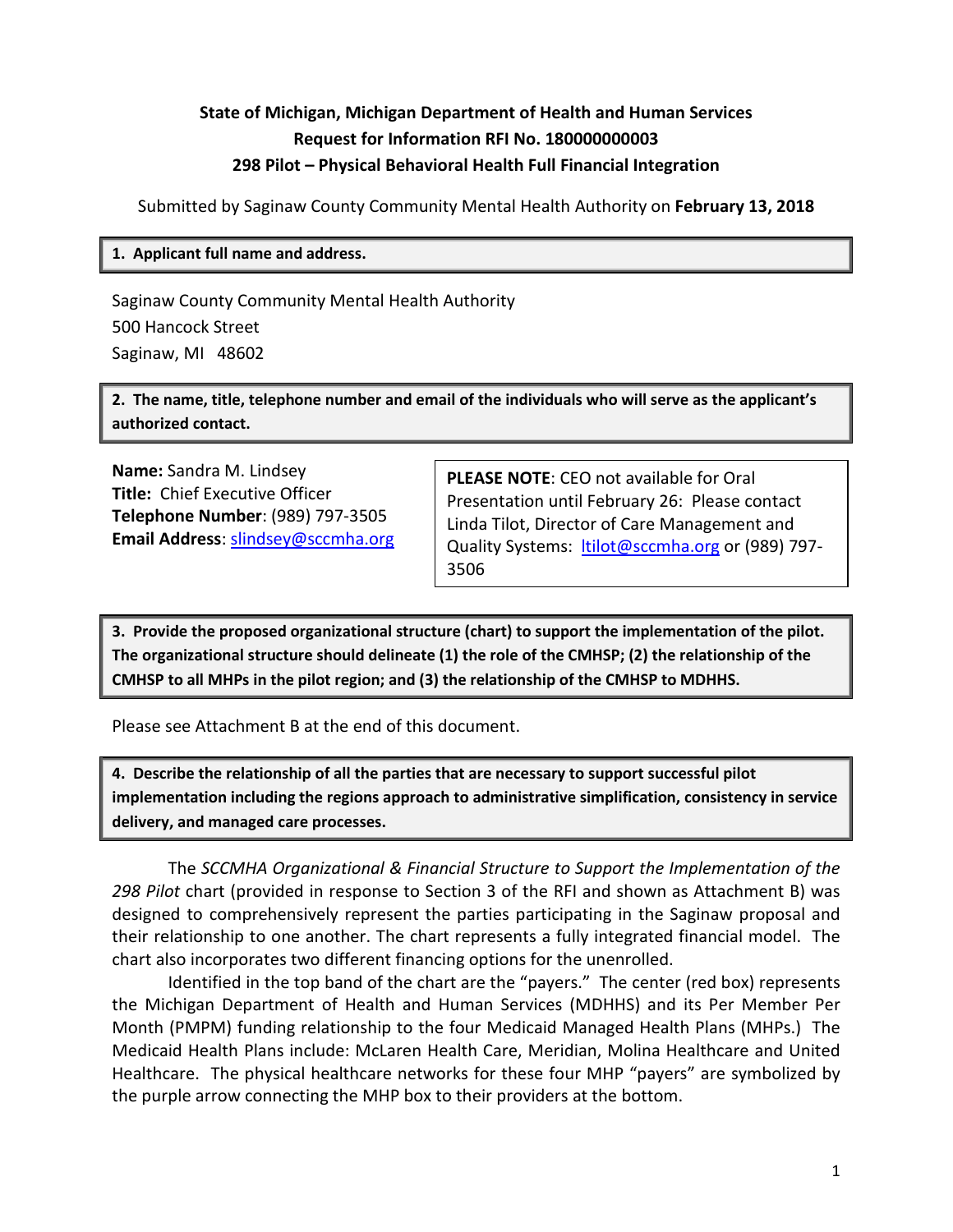The payor level of the chart also shows two options (gray arrows) for the financing of services for the unenrolled. Option one, which is our preferred option, is a direct capitation or sub-capitation to the CMHSPs as is described in Response 8.e to this RFI. Option Two is a subcapitation to a contracted MHBO/ASO by MDHHs-- this was the original MDHHS proposal.

Note that because either MDHHS in Option One or the MBHO/ASO in Option Two would pay fee for service directly to providers for physical healthcare claims, no network appears on the chart. Though the arrows depicting these funding pathways are labeled Medicaid, they are intended to include: Healthy Michigan funding, HICA and Claims Taxes as well as all specialty Waiver funding to both downstream "payer" entities.

The Payer and Fund Source level of the chart also shows the County of Saginaw as the provider of PA2 funding from the state liquor tax and provider of local match to SCCCMHA. In turn, required Medicaid and local GF match payment from SCCMHA to MDHHS is shown at this level of the chart.

The second band of the Attachment B chart represents SCCMHA as the CMHSP/CMHE Healthcare System (green box). As a Healthcare System, SCCMHA includes its own service programs and administrative operations together with its provider network symbolized by the green provider boxes in the third band. The SCCMHA network in this proposal brings together the specialty network for behavioral health and intellectual and developmental disability services with the SUD provider network and the provider network for those with mild/moderate behavioral conditions. This new configuration will provide for improved efficiency in network management, workforce development and training, unified expansion of healthcare integration activity and administrative simplification solely focused on the interests of consumers/members, their families and the greater Saginaw Community.

The second band of the chart also depicts the existing SCCMHA co-located healthcare integration relationships with the Great Lakes Bay Health Centers (FQHC) that support our Health Home and our co-located presence for integration at the Central Michigan University (CMU) Health Clinics and Covenant HealthCare's Emergency Care Center.

The vertical bars to the left represent the many relationships we have with other key community partners and demonstrates our co-located placement of SCCMHA mental health clinicians in Saginaw City Schools, Saginaw Courts and our presence at our emergency shelters. The yellow box labeled Advocacy and Consumer Voice connected to SCCCMHA represents the many pathways for the voice of our customers and the community to inform our operations which will continue in a 298 Pilot.

The third band of the Attachment B chart includes the combined provider networks in our region, both physical health which is in purple and behavioral health which is in green.

Finally at the far right, are vertical bars from the top to the bottom of the page, depicting the managed care functions for 298 Pilots. SCCMHA's RFI submission provides our best thoughts on the sharing of these functions between the MHPs and either MDHHS or a MBHO/ASO to promote maximum efficiency as possible in delegated arrangements. However, these are proposed delegations and have not yet been approved by all parties.

This design introduces the concept of the CMHSP/CMHE as a Healthcare System through which administrative efficiencies are derived from the elimination of both vertical and horizontal redundancies. This design preserves the essential membership relationship between the four MHPs and their respective members, while leveraging the efficiencies of a single organization to manage and deliver services. A healthcare system approach stabilizes service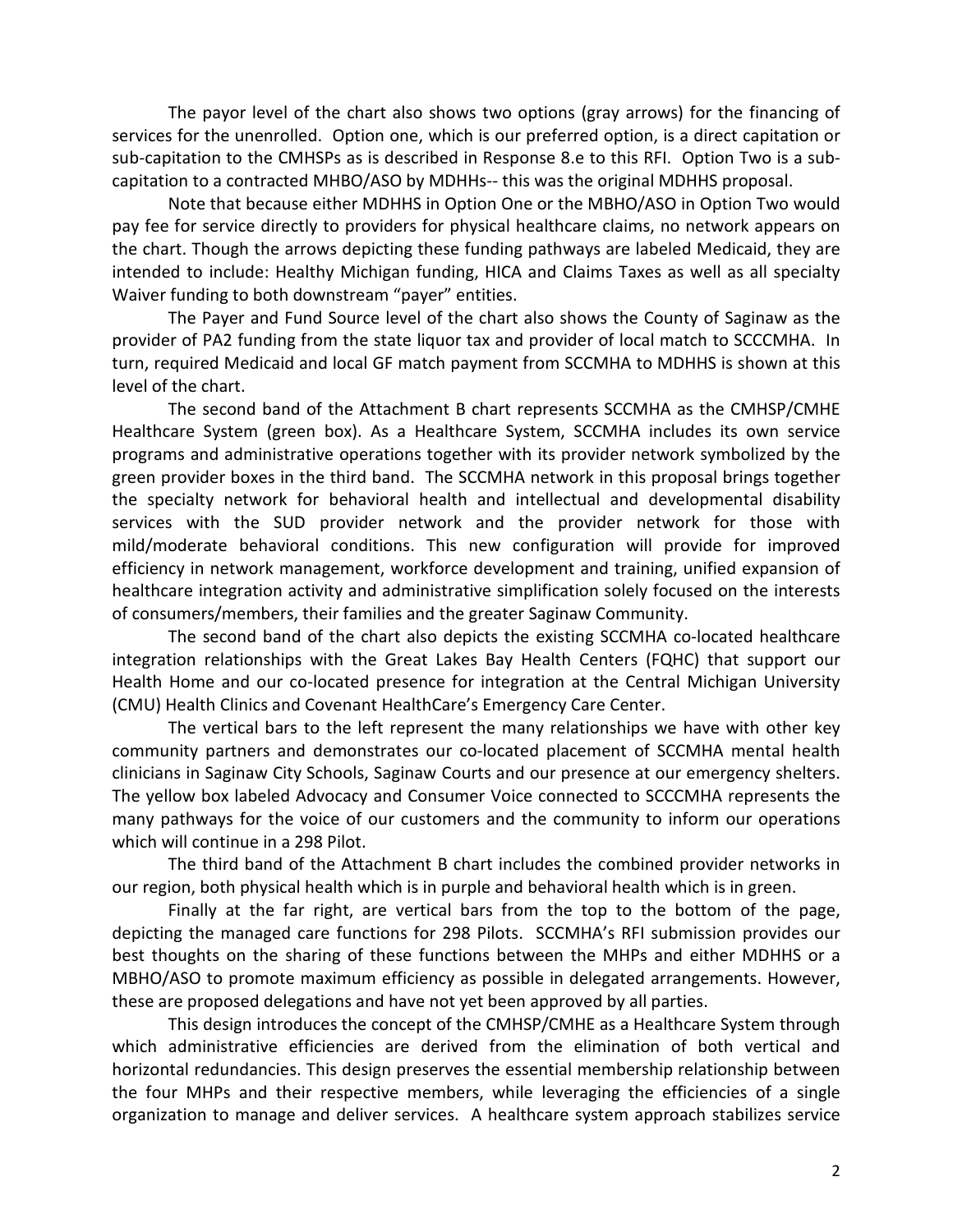delivery across plans yet creates opportunity for both health improvement through population specific projects as well as savings through incentivized improvements in the interface of behavioral and physical healthcare systems.

Option One which addresses the financing for the unenrolled provides greater administrative efficiency than Option Two simply by reducing the redundant infrastructure for managed care functions which would be necessitated by introducing a second level payer and moving the CMHSP to third level. The CMHSP shared risk contract currently in place for General Fund could be adapted for limited risk for the unenrolled sub-capitation.

**5. Describe in detail your prior experience with integrated physical and behavioral health financing and service delivery systems for the proposed pilot region (including summary of pre-planning and engagement efforts inclusive of the regions MHPs.)**

SCCMHA has incrementally integrated physical and behavioral health in Saginaw for adults with SMI for over 5 years and refers to these services as "Health Home." SCCMHA closely adheres to the State Plan Amendment 2703 Health Home project, which prescribed the 6 components of managing consumer health. SCCMHA has adopted these components as its framework for providing person-centered, integrated care services within the Health Home. These principles guide staffing and service delivery prioritization as well as quality and health outcome evaluation.

Since 2012, SCCMHA has held a memorandum of understanding with Great Lakes Bay Health Centers (GLBHC), the FQHC serving Saginaw County, to provide co-located health services 3 days per week to adults with severe mental illness. This integrated arrangement also allows SCCMHA direct access to GLBHC's EHR to schedule primary care appointments; document prescribed psychotropic medications, lab results and other information to support coordination of care. SCCMHA has a fifteen-year history of co-location with a private pediatric clinic and more recently has co-located a Behavioral Health Consultant within CMU Health Center's Pediatric Medical Clinic, providing on site behavioral health support to primary care providers. Current integration efforts supported by a four-year Physical and Behavioral Health Care Integration (PBHCI) grant awarded to SCCMHA in 2014, are focused on integrating care for adults with severe mental illness and one or more chronic health conditions. In 2017, SCCMHA was identified as one of three lead agencies by MDHHS as part of a five-year grant from SAMHSA, "Promoting Integration of Primary and Behavioral Health Care" (PIPBHC), which would have extended SCCMHA's ongoing integrated care efforts to children with severe emotional disorders.

The proposed CCBHC-Plus model is a logical extension of our experience with SAMHSA PBHCI. The model serves as a central point of access, providing a comprehensive array of services, care coordination, prevention and treatment for all Medicaid eligible persons who present with behavioral and substance use disorders. The strength of the model is in its ability to promote a collaborative care approach that advances our efforts toward full behavioral health and primary care integration. SCCMHA has developed workflows that use CC360 to capture ADTs and ZENITH ICDP to assist in clinical decision-making and identification of consumers at high risk of hospital admissions, among other health indicators.

Our financing experience is a result of our PBHCI award. As a 2014 grantee, we have made significant advances toward a close collaboration approach with GLBHC. Since 2014, the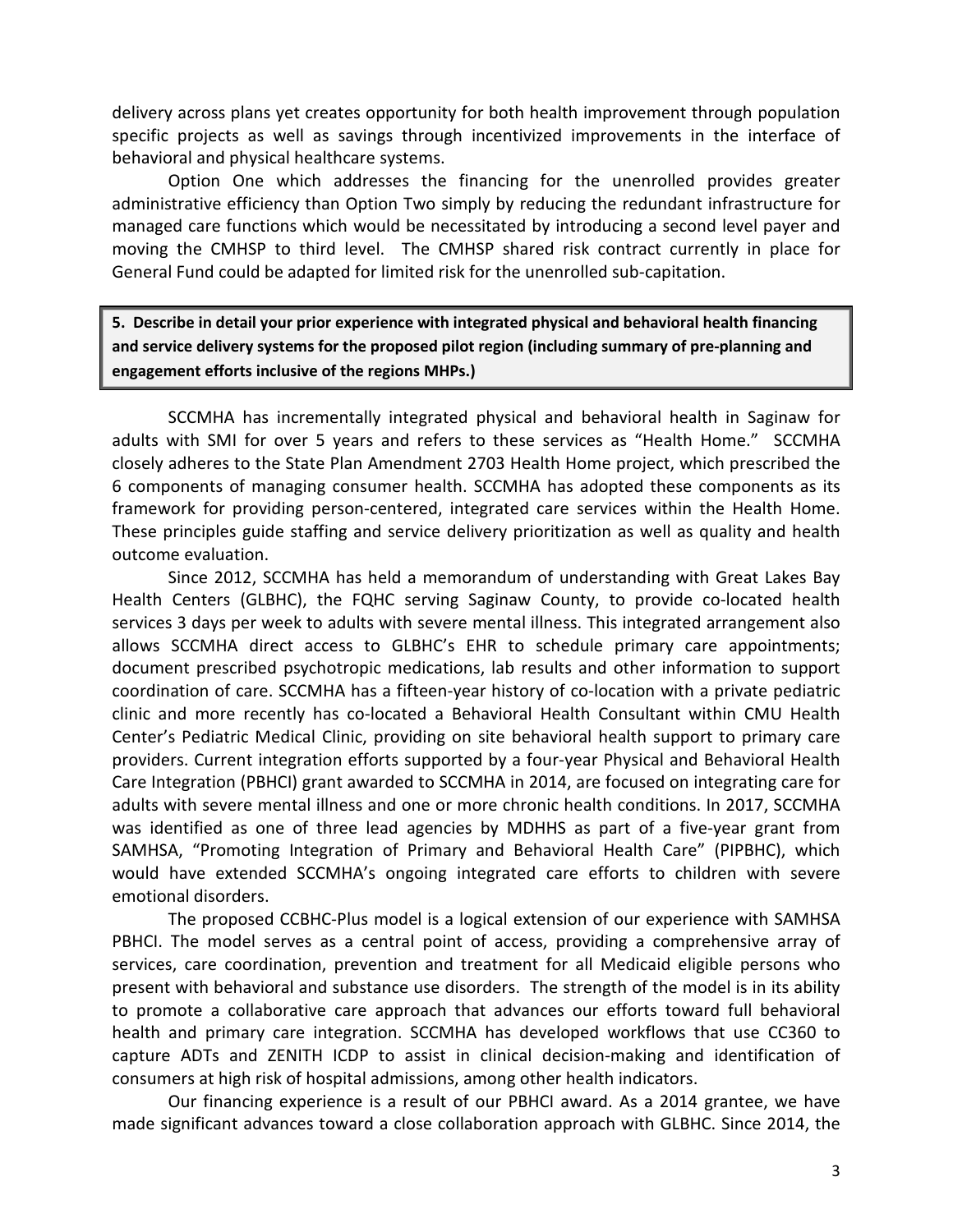grant enrolled nearly 600 adult SMI consumers with a 79.4% reassessment rate. PBHCI funding has allowed SCCMHA to hire nontraditional resources such as medical assistants and to provide complex care and coordination services, which the Medicaid carve out does not reimburse.

SCCMHA has participated in individual meetings with each of the four MHPs who provide medical insurance to Saginaw County Medicaid eligible residents. Since the release of the RFI in January 2018, WMCMH, HealthWest, and SCCMHA held three joint meetings with at least one member of all six MHPs participating in all three of these meetings. Agendas, notes, and sign-in sheets are available upon request. The MHPs and CMHSPs discussed the need for the integration of clinical, business, and financial operations to achieve a successful model. The CMHPs proposed a care coordination and delivery model that builds on traditional CMHSP specialty services using the constructs of the Certified Community Behavioral Health Clinics (CCBHC). The CCBHC-Plus model would comprise all behavioral health populations including adults with mental illness, individuals with substance use disorders, children with severe emotional disturbance, and adults and children with intellectual and/or developmental disabilities. The mild/moderate population would also be included.

#### **6.a Describe the pilot's planned approach for assuring compliance with established public policies.**

The vision statement for SCCMHA is: "*A belief in potential, A right to dream, An opportunity to achieve."* The various public policies established by the State and referenced in the RFI are integral to making this vision a reality and to meeting our public mandate. SCCMHA has well-established audit tools designed to assure that our provider network is in full compliance with each of these standards. These audit tools were developed when SCCMHA was a PIHP and contractually required to assure that these policies were appropriately applied to the Medicaid benefits provided. Currently the contractual requirement for assuring compliance is with the PIHP, although SCCMHA through delegated responsibility from MSHN continues to monitor the entire network. During the 298 Pilot, this same approach would be used. SCCMHA would continue to monitor compliance with these public policy mandates through an internal auditing process while acknowledging the oversight responsibility of the MHP and ASO as the new MDHHS contract holders. Similar to the current practice between SCCMHA and the PIHP a parallel process would occur when SCCMHA, as a pilot site would report all findings to the MHPS as these arrangements are more specifically determined.

As these public policies are integral to achieving goals and outcomes for individuals and communities, this level of oversight is essential during the pilot phase. Efficiency and savings can be achieved through reciprocity arrangements similar to those existing within PIHP/CMHSP arrangements. Currently, CMHSPs agree to recognize the group home training successfully completed by staff at another CMHSP. This practice saves the expense of retraining staff. Similarly, under the pilot, it would be our plan to participate in oversight and monitoring of inpatient contracts with the rest of the PIHP/CMHSP system. With a common auditing tool the audit findings of the CMHSP where the hospital is located may be accepted. Multiple audits are avoided and savings are experienced by the hospitals and CMHSPs.

During the 7/27/17 MSHN Monitoring of Delegated Functions, SCCMHA was found in full compliance with the public policies reviewed. In fact, some practices were identified as "best practice" and "strengths" were called out in other areas. SCCMHA has policies to enforce each of these crucial public mandates and has demonstrated full compliance to the standards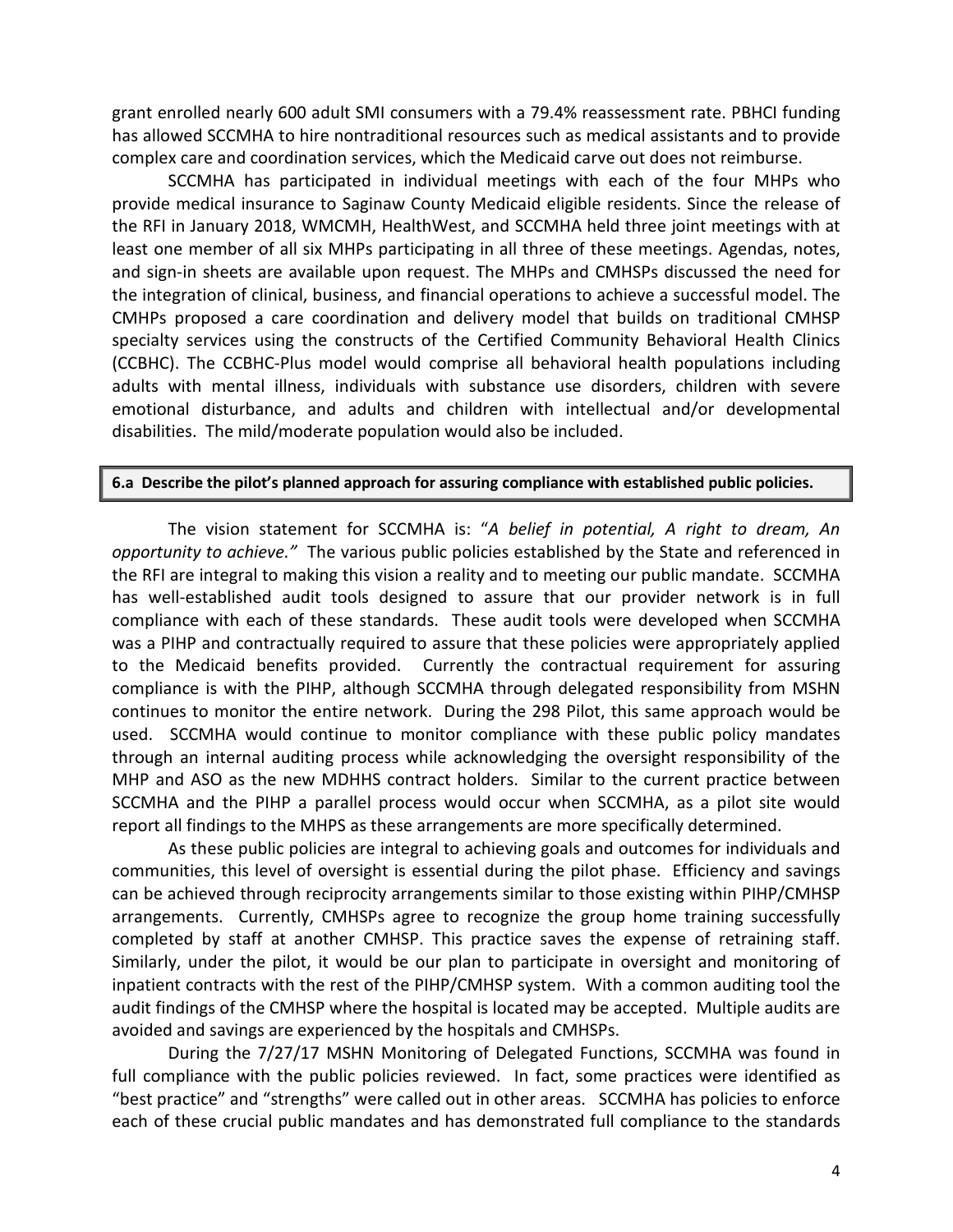as required. That being said, as an organization we closely reviewed the comments of the 298 work group and heard loud and clear the expectation that the system as a whole needed to demonstrate improvements in some specific areas of practice. SCCMHA initiated a "PCP Reboot" process based on recommendations 5.2 through 5.8 of the *Final Report of the 298 Facilitation Workgroup*.

The charge of the PCP reboot group was the review of our current policies, staff trainings, electronic medical record and evaluation process to determine what changes/modifications we might make to move us closer to the true spirit of person-centered planning. The group met for several months prior to kicking off several changes that will bring us in line with the recommendations of both the 298 Facilitation Work Group and the Home and Community-Based Service (HCBS) Final Rule. The PCP Reboot Work Group identified eleven different policy and practice changes that we believe would move us closer to the true spirit of person-centered planning. All case managers and support coordinators throughout the network were required to go through Person-Centered Planning 202 training in order to assure that they understand the new expectations.

Finally, it should be noted that SCCMHA has always embraced self-determination. SCCMHA currently has 137 individuals living self-determined lives. 104 of those individuals are persons with an intellectual or developmental disability and 33 are persons with a mental illness.

**6.b Describe how consumer engagement will occur, including how feedback will be used to inform policy development and implementation, program performance review, recovery plan development, network adequacy, etc.** 

It is the policy of SCCMHA to include consumers in all areas that affect services. Consumer input is obtained through involvement with committee membership, customer satisfaction surveys, the quality improvement process, orientation to SCCMHA services, special work groups, bi-monthly meetings with peer support staff throughout the network, evidence based practices, the request for proposals process, and provider network audits.

Input relevant to this RFI was sought through letters of support from all major advocacy groups in Saginaw County as well as the February/2018 Citizen Advisory Committee. Letters of support were received from the following advocacy groups:

- SAID: Saginaw Advocacy for Individuals with Disabilities
- NAMI: National Alliance on Mental Illness-Saginaw Chapter
- ETRTFT: Empowering To Reach and Teach Family Team (Family advisory group of the Saginaw MAX System of Care)
- SOGI: Sexual Orientation Gender Identity Youth Advocacy Council

It is SCCMHA's policy to obtain information and feedback from consumers on an ongoing basis regarding the quality of services provided. This occurs through satisfaction questionnaires, input from committee members, and suggestion boxes.

SCCMHA has an active Citizens Advisory Committee. The purpose of this Advisory Committee is to provide citizen input to the SCCMHA Board. It serves to foster consumer, provider and citizen participation in the planning and implementation of mental health services through the collecting, coordinating, evaluating and disseminating of information and citizen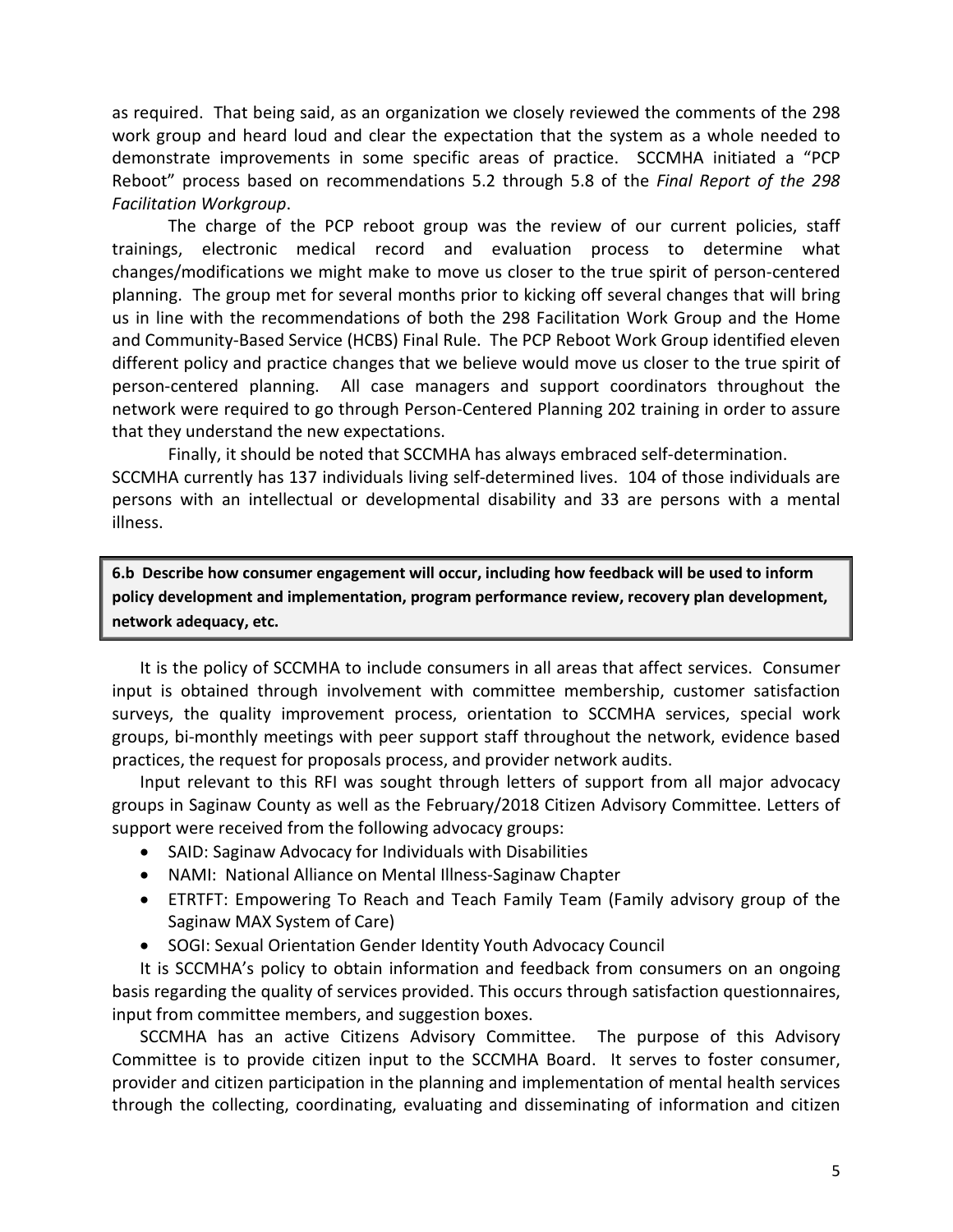concerns to the SCCMHA Board. The CAC advocates for state and local funding and supports the highest standards of mental health service delivery. The SCCMHA Citizens Advisory Committee membership includes persons with lived experience for all population groups with additional diversity shaped by age, race ethnicity and sexual gender identity. Representation of persons with primary lived experience with substance use disorders in recovery will be added to the CAC.

Consumer input related to network adequacy is obtained in a variety of ways including a variety of consumer satisfaction questionnaires as well as the annual needs assessment process. The substance abuse system in Saginaw County also has venues to seek consumer input including:

- Saginaw Prevention Council
- Great Lakes Bay Regional Families Against Narcotics
- Alignment Saginaw's-Saginaw Community Health Improvement (CHIP) Sub-Committee on Behavioral Health
- Michigan Health Improvement Alliance
- Saginaw Great Start Collaborative

If selected as a 298 Pilot CMHSP, SCCMHA will utilize these well-established venues to both seek consumer input into the planning for 298 Pilot implementation and to review consumer experience feedback at regular intervals once pilot activity commences. These activities will be informed and implemented in concert with Medicaid Health Plans and build upon the best feedback loops and activities available from both systems in partnership with the University of Michigan evaluators engaged by MDHHS for the study of the 298 Pilots. How consumer and provider input collected locally will be reported to the MHPs and MBHO/ASO will need to be determined in future planning.

**6.c Explain your plan to assure compliance with Section 330.1287 of the Michigan Mental Health Code (Public Act 258 of 1974 as amended) regarding MDHHS designated Community Mental Health Entities responsibilities for the implementation of SUD treatment and services.** 

Section 330.1287 of the Michigan Mental Health Code (Public Act 258 of 1974 as amended) describes the requirements for the composition of the board: use of funds; contracts; allocation formula; establishment of substance use disorder oversight policy board; report on redistricting of regions; administrative and reporting requirements; and entities as coordinating agencies. SCCMHA is familiar with and capable of assuring compliance with these standards as demonstrated by SCCMHA's previous role as a PIHP managing and providing oversite of the substance abuse network during 2014 and 2015. SCCMHA is also aware of the need to take immediate steps to plan to be in full compliance with this public act. SCCMHA is aware that the County of Saginaw will need to approve the movement of PA2 savings and ongoing PA2 revenue to SCCMHA as a CMHE should pilot status be awarded. We do not foresee any difficulties in achieving this approval.

Anticipating the full integration of mental health and substance use disorder treatment, SCCMHA continues to employ the previous Treatment and Prevention Services (TAPS) Director. The former Director has maintained an active role with the substance abuse network in Saginaw County and is able to play a key role in this transition. If selected as a pilot, a candidate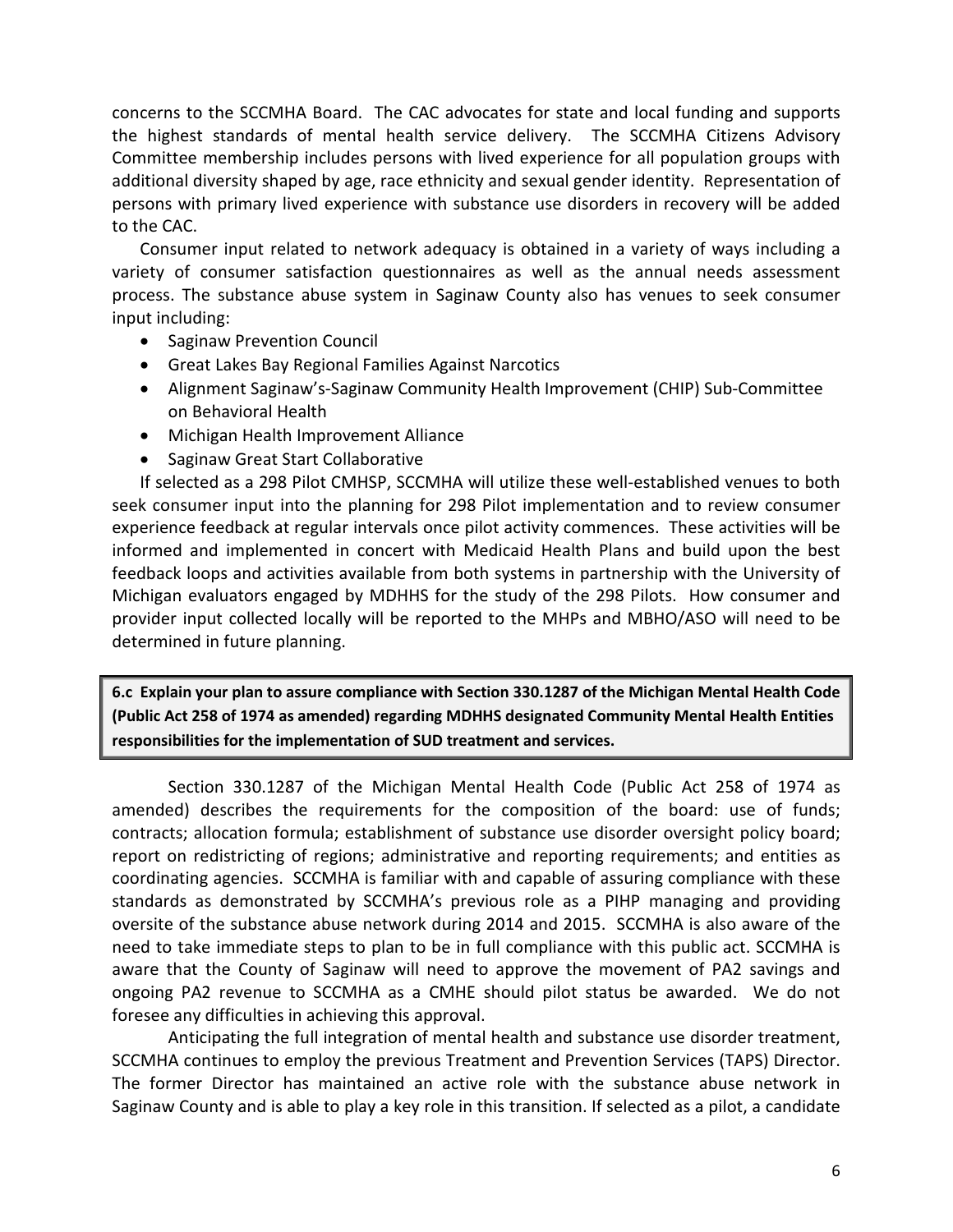with lived SUD experience would be selected to fill this vacancy. It is recommended that for the term of the pilot, the SCCMHA Board of Directors serve as the SUD policy board.

SCCMHA is aware of the recommendations of the 298 Affinity Groups to improve access and enhance the delivery of substance use disorder services. Our activities over the last several years are aligned with key concepts identified by the Affinity Group participants, including: (1) the need for broader access for individuals with substance use disorders; (2) increased funding for prevention and treatment services; (3) broader access to medication assisted treatment; (4) campaigns aimed at workforce education and stigma reduction; (5) the use of Screening, Brief Intervention and Referral to Treatment (SBIRT) as an evidence-based practice across encounter points; (6) improved access for justice-involved individuals and veterans; and (7) the expansion of billable codes or other mechanisms for reimbursement.

SCCMHA strongly believes in the need to pursue and maximize funding for SUD prevention services. SCCMHA pursued support from our PIHP for the funding with PA2 funds of home visiting programs in Saginaw County that utilized Parent as Teachers which is an evidence -based home visiting model. The model emphasizes and addresses family well-being which can have a long term impact on a child's health well into adulthood. Additionally, due to SCCMHA's close ties to Covenant Hospital's neonatal unit and Saginaw's early childhood home visiting programs, SCCMHA was chosen as a local convener for a Neonatal Abstinence Syndrome grant. SCCMHA has also developed and implemented a successful mentoring program for children with SED and will continue to pursue funding to sustain and expand the program as we recognize the need to provide mentoring as a prevention activity. Finally, we see the need to expand after school programming, especially in the rural areas of Saginaw County, as yet another prevention service.

SCCMHA supports the need for broader access for individuals with substance use disorders. SCCMHA's Central Access and Intake Unit allows for same day or next day intake appointments when a person calls or walks in for services. The current system allows for a person to be referred for services 24 hours per day including the SCCMHA presence in the Covenant Hospital Emergency Department. SCCMHA is moving toward directly providing substance abuse services through the Health Home and Wellness Center so that a person can immediately be linked to brief interventions when the use of SBIRT suggests the need for an intervention. These services would also be made available to individuals served through Saginaw's specialty courts (Mental Health Court, Felony Treatment Drug Court, Veteran's Court and District Sobriety Court). We are also looking to contract with a physician in the area that specializes in medication-assisted treatment in order to expand this service in the Saginaw area.

### **7.a Describe the applicant's planned approach to ensuring access to the full array of specialty behavioral health services and supports.**

SCCMHA, as the prior PIHP and currently delegated manager of the Specialty Benefit for this region, manages a network which provides the full array of services described in the Medicaid Specialty Supports and Services benefit and commits to provide the entirety of the benefit in a 298 pilot including the SUD and the Mild/Moderate benefit. With 15 years of experience, SCCMHA has successfully demonstrated this ability to ensure full access in consecutive external quality reviews by Health Service Advisory Group, MDHHS and Mid-state Health Network.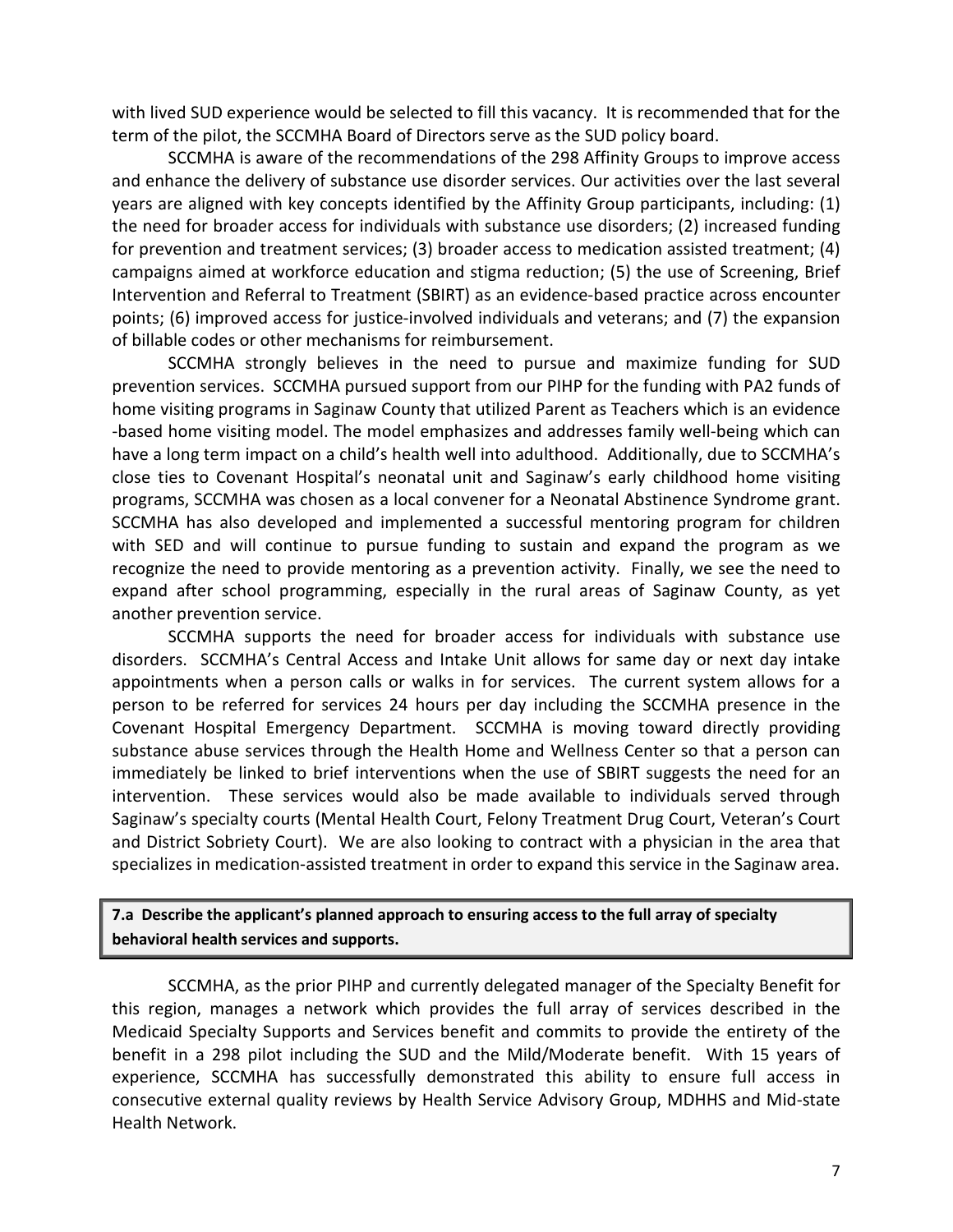SCCMHA has pioneered a four-phase Access Management plan with an emphasis on increasing the Medicaid penetration rate and ensuring clinical outcomes. This "high touch" approach uses a six-week window to stabilize presenting crisis, assess needs and establish an active relationship with the consumer prior to the start of Person-Centered Planning. Services such as screening, peer supports, community health workers, health assessments as well as mental health and SUD assessments are authorized upon the initial request for services in order to facilitate stabilization and engagement according to the consumer's presenting needs. The emphasis is on the service delivery system's responsiveness to consumer's access needs. SCCMHA has trended eight quarters of increased Medicaid service rates as a result of these methods.

On March 12, 2018 SCCMHA will be live with the MiBridges portal as a Referral Partner. Direct electronic self-referrals through the MiBridges portal will be received in the SCCMHA Central Access office. The use of the MiBridges portal is one of many outreach methods currently employed by SCCMHA. Strong collaborative access relationships with community partners have been developed over many years and include SCCMHA membership in the HUD/MSHDA local Continuum of Care for outreach to the homeless; and co-located Behavioral Health in Saginaw City elementary and middle schools which reaches children who present with mental health needs at school; and similarly co-located staff at the Juvenile Detention Center who provide screening and assessment services.

A same day/next day access standard has been established in the Central Access and Intake (CAI) unit. The CAI unit is designed to provide Crisis Stabilization services on site and to follow up over a period of brief intervention with medical as well as social supports and guided entry to services. Removal of barriers to access whether time of day, transportation, location of services or other concern is measured by the rate at which service requests result in initial assessments.

Ensuring access to service includes assurance of engagement in services. We measure engagement by the rate at which consumers who are assessed as eligible for service, actually start services. Interventions to reduce withdrawal at transitions of care are an effective approach; i.e.: Crisis Intervention staff who are co-located in the Emergency Departments place follow up calls to all consumers served in the ED to ensure that they are engaged in follow up care and Central Access staff place follow up calls to persons discharged from inpatient care to ensure that they are seen within seven days of discharge.

**7.b Describe how the applicant will assess and ensure adequacy of the specialty behavioral health provider network.** 

Provider Network capacity is monitored both through an annual review of the network and through continuous review of utilization using real time encounter data. This capacity to manage has been built on an integrated platform of information system applications. This process includes the collection and review of data for the MDHHS required annual submission, and culminates in the annual budget plan presentation in a local public hearing, open to all stakeholders. Each primary case management/clinical team of SCCMHA, both directly operated and those operated by providers under contract with SCCMHA, have set core staff expectations including but not limited to clinicians/therapists, case managers, nurses, peers and supervisors as well as sufficient availability of psychiatry. SCCMHA monitors the provision of services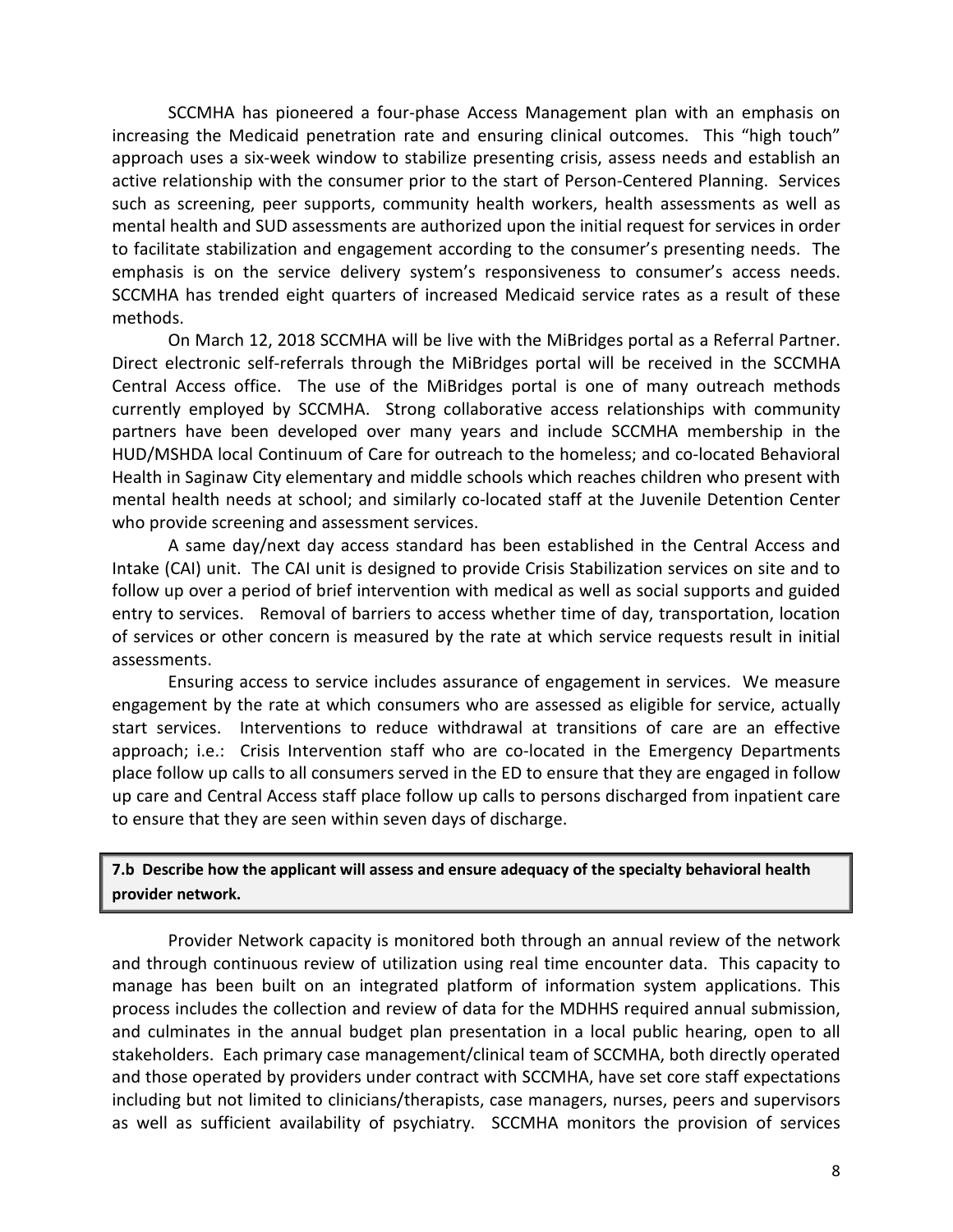included in the 1915(b), (b)(3), and (c) waivers as well as autism services. SCCMHA is prepared to continue this process as we work with MHPs --- as the 298 implementation contractor. SCCMHA employs peer specialists in various areas of the organization and specifically in the Access area to assist beneficiaries in the navigation of mental health and substance use services.

MSHN currently monitors the SUD benefit however, as noted earlier in this document, SCCMHA administered this benefit prior to 2016. We hired the previous Director of SUD services for Saginaw County as the SUD Coordinator for SCCMHA to help continue to monitor the needs of the beneficiaries in Saginaw County and assure adequacy of services within Saginaw. The SUD Coordinator is in frequent contact with SUD providers and works closely with the Saginaw County Felony Treatment Drug Court and the new Sobriety Court in Saginaw.

SCCMHA is prepared to reassume the oversight of SUD services in Saginaw County. We are working closely with law enforcement to help educate and combat the opioid epidemic in Saginaw. We would prefer to add additional resources to help the beneficiaries in Saginaw by adding additional Medication Assisted Treatment options; additional transportation options, and additional prevention services for SUD.

**7.c The public mental health system has encouraged (and in some cases contractually required) the use of evidence-based practices. Describe your plan to maintain use and validation of specialty behavioral health evidence-based practices.** 

SCCMHA has invested extensively in the development of evidence-based practices (EBP) for at least 10 years, investing in grants and taking advantage of MDHHS opportunities to assure that the organization continues to support a workforce and network trained to provide evidence-based practices. SCCMHA has committed and continues to offer many resources (budget cost, time, and staffing) in assuring that the workforce is well trained, that refresher trainings are available as needed and that consumers' needs are met through a large and appropriate array of practices, aligned with the different developmental phases of consumers' lives and needs.

Very early on SCCMHA invested in the development of evidence-based practice guides to guide the work of clinicians looking to determine which practice might be most effective for the population(s) they serve. Eleven different evidence-based practice guides have been developed by SCCMHA and are disseminated widely, including being available on the SCCMHA website. The best utility of these guides is in their electronic formats which have hyperlinks to the research for the practice.

At the present time SCCMHA supports and oversees the delivery of services through a large variety of different evidence-based practices, including but not limited to MI, CBT, DBT, ACT, TF-CBT, MAT, and Wraparound services. SCCMHA requires that all clinic staff have foundational knowledge in motivational interviewing, positive behavioral supports, and trauma informed care, as well as recovery. SCCMHA provides ongoing EBP oversight through an EBP Coordinator as well as an EBP Leadership Team. An EBP privileging process was created by SCCMHA for therapists and supervisors to ensure proper training and consistent use of key practices. Staff providing evidence-based practices are trained, credentialed and privileged to do so and fidelity monitoring occurs to assure that there is not drift from the model. In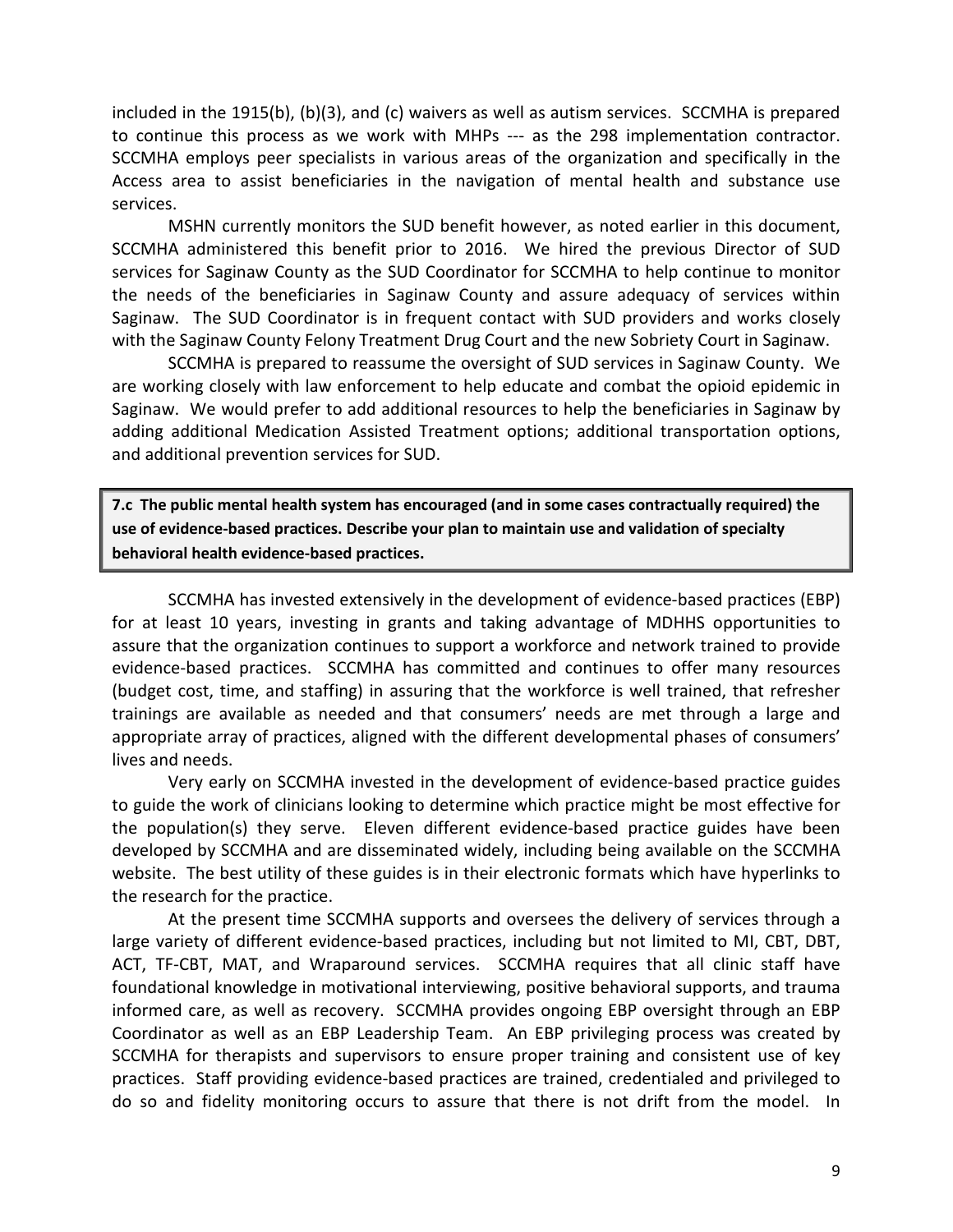addition, SCCMHA recently developed a testing process to assure that case manager/support coordinators/therapist are proficient in motivational interviewing as a core practice.

SCCMHA also supports a number of evidence-based wellness programs and offers a variety of ongoing educational supports for consumers and families in these areas, including smoking cessation, healthy hearts and nutrition. In addition, when overseeing the substance abuse provider network in 2014 and 2015, SCCMHA encouraged and supported the use and development of evidence-based practices which continue to be used throughout the Saginaw SUD network.

## **7.d Describe current and planned activities to physically co-locate or otherwise integrate physical health and behavioral health services.**

It is assumed that the MHPs and the CMSHPs participating in this project recognize that care coordination is bidirectional and that all initiatives to "integrate" care must include the MHP contracted physical healthcare providers to succeed. We have learned, through our close collaboration with the FQHC, Great Lakes Bay Health Centers (GLBHC), that sustaining indirect services, such as care coordination, which until now have relied solely on funds generated from a patchwork of State and federal grants, requires new and innovative reimbursement models. It is for this reason that SCCMHA would work in tandem with the MHPs to achieve a collaborative behavioral health treatment model, which would include reimbursement or alternative payment models for the delivery of care coordination by both physical and behavioral health providers for our shared population.

Our current interdisciplinary team-based approach focuses on reducing high cost services such as emergency room visits and hospital admissions; addressing excess morbidity and mortality; promoting independence and self-care; and supporting earlier intervention. SCCMHA continues to build upon the current SAMHSA Primary Behavioral Health Care Integration grant awarded to SCCMHA in October 2014 to integrate care to improve health outcomes for adults with severe mental illness (SMI) with multiple chronic health conditions. SCCMHA, under this project, would plan to expand care to address the unmet healthcare needs of children/youth with SED. Covenant Health System has hosted SCCMHA within its Emergency Room since 1992. Additionally, GLBHC has co-located primary care at SCCMHA's main site since 2012, providing medical services to primarily SCCMHA adult consumers. The co-located clinic includes a team of behavioral and physical healthcare providers. SCCMHA has developed a "Level 5 – Close Collaboration Approaching an Integrated Practice" model (SAMHSA - Six Levels of Collaboration/Integration Core Descriptions) with GLBHC. SCCMHA and GLBHC actively seek system solutions together, communicate frequently in person, collaborate by a shared desire to be a member of the care team, have regular team meetings to discuss overall patient care and specific patient issues and have an in-depth understanding of roles and culture of our organizations. This collaborative care model uses current MDHHS CC360 encounter data to stratify Medicaid eligible identified with multiple chronic health conditions within Saginaw County, which informs the prioritization of healthcare services to adults with SMI. SCCMHA's EHR vendor, PCE, possesses the technology to support the interoperability standards to support care coordination and integrated health. The use of ZENITH/ICDP clinical platform enhances SCCMHA clinical decision making. ZENITH/ICDP utilizes predictive modeling to profile at risk consumers as well as notification and tracking for required biometrics within a dashboard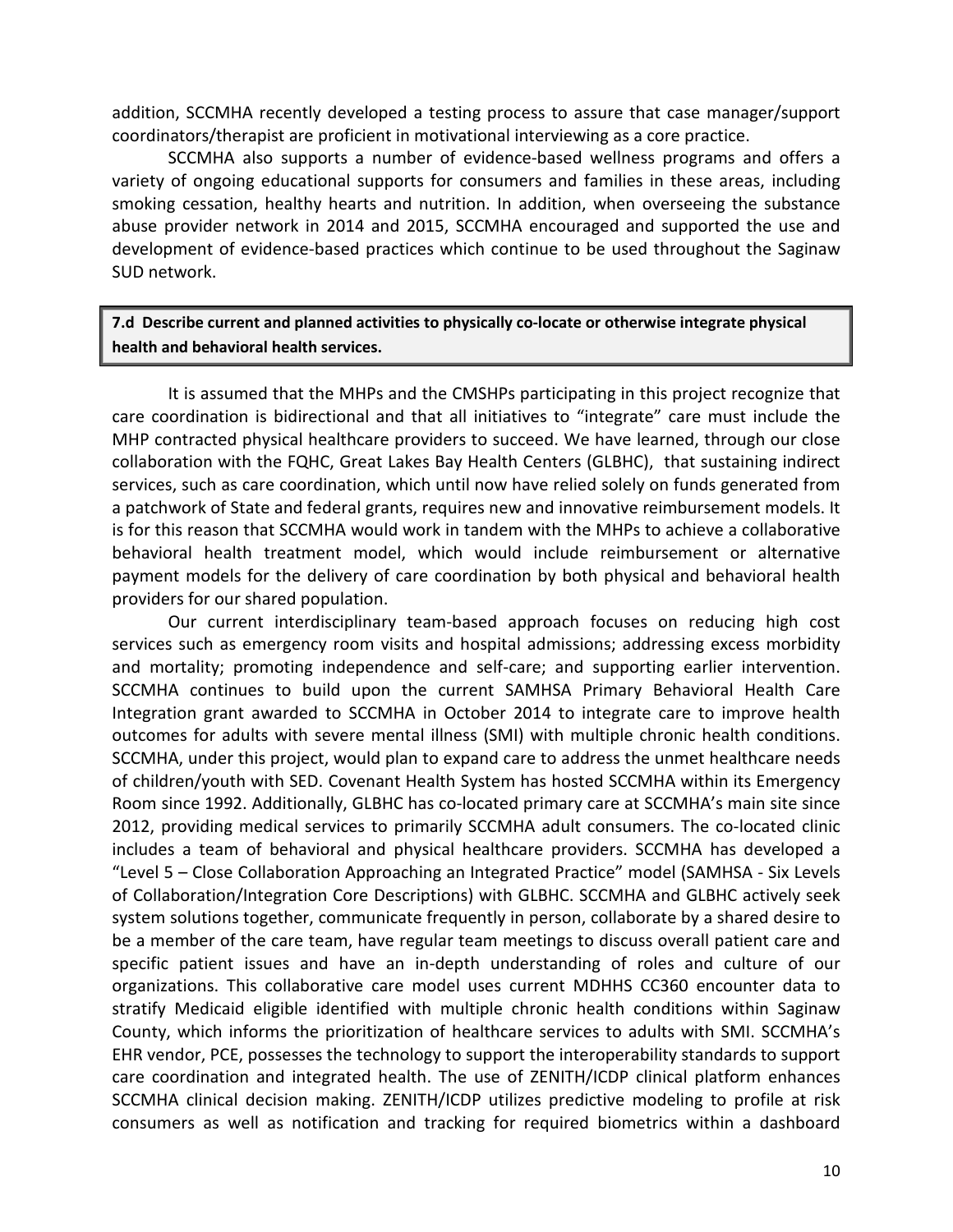format. SCCMHA is actively using this capability and will plan to purchase for use across all of its providers as part of a Pilot implementation. Additionally, SCCMHA accesses GLBHC's EHR to facilitate scheduling of SCCMHA consumers for primary care visits with GLBHC and documentation of SCCMHA prescribed psychotropic medications and lab orders to inform GLBHC clinical decision making.

We will also take lessons learned from the evidence-based care coordination model we implemented through the CMS-funded innovation grant for the Michigan Pathways to Better Health project where we served high-risk, high-utilizers with multiple comorbidities and apply that model to children with high needs. We have built and maintained the infrastructure of the Pathways Community HUB (which is operated by SCCMHA) and its linkages to Care Coordination Agencies (CCAs) which hire, train, supervise and deploy community health workers (CHWs). We are able to leverage that experience and utilize that evidence-based model for the target population of this project.

### **7.e Describe how care coordination will occur and be integrated for physical and behavioral health needs.**

SCMHA will create a true medical/health home located in the community behavioral health setting through integrated team-based approaches to treatment plans and responsibilities. In addition to providing services to persons with Medicaid, SCCMHA will expand its services, including existing co-location sites to engage consumers, focusing on mental health and substance use prevention, consultation and brief screening and intervention to improve the overall health of the community. Care coordination, particularly targeted toward individuals with behavioral health needs and comorbid health conditions, will rely on our established collaborative care model developed with GLBHC currently focused on adults with severe mental illness. SCCMHA will plan to deliver care within the framework described in CCBHC Plus model and expand its delivery of service to all populations, including individuals with mild and moderate behavioral health issues, individuals with substance use disorders, developmental disabilities as well as children with severe emotional disorders.

SCCMHA's care coordination efforts include Integrated Care Nurses (ICNs) who will continue to work in close collaboration with GLBHC to ensure access to primary care within GLBHC's clinics, including the co-located clinic within SCCMHA. The ICN will coordinate transition of care from inpatient settings to home or community in addition to providing health promotion, individual and family support, and needed referrals to community resources and supports in conjunction with the integrated healthcare team. Integrated Care Nurses will continue to identify comorbidities using CC360 and ZENITH ICDP to prioritize interventions. GLBHC shares its EMR with SCCMHA to facilitate the scheduling of primary care appointments. Additionally, the shared EMR allows for the documentation of psychiatric services and medications by SCCMHA case managers. SCCMHA's Care Management model (Attachment C) is demonstrating measurable improvements in physical healthcare access to improve health and wellness and we anticipate that this model will have the same results for the expanded SUD, mild, moderate, DD and SED population. SCCMHA also has onsite staff (a reverse co-location model) at Central Michigan Health for pediatric behavioral health consultation services as well as in the emergency room of Covenant Hospital. SCCMHA provides behavioral health consultation in schools (and has a presence in a preponderance of the K-12 schools in the city of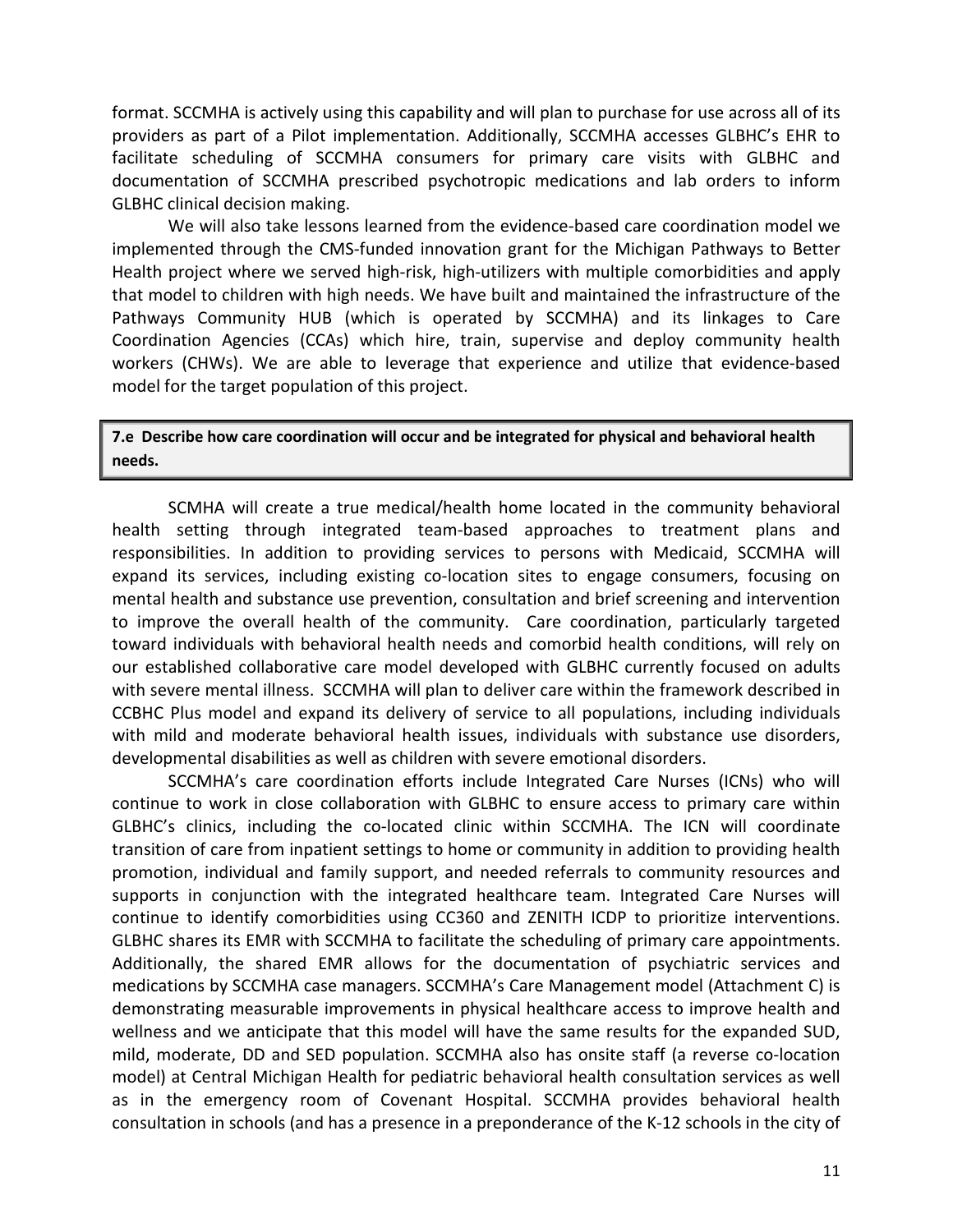Saginaw). These co-location efforts, supported by System of Care Grants, strategically placed behavioral health services at the point of service in primary care and school facilities to support at risk individuals and to secure timely access to community mental health services. SCCMHA is able to identify and link individuals in their homes, jails, emergency rooms, homeless shelters and other community locations. These initiatives have demonstrated the efficacy of integrating behavioral health services and consultation within the community, adhering to the "right service, at the right time, in the right place."

SCCMHA recognizes that successful coordination of physical and behavioral healthcare to advance healthcare integration also relies on the ability to leverage existing or developing technological platforms. SCCMHA is well positioned as a Meaningful Use 2 (MU2) certified organization, to share data and interface with information exchanges that will be requisite for effective care coordination. SCCMHA's EHR vendor, PCE, is actively engaged in moving its primarily behavioral health platform to a more fully integrated EHR that prompts providers to assess and act upon physical health metrics. PCE supports all Meaningful Use requirements for EHRs and has developed the ability to use EHR encounters to calculate national clinical quality measures and outcomes relevant to behavioral health service delivery that include physical health metrics i.e., BMI, blood pressure, A1c, etc. PCE is working toward a meaningful interface with Great Lakes Health Connect and MiHIN that will expand the current care coordination activities that SCCMHA is actively providing with community partners. SCCMHA will expand their partnership with ZENITH/ICDP and directly purchase access to their integrated care delivery platform to support complex care management activities including the identification of high risk consumers.

**7.f Explain how the applicant will meet all capacity and competency requirements for care coordination and service delivery that are new to the pilot members (i.e. Substance Use Disorder Services, Services for Individuals with Intellectual or Developmental Disabilities, Services for Individuals with Severe and Persistent Mental Illness, Services for Children and Youth with Serious Emotional Disturbances).** 

In a 298 Pilot SCCMHA would need to address capacity requirements in the area of the Substance Use Disorder benefit. Saginaw would request to be designated as a Community Mental Health Entity by the department. The provider network currently under management by MSHN is adequate for the region and SCCMHA would need to review and issue new contracts as a CMHE. Most providers in the current MSHN SUD panel were under contract with SCCMHA as SUD providers during the 2013-2014 transition period prior to the change of CA. Contract language would require updating and as CMHE, SCCMHA would need to assess community need and network adequacy within the first year following start up.

Administrative efficiencies might be available with a transfer of business data facilitated by PCE which also provides the electronic management of the SUD benefit for MSHN. Current active consumer records, authorizations as well as provider data could possibly be transferred. Disruptions in business related to system change for the providers would be minimal.

New competency requirements for SCCMHA would occur in the area of Substance Use Disorder in a 298 Pilot as well. At SCCMHA competency management is supported in a number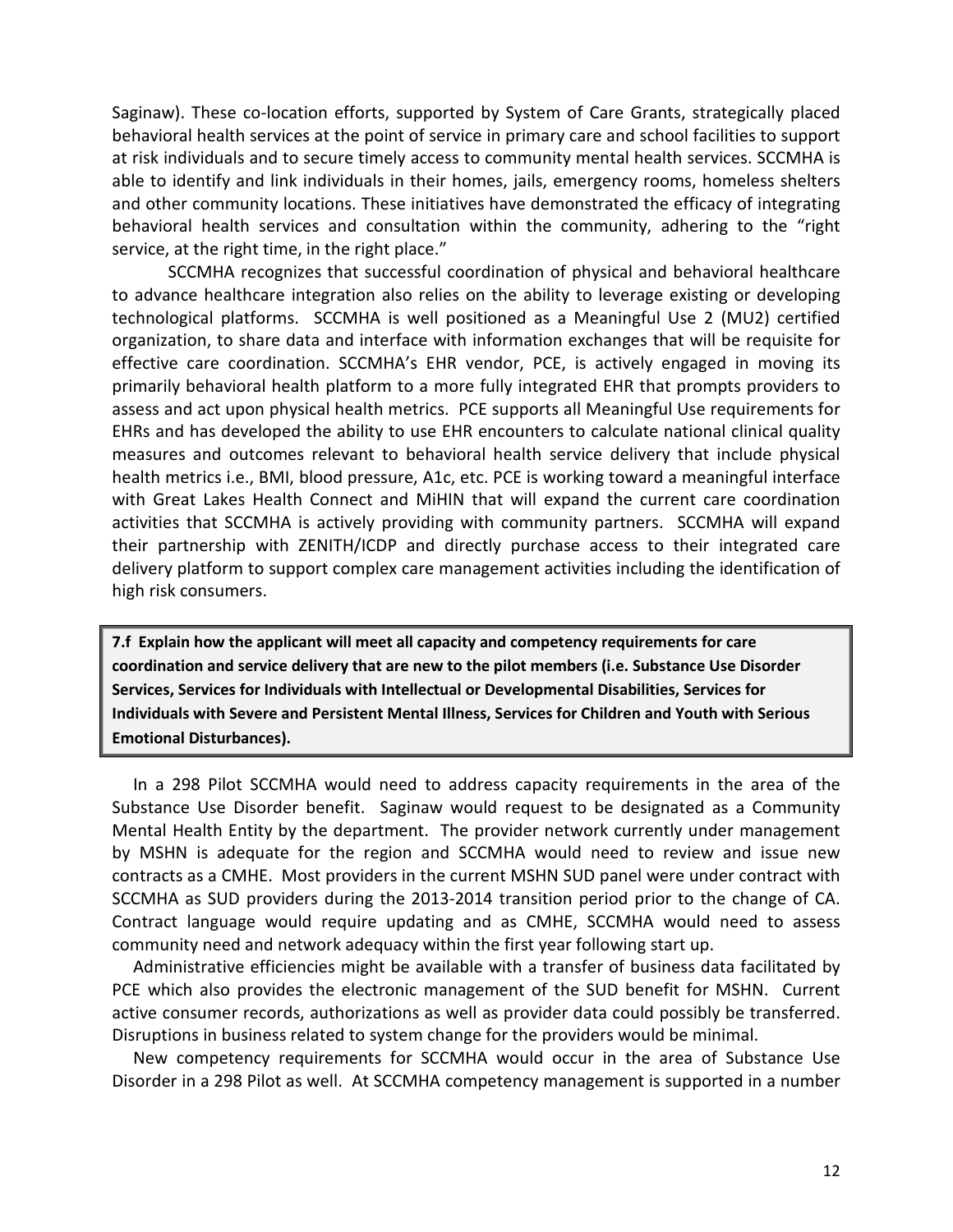of ways; Credentialing, Continuing Education and through competency requirements established in Provider contracts.

SCCMHA's current policy and practice models for care coordination at transition of care address integrated behavioral health and primary care communication. We have been building both workforce and health information technology capacity for the past four years. The alignment of resources to do the job is pivotal to the capacity to perform care coordination. At SCCMHA, nursing services have been reorganized to support care coordination and positions have been equipped with access to the Zenith Integrated Care Data Platform and to CareConnect360. The electronic health record which is in use throughout the network is linked to the Zenith ICDP. ADTs are received in both the electronic health record and in Zenith. We attested to Meaningful Use of the electronic health record in 2017. Electronic prescribing, messaging, and lab orders are all in place. The SCCMHA MIS facilitates staff development in analytics are able to link consumers in risk categories to treatment teams, case holders, Managed Health Plans and primary care. SCCMHA uses the LACE predictive analytics which are a part of the Zenith ICDP.

Substance Use Disorder benefit management would be new to SCCMHA however; the workforce in Crisis, Access and UM departments was prepared over a period of several years prior to the 2014 move of the coordinating agency and have maintained SUD credentials and credential requirements in all these positions. The SCCMHA electronic health record currently incorporates all essential elements for SUD care coordination including the ability to collect and report BH-TEDS, standardized UM through use of the ASAM, and stages of change assessments. This depth of SUD knowledge and practice support is based on the SCCMHA business decision for universal adoption of the Integrated Dual Disorder evidence-based practice in behavioral health. SCCMHA would incorporate management of the SUD benefit into this existing infrastructure and add the existing SUD network to the platform.

Assurance of competency across all services is a twofold effort involving Continuing Education and Fidelity Auditing. The SCCMHA Continuing Education Unit supports the network with training across all aspects of compliance, program fidelity and evidence-based practice.

**7.g Explain how principles of cultural competence will be used to support and inform integrated care (include current or proposed coordination with Michigan Tribal Nations).**

SCCMHA uses a number of different processes and methods to support and inform integrated care in the principles of cultural competence. Cultural, linguistic and treatment needs are assessed on an ongoing basis. Supervisors through review of consumer assessments help to inform us of needs in the community. SCCMHA does outreach with cultural groups in the community. SCCMHA also employs routine administrative discussions with clinical supervisors about treatment needs of consumers which also can result in added training, reinforcement leading to improved knowledge of resources or other planning needed to enhance services to meet consumer needs. SCCMHA has policies that address cultural competency. All beneficiaries are assessed and monitored for any cultural values, beliefs, and practices to assure support individuals while receiving mental health treatment.

In the area of training, SCCMHA requires all providers to successfully complete cultural competency training. The SCCMHA system has adopted the California Brief Multicultural Competency Scale Training Program which addresses socio-cultural diversities including issues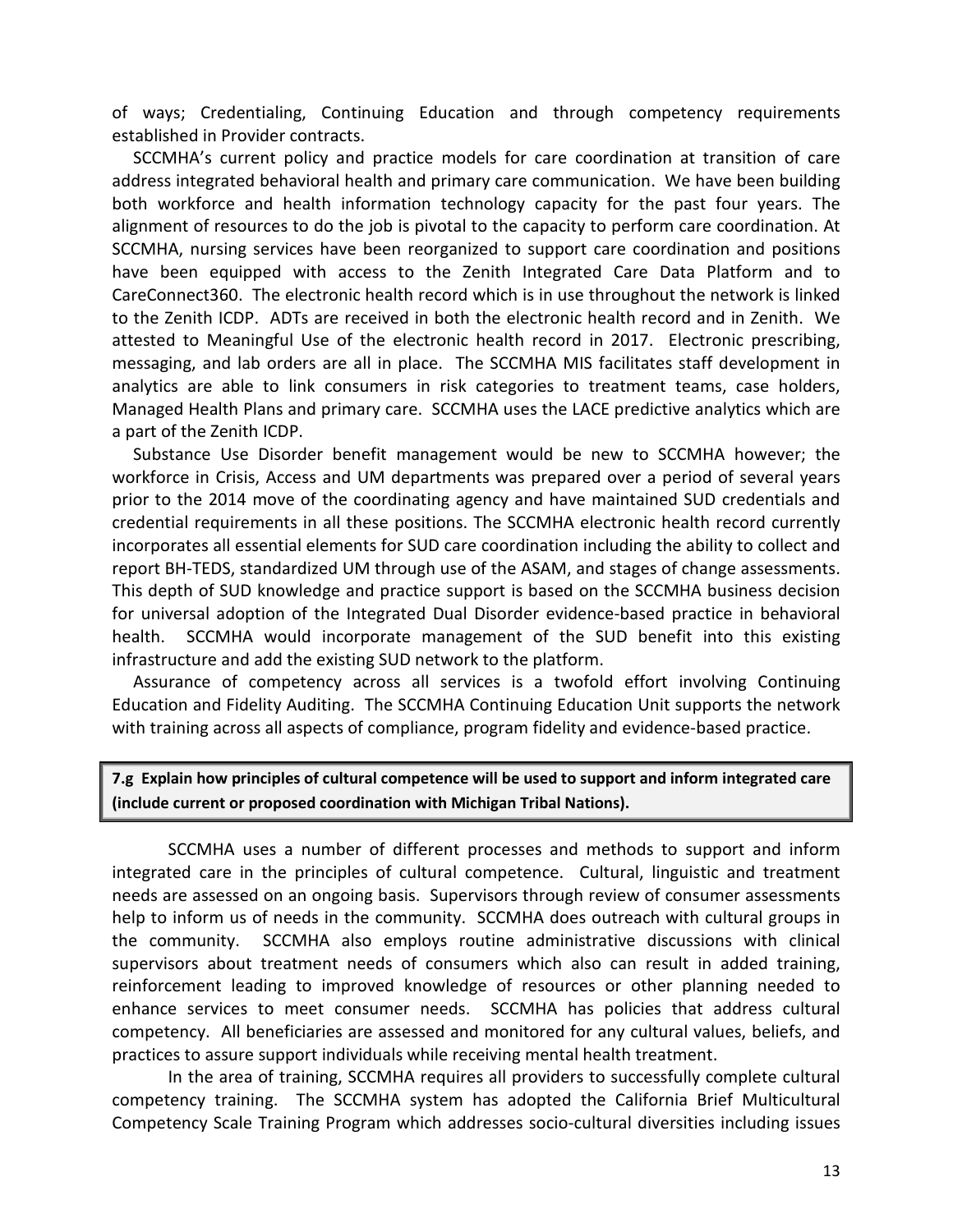of race, gender, gender identity, sexual orientation, aging, social class, and disability. SCCMHA providers also receive, as part of required cultural competency training, instruction in military culture with an emphasis on understanding the rank structure, warrior ethos, deployment cycle, stressors and supports available to veterans and their families, physical and psychological trauma (war wounds, MST, PTSD, etc.), value systems, barriers to seeking mental health services, etc. Recent system training enhancements have been made to improve staff knowledge and skills supporting individuals who are lesbian, gay, bisexual or transgender. SCCMHA also offered Deaf, Deaf-Blind and Hard of Hearing training to staff to help bring awareness to the culture of this population.

In the area of employment and staff, SCCMHA has chosen to hire staff to assist beneficiaries in the navigation of the mental health system. One such position is through the System of Care project, SCCMHA has employed a Cultural and Linguistic Competence Coordinator to ensure emphasis on meeting diverse local cultural needs of children and families served and another such position is an Intake Hospital Diversion Specialist who is a bilingual therapist located in our Central Access and Intake unit.

SCCMHA initiated a collaborative interagency agreement with the Saginaw Chippewa Indian Tribe of Michigan which is based in Mt. Pleasant in 2005 that is still in effect. The agreement addresses terms for the mutual sharing of service scope information, unique service eligibility conditions of each entity and interest in bi-directional referrals between the entities when appropriate. SCCMHA will reach out to the Saginaw Chippewa Indian Tribe relative to acceptance of this proposal to refresh the collaborative referral agreement between the organizations. Further, SCCMHA has embedded Native American culture information as part of the network cultural competency training and relevant policies and procedures. Last year SCCMHA was honored to be invited by Chippewa tribal leaders to provide Mental Health First Aid Training.

### **7.h Describe how the applicant plans to use CareConnect360 and other health information technology systems to improve care coordination.**

SCCMHA would plan to enter into a direct Data Sharing agreement with MDHHS for use of the CC360 Web Application and the Data Extract. We would also plan to directly purchase from Zenith Analytics, continued use of the Integrated Care Data Platform and analytics tools developed collaboratively with Mid-State Health Network.

The SCCMHA UM division uses CC360 to assess the need for chronic condition care coordination at the point of access. The CC360 encounter data can be used to validate the comorbidity subscale in LOCUS and allows us to direct the point of entry for consumers to the Health Home for more in depth assessment of biometrics and examination of care coordination needs which should be considered in the Person-Centered Planning process. Engagement with the consumer from the point of entry regarding health concerns establishes the expectation that successful treatment of mental health conditions is highly associated with successful management of overall health. CC360 provides information about all current Medicaid enrollees which allows for startup coordination prior to service start.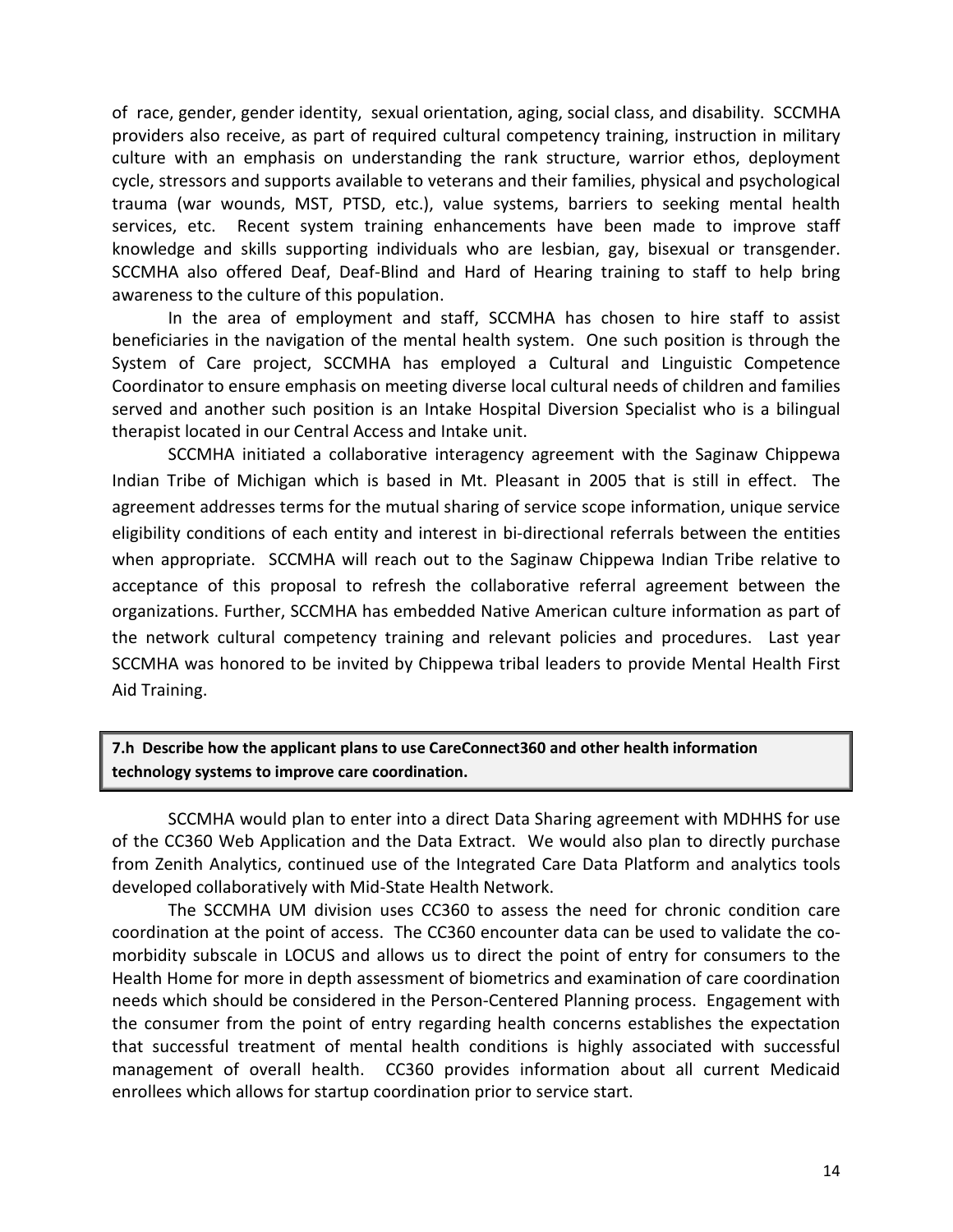The SCCMHA Quality Program uses the Data Extract in the Zenith Integrated Care Data Platform (ICDP) to monitor Key Performance Indicators (KPI) in two categories: Utilization and Access to Care and Living with Illnesses. SCCMHA has worked with the Zenith to create a federated relationship which uses the appointment calendar from the electronic health record for prompting clinical teams with a daily roster of consumers who have Care Alerts derived from the KPIs which need to be addressed.

SCCMHA has three points of reception for Admission, Discharge and Transfer (ADT) messaging: 1) the SCCMHA electronic health record receives ADTs into the consumer record and messages the case holder when an ADT has been received for an active consumer, 2) ADTs can be viewed directly in CC360, and 3) ADTs are integrated with the Data Extract application in Zenith ICDP. SCCMHA has developed a preferred use of the ADT in the Zenith ICDP because the Zenith predictive analytics allows us to prioritize high risk consumers using the LACE risk algorithm. In any given fifteen-day period SCCMHA may have as many as 1,500 ADTs which require filtering for priority and routing to the appropriate level of care coordination response. This type of system interface requires alignment of staffing and technological resources. Additionally, the Zenith ICDP has built modules for care coordination which SCCMHA is scheduled to implement later in 2018.

SCCMHA has a registered secure Direct Email Address for the interface of our electronic health record with Great Lakes Health Connect and MiHIN for messaging referrals, laboratory orders and results. We are working on building local partnerships registration for specific interfaces such as referrals and transition of care communications.

**7.i Describe how the applicant will promote interoperability in clinical processes through the use of common privacy standards.**

Recent amendments to the Michigan Mental Health Code allow for HIPAA compliant sharing of information between behavioral health and other healthcare providers/payers (MCL 330.1748 of the Michigan Mental Health Code (Act 258 of 1974). The SCCMHA Compliance and Privacy Officer and the Chief Information and Security Officer stay abreast of the current legislative and technology developments.

SCCMHA is presently involved in the development of interoperable applications for connecting our electronic health record to CC360 and Zenith Technology Solutions which hosts the Data Extract for use in clinical applications. Mobilizing clinical information related to predictive analytics, key performance indicators, and population health is dependent on this interoperability.

The ability to perform care coordination through a network of CMHSP providers is imperative to the successful implementation of any performance project. We recognize the importance of pressing the technical and legal challenges for successful interoperability and are currently working with our IT partners to: 1) incorporate contractors and agents in the Data Use agreements, and 2) find a cost effective solution to multifactor authentication (PCE is currently exploring cost effective options.)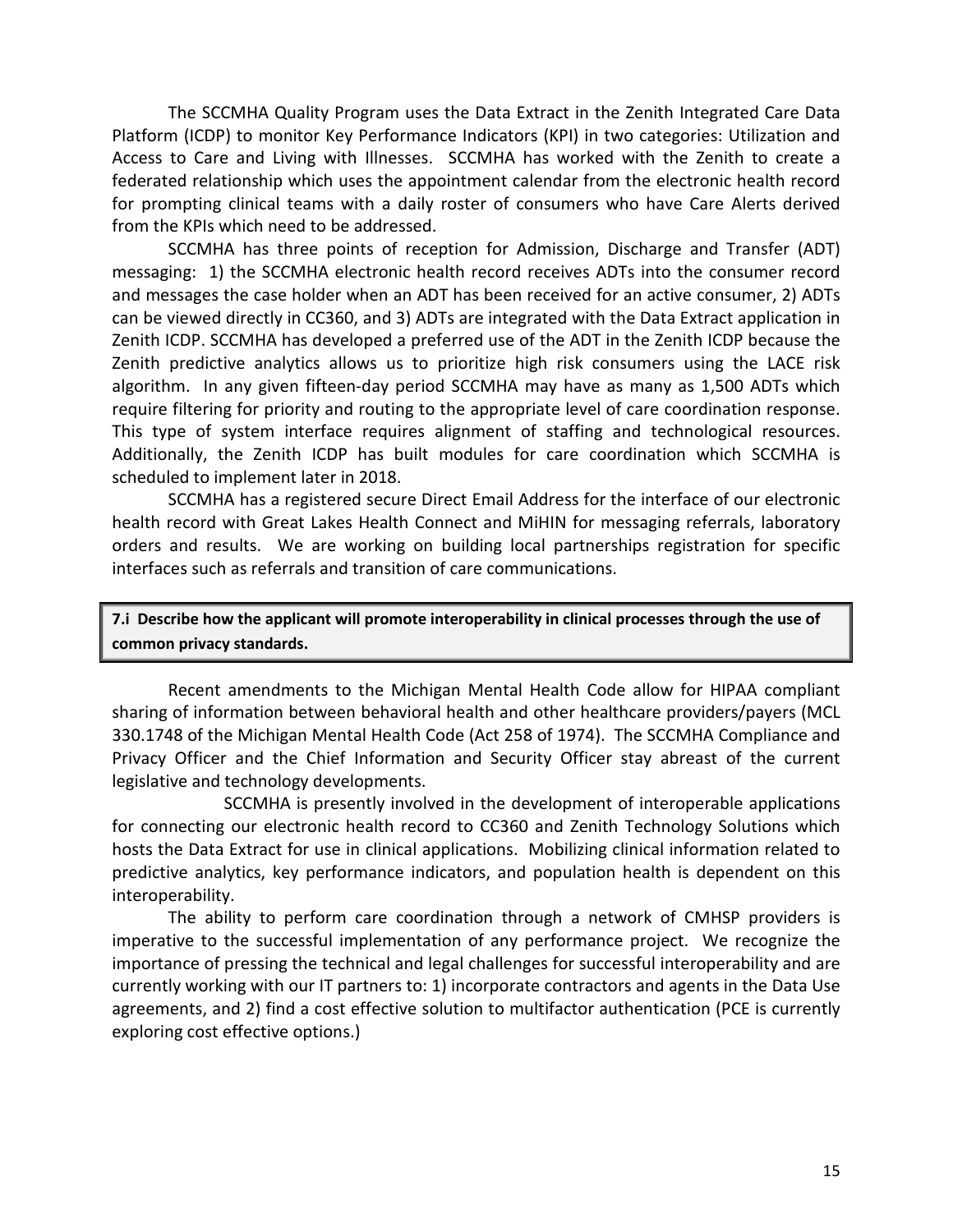### **7.j Explain how the pilot region will improve coordination of care through health information exchange.**

SCCMHA is committed to full participation in health information exchange(s) with the goal of effectively improving the coordination of care. SCCMHA has adopted an agency strategy that the electronic exchange of clinical information is essential to improve healthcare quality, safety and consumer outcomes. SCCMHA is actively receiving admissions, discharges and transfers (ADTs) twice daily, directly into our EHR and through ZENITH/ICDP. We are using this information to improve the transitions from hospital to home to avoid readmissions as well as clinical decision making.

Electronic exchange of clinical information is one of the core objectives of Meaningful Use), SCCMHA is now Meaningful Use (MU) 2 certified for 2016 and works in tandem with a MU3 certified EHR platform through our vendor. SCCMHA is preparing to pursue MU3 in 2019. SCCMHA, through its MU2 certification has achieved the capabilities reported in the chart below.

We are currently receiving SCCMHA ordered lab results directly into our EHR from hospital and commercial laboratories. Additionally, through a Direct Services Agreement with Great Lakes

| GIEDL LONES          |                                                                                      |      |      |         |          |  |  |  |  |
|----------------------|--------------------------------------------------------------------------------------|------|------|---------|----------|--|--|--|--|
| <b>Health</b>        | MU Dashboard Modified Stage 2 for 10/1/2017 to 12/31/2017                            |      |      |         |          |  |  |  |  |
| Connect              |                                                                                      |      |      |         |          |  |  |  |  |
| (GLHC),<br>we.       | Objective                                                                            | Num. | Den. | Rate    | Required |  |  |  |  |
| are awaiting         | Objective 3. Measure 1: Computerized Provider Order Entry<br>(CPOE)-Medication       | 2695 | 2695 | 100.00% | 60%      |  |  |  |  |
| final tests to       | Objective 3, Measure 2: Computerized Provider Order Entry<br>(CPOE)-Lab Orders       | 240  | 240  | 100.00% | 30%      |  |  |  |  |
| implement            | Objective 3, Measure 3: Computerized Provider Order Entry<br>(CPOE)-Radiology Orders | o    | 0    | 0.00%   | 30%      |  |  |  |  |
| direct               | Objective 4: Electronic Prescribing (eRx)                                            | 2259 | 2563 | 88.14%  | 50%      |  |  |  |  |
| messaging.           | Objective 5: Health Information Exchange (Summary of Care)                           |      |      | 0.00%   | 10%      |  |  |  |  |
| Many                 | Objective 6: Patient-Specific Education Resources                                    | 172  | 287  | 59.93%  | 10%      |  |  |  |  |
| CMHSP <sub>s</sub> , | Objective 7: Medication Reconciliation                                               | 5    | 5    | 100.00% | 50%      |  |  |  |  |
|                      | Objective 8, Measure 1: View Online, Download, and Transmit--                        | 286  | 287  | 99.65%  | 50%      |  |  |  |  |
| including            | Access<br>Objective 8, Measure 2: View Online, Download, and Transmit--              | 28   | 287  | 9.76%   | 5%       |  |  |  |  |
| SCCMHA,              | VDT                                                                                  |      |      |         |          |  |  |  |  |
| experience           | Objective 9: Secure Electronic Messaging                                             | 17   | 287  | 5.92%   | 5%       |  |  |  |  |
|                      |                                                                                      |      |      |         |          |  |  |  |  |

the

exchange summaries of care as a hurdle to full MU compliance and it is a challenge to work with some Michigan psychiatric hospitals who are not utilizing HIEs. We hope that working in conjunction with MHPs in the 298 Pilot may present a new opportunity to improve this measure. SCCMHA is actively participating with MiHIN's project, "Coordinating the Care Coordinators" project and has contributed a CMHSP perspective to their recent white paper. SCCMHA will continue to acquire the capacity to participate in HIE development and intends to utilize HIE and our EHR to its fullest capacity, especially in advancing interoperability among EHRs held by our community healthcare partners.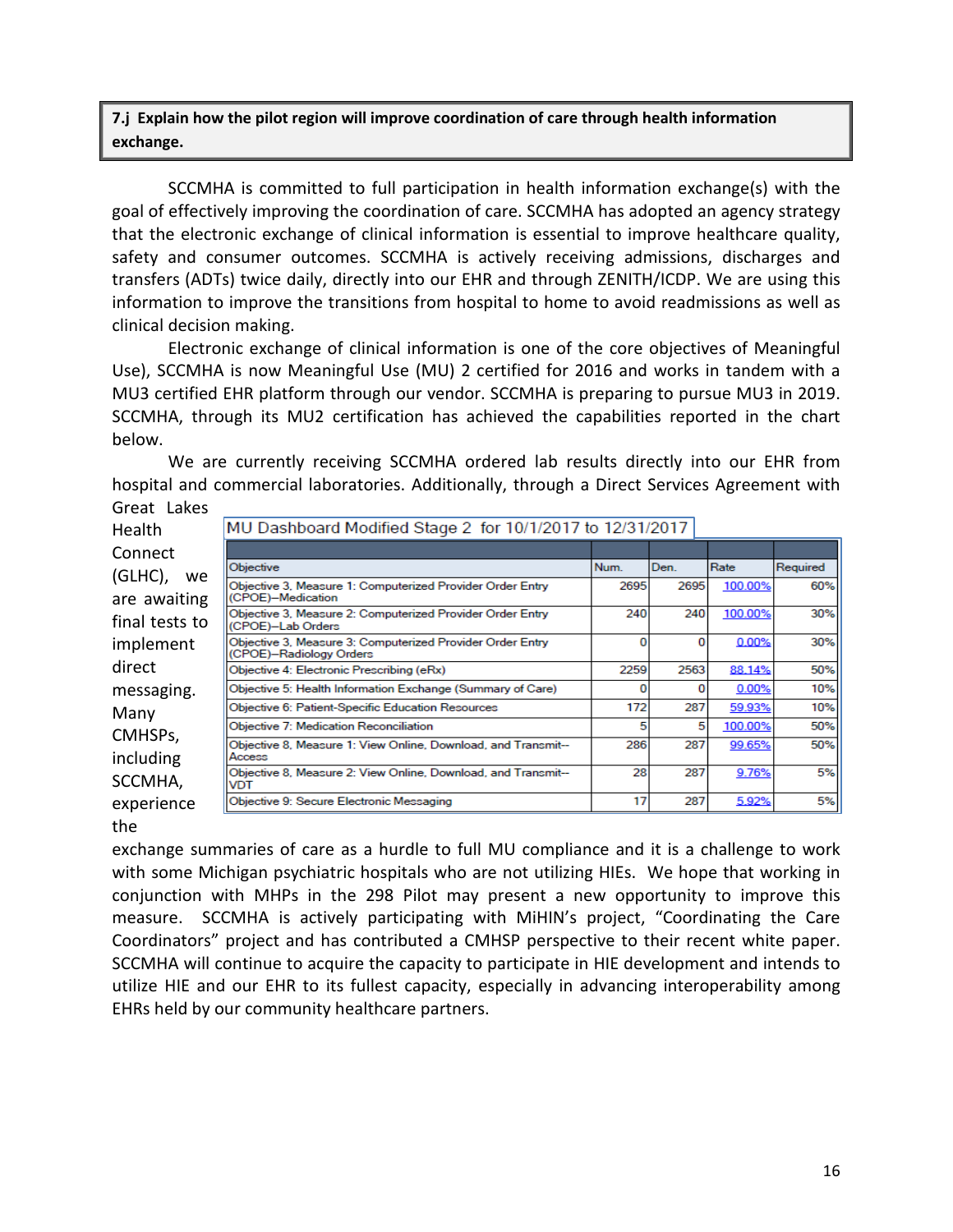**8. a Explain the proposed MHP to CMHSP payment model including any plans for shared-risk and value-based financing models (Any proposed financial arrangements that passes downside risk to a CMHSP must be approved by the Department** 

SCCMHA supports a full financial integration model for the 298 Pilot developments. Furthermore, SCCMHA sees the pilot opportunity as one that not only works toward financial integration and administrative efficiency but also attends to transformational opportunities for the local service networks and consumer experience at the points of service.

There have been individual and three group meetings with the MHPs that provide coverage to Medicaid and Healthy Michigan members in Saginaw County to inform this submission. Included in these meetings was the discussion of a desire for a sub-capitated funding arrangements to the CMHSP pilots all advancing the CCBHC Plus care and service model. It was explained that a sub-capitation model would work to stabilize the pilot's networks and to finally bring the SUD networks (treatment and prevention) and the network for mild/moderate mental health conditions presently managed by the MHPs into the CMHSP pilots. A sub-capitation arrangement would reflect an understanding that CMHSP infrastructure has matured over the last 20 years around sub-capitation and that we are not willing nor would it be affordable or in the best interest of providing the specialty benefit to return to a fee for service environment we left behind in the early 1990s. It is our understanding from MHP feedback at these meetings, that there has not been agreement to a sub-capitation but rather an understanding of the CMHSP rationale for such a funding model request.

SCCMHA would, in addition, welcome the additional element of a sub-capitation withhold that would be used to support an incentive payment. SCCMHA proposes the establishment of mutually negotiated incentive payments that are tied to MHP metrics and performance objectives, informed by MDHHS priorities. SCCMHA would also prefer the ability to eventually share such incentive payments with select contracted network providers that will need to be engaged to help achieve the incentive performance targets.

Less developed has been the discussion with the MHPs regarding the payment mechanics for healthcare coordination/care management for priority populations identified in partnership with the plans and ASO for high cost and high risk shared consumers/members with chronic co-morbid physical health conditions as well as healthcare integration at a provider point of service. This may be the space where value-based purchasing options could be developed initially although SCCMHA would also agree to begin with fee for service arrangements with MHPs as a starting place for these activities which are not a part of the specialty carve out benefit. This would necessitate the turning on of new billing codes for nonface-to-face care coordination activity, select patient education codes to promote consumer self-regulation and management of chronic disease and codes for the inclusion of new disciplines to our system like medical assistants for the cost effective collection of physical health biometrics not currently a part of the specialty carve out. Though there has been no commitment from the MHPs to this CMHSP Pilot management scope and construct for care coordination and point of service integration activity, there has been open discussion as to the merit of these recommendations and a willingness to continue discussions should SCCMHA be selected for pilot status. The MHP discussions in this area have revealed a fairly common understanding that there is a subpopulation of CMHSP served consumers that are difficult if not impossible for the plans to engage effectively and an appreciation for the CMHSPs mobile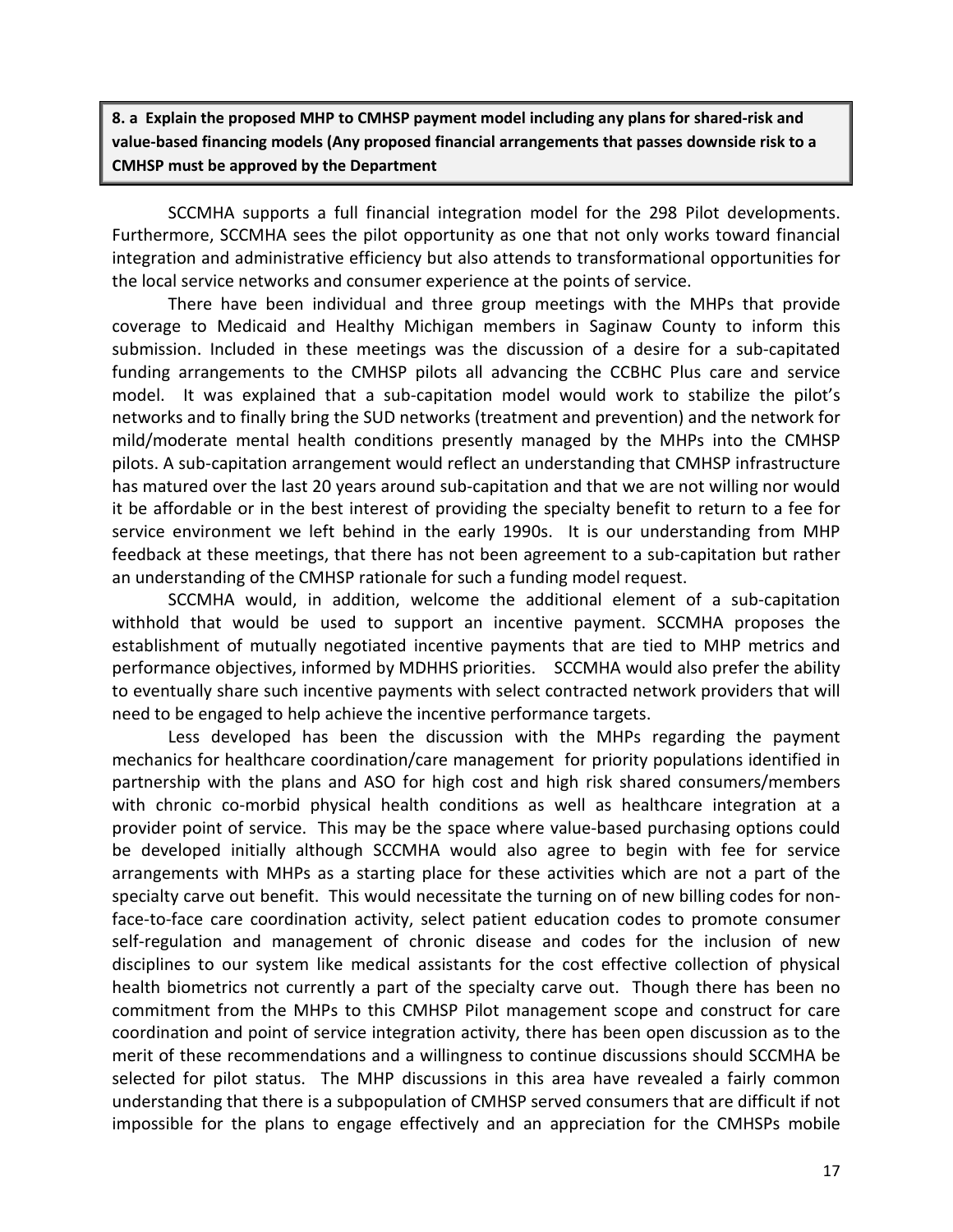"boots on the ground" workforce, strong treatment relationships and service benefits unique to our public CMHS system. This is the space in the 298 Pilot that is ripe for transformation to promote improved healthcare access, treatment adherence, improved health outcomes and reduced healthcare costs.

There could be significant variation in the CMHSP cost of serving consumers/members depending upon which MHPs members are enrolled in various waiver populations like HSW and ASD as an example, where expenses are just generally higher. Our history as CMHSPs has largely been blind to MHP enrollment. The PIHP/CMHSP system generally recognizes revenue in what we have now come to appreciate as simple delineations of Medicaid and Healthy Michigan (State Plan, b, b3) revenue and specific population Waivers (HSW and Autism) and cost alignment has had more recently the flexibility to move revenue assignment between sources. This kind of revenue flexibility will need to continue but this is a very new concept when we refer to similar arrangements between MHP and MBHO/ASO revenue and CMHSP pilots.

Another important consideration for the establishment of the funding model will be the challenge of funding the pilots at levels that promote success. The consideration for actuarially sound rates for the 298 pilot will be a very important endeavor. Then add the expectations of the State for administrative efficiency and the multitude of transitional start-up tasks across multiple MHPs and the MBHO/ASO as well as at the selected CMHSP Pilot sites collectively; and the result will prompt the need for start-up cost recognition and adequate funding for implementation. SCCMHA is up for the challenge, but funding for the model adequately and thoughtfulness concerning the start-up and transitional costs cannot be minimized. There was some limited discussion with the MHPs about their ability to advance payment for pilots which would be extremely helpful in this regard, but again will require much more discussion and creative planning. Pilot success will be dependent upon MHP investment at the start to reduce the costs later for targeted sub population members who we collectively know to be high cost outliers. However what remains to be seen is whether or not the final funding model has enough financial incentive and return on investment for the MHPs to make pilot participation worth their while.

#### **8.b Describe your experience with value-based financing methods and models.**

SCCMHA was the sub-recipient of a 3-year CMS CMMI grant, known as Michigan Pathways to Better Health, that tested an outcomes based, provider performance oriented, value-based payment model for addressing the social determinants of health through linking high-risk consumers to health and human service resources and helping those consumers adopt healthy lifestyles.

The primary goals achieved by using this payment model were rewarding (i.e., incentivizing) the successful recruitment and retention of high-risk and high healthcare utilizer consumers as well as to reward the successful completion of goals leading to health improvements using the nationally recognized and evidence-based Pathways Community HUB model in which care coordination pathways are used to track and document the confirmed delivery of health, social and educational services to at-risk consumers, document processes and outcomes, and track reimbursement. Secondary goals achieved included improvements in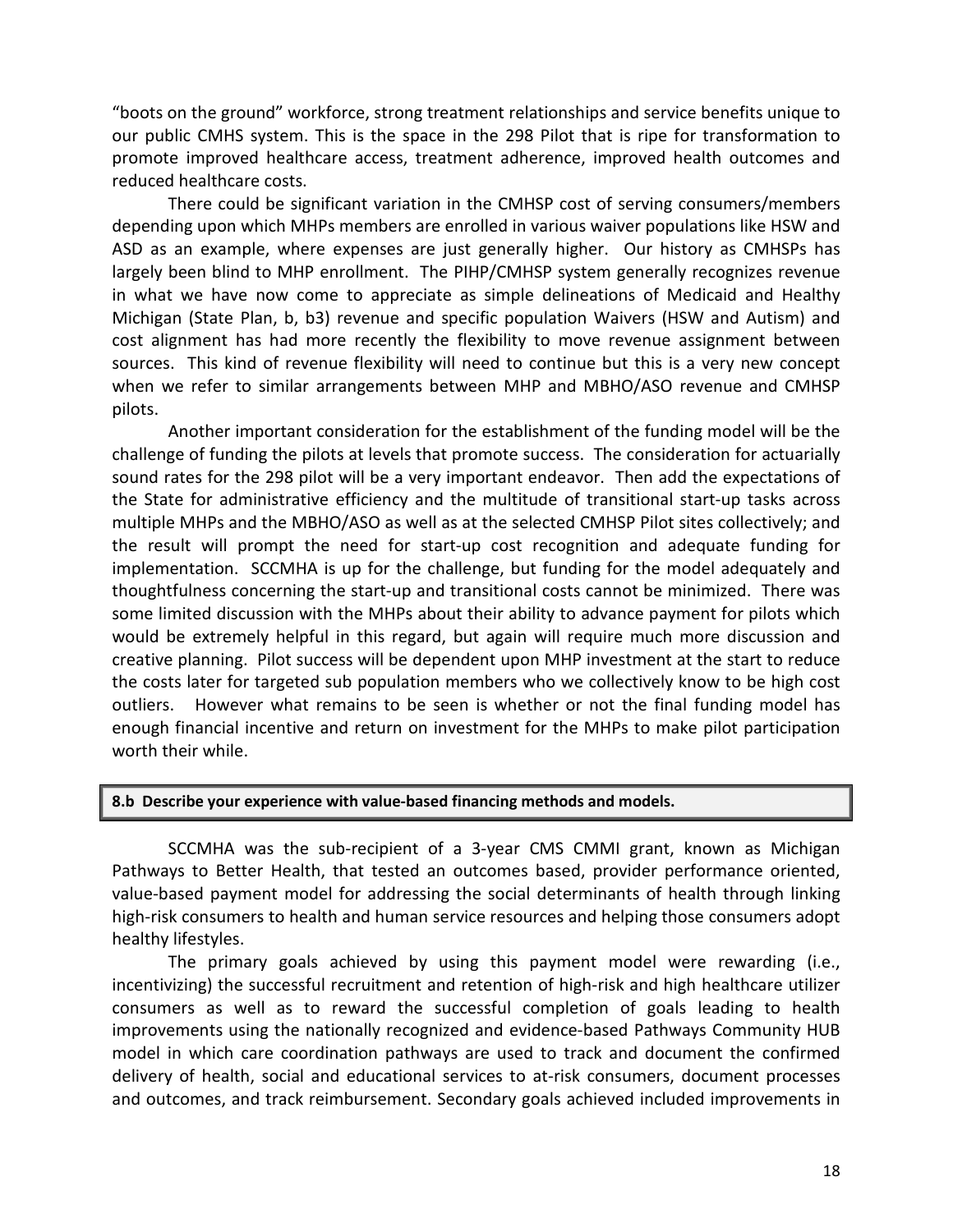the timeliness and completeness of documentation (since payment was predicated on documented evidence of the impact of intervention on consumer outcomes).

This value-based payment model, which also includes a system for measuring and monitoring performance at both individual provider and agency levels, offered SCCMHA opportunities to provide incentives to contract agencies that reward performance (i.e., achieve a range of initial, intermediate and final outcomes) as well as to develop value-based contracts with third party payers (e.g., Medicaid health plans) that are interested in focusing on outcomes rather than encounters. In sum, SCCMHA gained experience in funding services based on outcomes, which differs from standard models that rely on encounters or time spent with MHPs and MHBO/ASO, regardless of the success in obtaining needed resources or affecting behavior change.

**8.c Describe how the pilot will track Savings and develop a reinvestment plan in accordance with the 298 boilerplate.**

SCCMHA agrees that the tracking of savings and the development of a Reinvestment Plan is critical to 298 Pilot successes. The legislative boilerplate is clear in Section 298 (5) stating that "*For the duration of any pilot projects demonstration models, any and all realized benefits and cost saving of integrating the physical and behavioral health systems shall be reinvested in services and supports for individuals having or at risk of having a mental illness, an intellectual or developmental disability, or a substance use disorder. Any and all realized benefits and cost savings shall be specifically reinvested in the counties where the savings occurred.*" Therefore, the definition of what constitutes savings and from what system; the specialty PIHP/CMHSP carve out system or from the MHP physical health system including their management of the mild/moderate behavioral health benefit matters. The nature of where saving may be derived from in the pilot demonstration is also critical to informing this process. The boilerplate language calls out administrative efficiencies but there could also be savings derived from changes to service utilization patterns in both systems. The savings definition is also dependent upon the identification of costs at the start of the pilot especially in sorting out the costs between the CMHSP pilot's former PIHP including their unique responsibilities for Substance Use Disorder treatment and prevention networks, and those delegated to their participant CMHSPs as a starting place or baseline.

The proposed financial model suggests the MHPs and the MBHO/ASO pay a subcapitation to the CMHSP pilot networks to continue to provide the current specialty carve out benefit including services for SUD and add the inclusion of the benefit for mild/moderate BH conditions and its provider network as indicated in the response to 8.a. The tracking of savings once managed care functional delegations are determined will allow cost projections that can then be compared to current PIHP/ CMHSP costs and select mild/moderate benefit costs net the MHPs and MBHO/ASO costs for their share of this responsibility as a first step. The proposed model also suggests that the CMHSP Pilots will also provide specific care coordination and related integration activities at the point of service that would produce reduced physical healthcare costs for the MHPs. To calculate saving in this area would suggest the negotiation of the defining characteristics of these targeted subpopulations of shared consumers/members; likely those with high ED utilization and readmission rates, with multiple chronic health conditions and those that may have been difficult for MHPS to engage and who have not had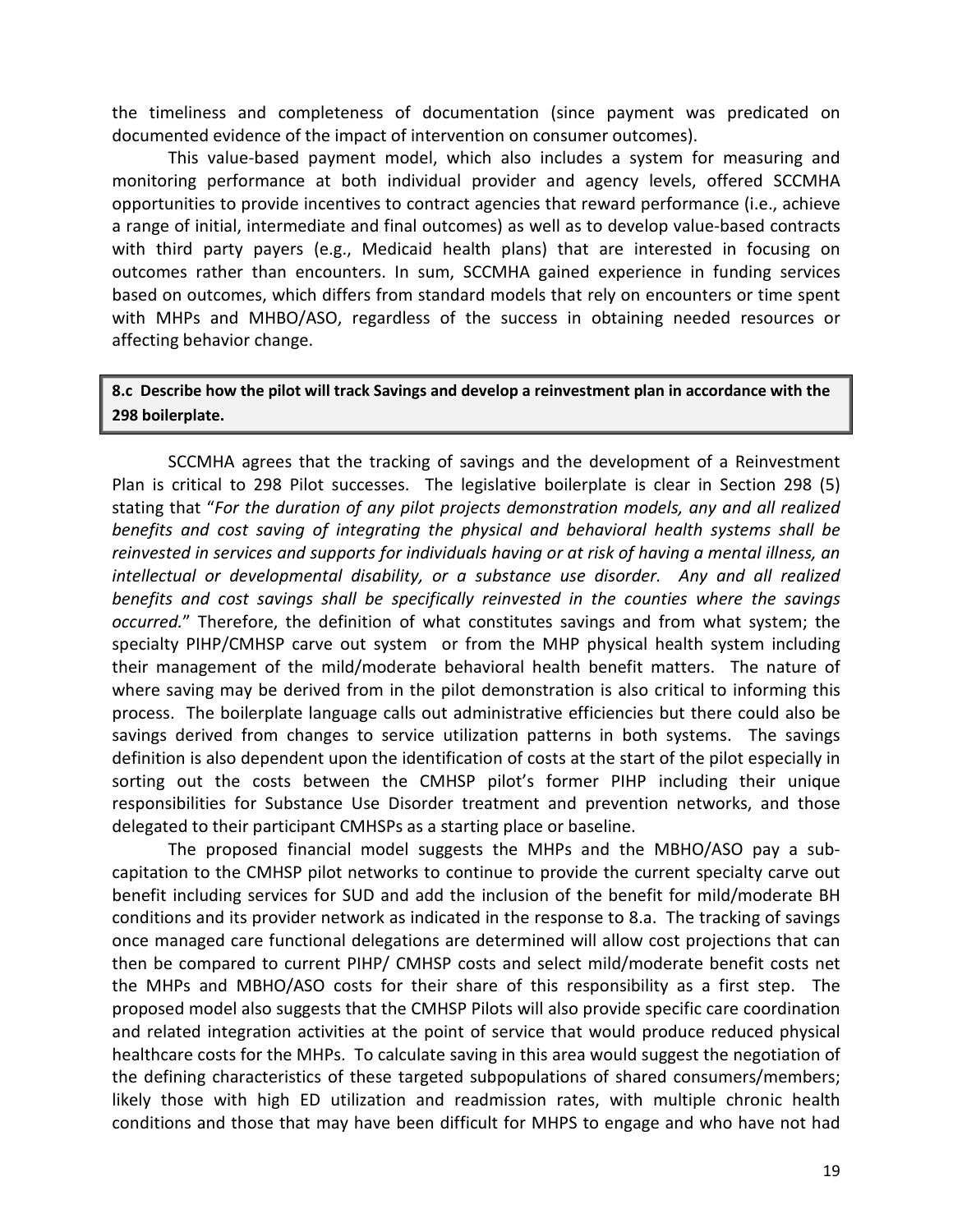consistent access to needed primary and even specialty care as examples. Once defined, historic paid claims data should help to determine the baseline cost from which cost reductions may be determined such that potential "savings" could be quantified and tracked over time. Because the suggested 298 Pilot financial model would for the first time consolidate at the local CMHSP pilot, all of the Medicaid and Healthy Michigan Plan behavioral health funding and the other public funding sources for SUDs, and funds for the mild/moderate benefit, it is likely that there are still other efficiencies we cannot yet imagine especially in areas like workforce training, network management, data collection and information technology just to name a few.

As to the considerations for the Reinvestment Plan for Savings, there will need to be processes in place to ensure all service and administrative costs are covered first, especially in transition to pilot status. A new challenge for the SCCMHA as a pilot will be the recognition and sorting of revenue from 4 new MHP payers and the MBHO/ASO needing to be "federated" or pooled to support the cost of service and administration. This construct of the paid revenue to the CMHSP for each of the MHPs in particular, not being exclusively directed to their members cost of care alone (PMPM vs. PEPM), is surely a new and unique arrangement that will require much more conversation and planning. It may be possible to assign administrative cost proportional to MHPs member enrollment and MBHO/ASO PEPM funds but even this notion will be challenged by how costs are experienced for consumers enrolled in each plan and consumer services funded by the MBHO/ASO for the unenrolled population.

The CCBHC Plus model we are proposing has as a core value the desire to use "savings" at the CMHSP level which would have a "local identity" to expand services to persons who are uninsured or underinsured which is a priority for the Saginaw community. Every week we meet or hear from such citizens that are not Medicaid or Healthy Michigan eligible and that have real time treatment needs that we have no way to address because State General funding is so limited and who have no interest in being on a waiting list. Among this group is a small population of eligible youth that we can seek SED waiver enrollment for, but that is really about the only situation where we have the means to provide treatment and supports. That said though, we think it will take some time to get to this level of savings to truly be able to meet the needs of all uninsured or underinsured comers to our front door.

In addition, we also have had a steady increase in penetration rates in each of the last three years in the provision of the specialty benefit to eligible Medicaid and Healthy Michigan enrollees. The related costs have been exceeding PEPM funding for Saginaw County enrollment. Therefore we have several cost reduction strategies already underway to contain expenses. This is an important context not only for the initial adequacy of 298 Pilot rate development, but also for the consideration for 298 Pilot savings and a reinvestment plan development. We think the pace of the increased access demand from eligible Medicaid and Healthy Michigan enrollees for the specialty benefit will continue into the pilot period. Therefore reinvestment plans as per the 298 boiler plate language that directs any 298 Pilot savings to be reinvested into services for treatment and supports to persons with behavioral health and intellectual disabilities or at risk of such, are in alignment with our current experience and efforts. Our early thinking, informed by the need of those new consumers coming into service and the needs of the most expensive to serve persons in our system, would begin with reinvestment plans that include strategies to create new residential services and shoring up existing residential options as well as creating and piloting additional alternatives to inpatient care that we have not had the resources to develop to generate even greater savings.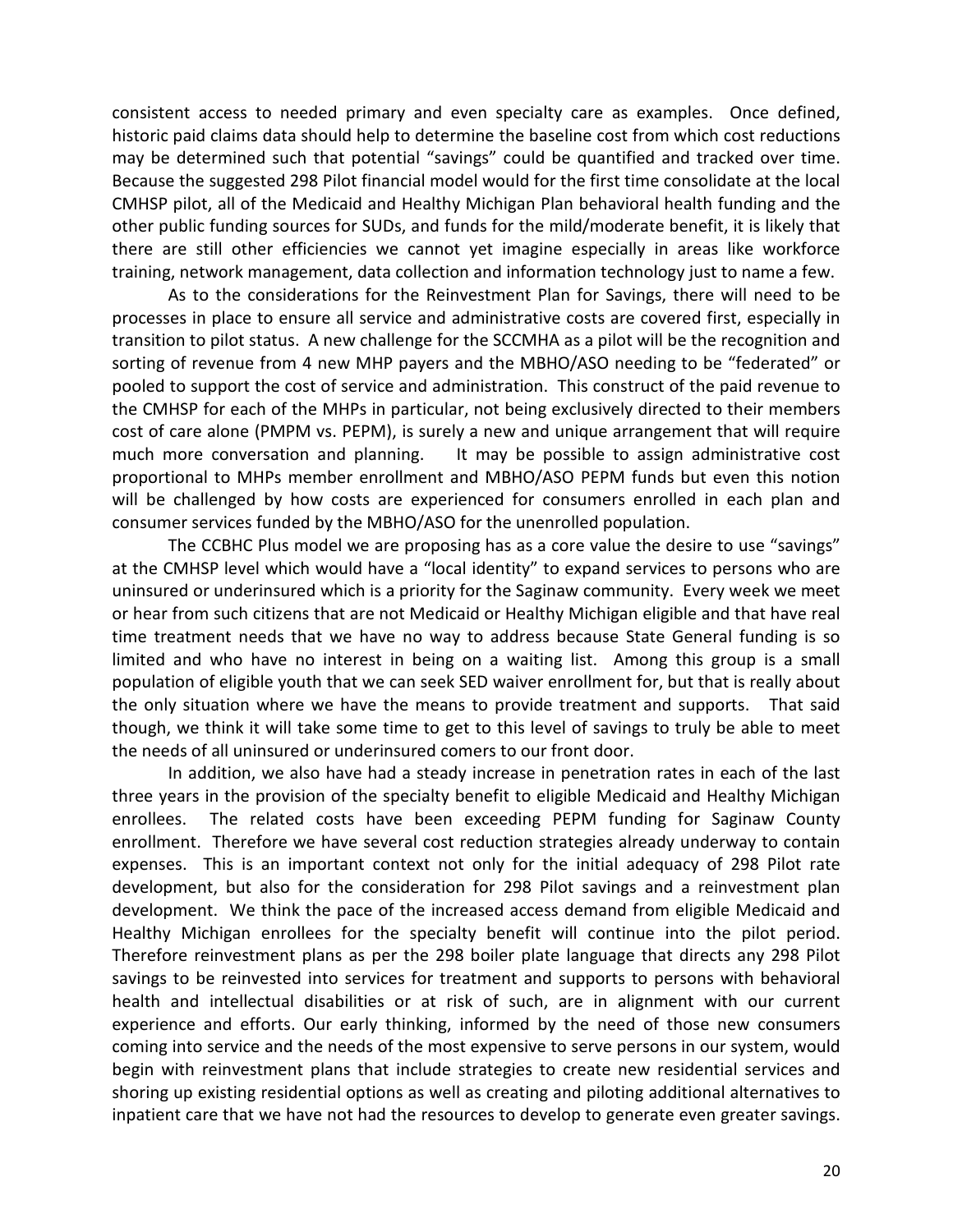How much saving can be realized in the life of the pilot and when it can be made available, will help to shape the Reinvestment Plan details. Reinvestment of saving generated from integration activities is discussed in Section 10.c.

**8.d Specify how the financial arrangements of a pilot will address the various "community benefit" functions of the CMHSP such as various pooled funding arrangements, social services collaborative agreements, and other relevant community activities.**

The long standing behavioral health leadership role and the community benefit offered by the public mental health system not only sets it apart from other states, but also from other public service delivery systems in Michigan. We know that our local community contributions have been game changers to local communities. These important contributions to the communities where CMHSPs are located has been supported and legitimized by the PEPM capitation and now sub-capitation from the current PIHP. Had we still been working in the fee for service environment of the early 1990s with the huge reductions of State General Fund appropriations over this same time period, we could simply not financially support the community benefit work we do in local communities.

Over the last two decades the largest financial support to the CMHSPs has come in some form of sub-capitation which has permitted CMHSPs to use the Medicaid and now Healthy Michigan funds to not only support the specialty carve out benefit to eligible consumers, but to also work in the important community spaces between direct consumer service and system innovation. There is respected and purposeful variation between CMHSPS and their home communities in this space, unique to the make-up, resources and needs in local communities. SCCMHA and Saginaw County are no different in this regard.

SCCMHA like many CMHSPs is generally regarded as a skilled, reliable leadership organization in the community, known for innovation and creative problem solving and as a trusted partner for other systems. This experience and skill comes from decades of improved understanding and navigation of other local systems whether they be law enforcement systems, judicial and forensic systems, educational systems, employment systems, housing and homeless systems, transportation systems, entitlement systems, child welfare systems, juvenile detention and probation systems, adult parole or probation systems, faith community systems, advocacy systems, self-help and recovery systems, tribal community systems, veteran's systems, healthcare systems and other human service systems. The motivation to understand and develop mastery over the navigation of such systems has been to improve access and resources for consumers with disabilities who could not navigate them on their own. Good collaborative partners respect each other, learn from each other and help each other, often without a single dollar for anything passing between them. The fact of the matter is that the needs of our consumers are deep and wide and for many span a life time. While for others their needs will be met in these other systems well after their treatment and recovery time with us is over. They and we as CMHSPs, are bottom line, working with these other systems every day to help the consumers we serve not just navigate them but to maximize what they have to offer, to create for themselves, meaningful quality lives of their choosing. That means a place to live, work, learn, recreate, worship and yes get physical healthcare, while partnering with us to assist with their mental illness, substance use disorders and intellectual/developmental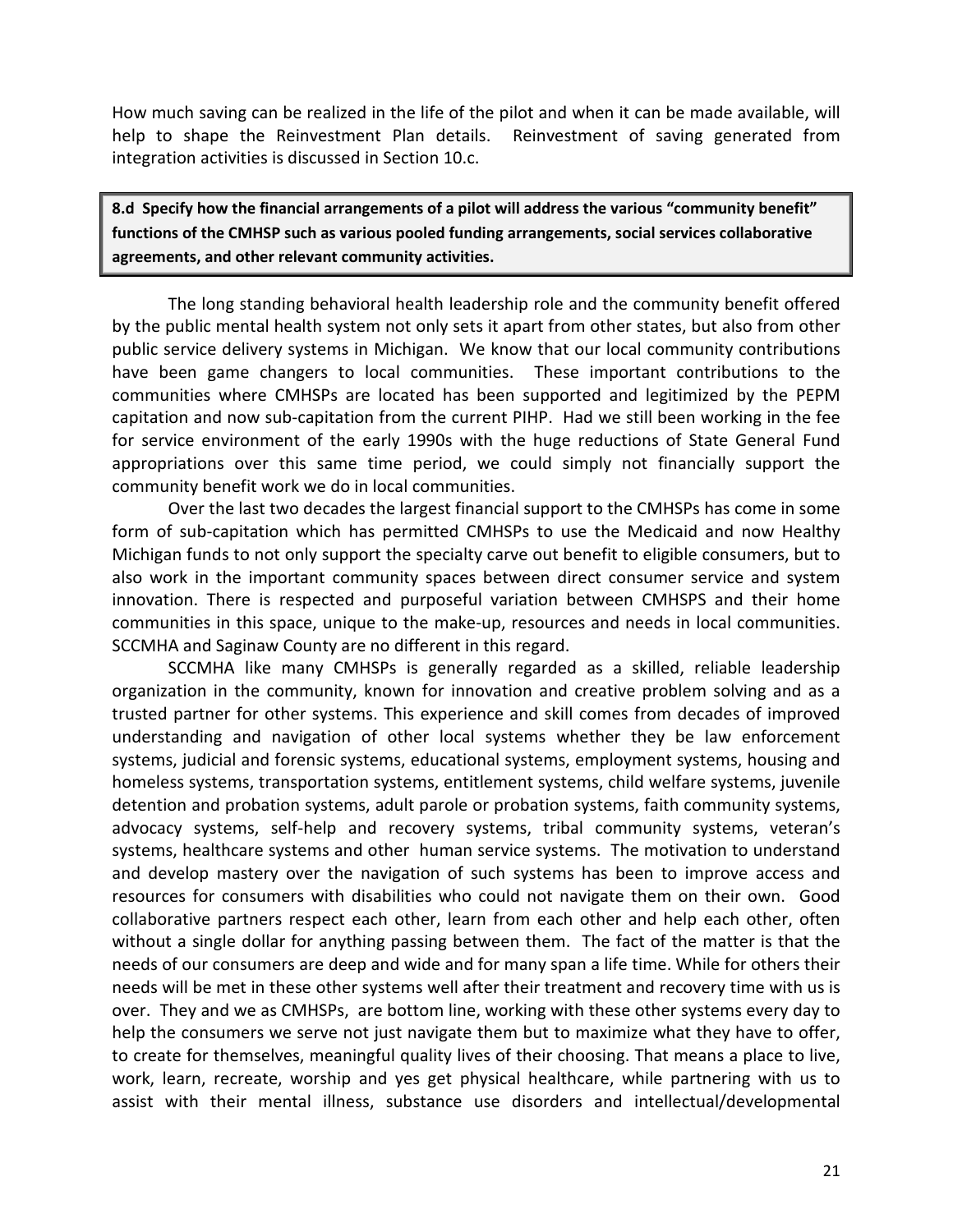disability needs. We could simply not carry out our CMHSP mission without help from other systems.

In the case of SCCMHA, in addition we are known for our sophisticated administrative infrastructure; our ability to convene and lead stakeholders on a wide variety to subjects; our ability to write grants for initiatives in partnership with other organizations for a specific need and to implement well such awards if funded; our willingness to share what we know and teach this content to others. We are even asked to fill some unique roles as we are perceived to be a "neutral party" when projects bring together organizations that may be in competition with each other for funding, market share or some other consideration. Though asked often to fill such roles, we generally accept only when the project or endeavor will benefit those we serve and their families, the request is in alignment with our mission and values, we have staff experts available or the role is short term and there are funds to pay for our leadership. In other cases we see a problem bigger than our ability to address on our own and will initiate projects ourselves.

We have many staff that sit on the boards of other local agencies outside our network and sometimes hold leadership positions there, still others are not in leadership but are members because they are technical experts. SCCMHA leadership and staff members participate in the following local groups; the Children's Mental Health System of Care Executive Committee, Child Abuse and Neglect Council Board, the Saginaw Health Plan Board, the Great Start Collaborative Executive Committee, the Saginaw Crime Prevention Council, the Saginaw team for the *First Responder's Guide to Behavioral Health Interventions*, Alignment Saginaw our community collaborative and its Community Health Improvement Plan Steering Team, and the related Emerging Health Care Models and Behavioral Health sub committees where our senior staff serve as chair persons, the Children's Health Access Program, the Sexual Orientation and Gender Identity Council, the Mexican American Council, the Community Corrections Advisory Board where we have chaired for 17 years, the Michigan Health Improvement Alliance Board, Open Table- a faith communities initiative, the Executive Planning Committees of all of the specialty treatment courts in Saginaw (Mental Health Court, Felony Treatment Drug Court, Sobriety Court), the Saginaw Psychiatric Inpatient Advisory Group, the Saginaw County (SUD) Prevention Council, the Saginaw County Suicide Prevention Council, the Saginaw County Consortium for Homeless Assistance Providers, the Saginaw Hoarding Task Force and most recently, the Neonatal Abstinence Initiative.

At other times our community benefit work is described in Memorandums of Understanding to describe specific activities like training, staff crisis debriefing, screening and referrals and so on. At present, we have MOUs with the following Saginaw organizations; the Saginaw Community Foundation for the Community Health needs Assessment, Partners in Pediatrics, Saginaw County Sheriff's Office, Saginaw Commission on Aging, Child Abuse & Neglect Council, Early On Saginaw, Great Lakes Bay Health Clinics, Mexican American Council, Saginaw Chippewa Indian Tribe of Michigan, CMU Partners in Health, City of Saginaw Public School District, Legal Services of Eastern Michigan, Michigan Youth Treatment Infrastructure Enhancement and, the MDHHS for the MI Bridges Benefit Portal.

Still other local partnerships have actual contracts that delineate something we are being paid to do like the 20 year contract with Covenant Health System for our presence in the Emergency Care Center for psychiatric prescreening of commercially insured and Medicare patients, with the Family Court for MAYSI screening of all youth with family court involvement,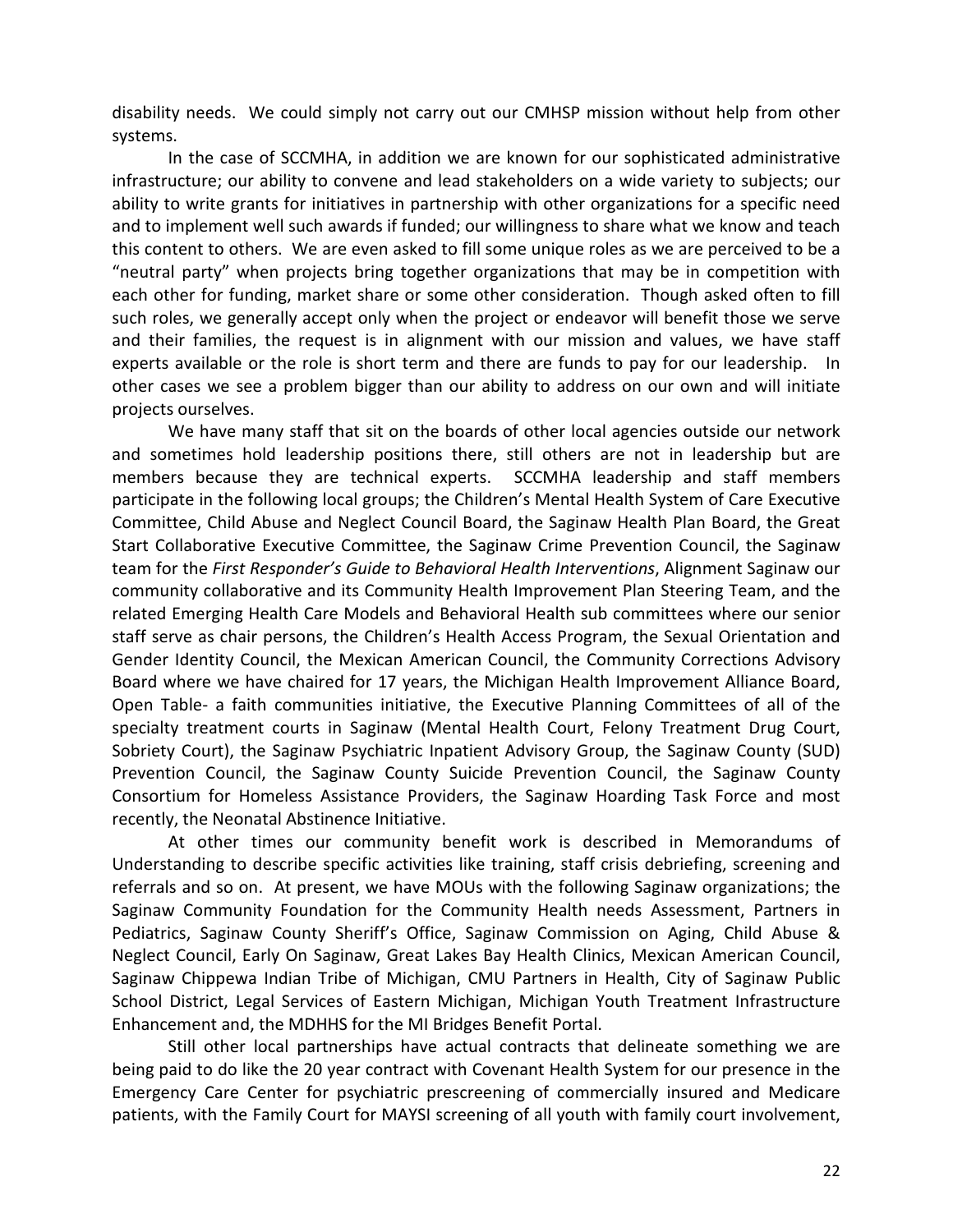mental health treatment to Saginaw Mental Health Court participants that are not Medicaid or Health Michigan Plan enrolled. SCCMHA also holds a contract with the Saginaw Family Court to define the pooled funding arrangements for our combined SCCMHA GF and the Child Care fund for the SED Waiver and other projects.

In addition to the responsibilities we have for providing the Specialty Carve-Out benefit and our service to uninsured, commercially underinsured and Medicare consumers, the community benefits we provide to Saginaw County defines who we are as a CMHSP and why a sub-capitated funding arrangement is being recommended to the MHPs for the 298 Pilot. Assuming this is acceptable, there would be no plans to change these efforts or our approach to community benefit offerings in the future. It is in this critical spirit of community partnership, that we plan to post our RFI response on our website along with the 20 plus letters of support that our partners including our three state legislators have offered to us for this RFI, but for which space constraints will not permit inclusion as a part of our submission.

**NEW Section 8. e Provide a description of how the specialty behavioral health benefit for the fee for service population could be best managed in the pilot region.**

In offering the response to this NEW question, we wish to point out that the responses throughout our RFI submission are largely unchanged and that the review team can surely consider that the specified MBHO/ASO "payer" for the fee for service (unenrolled with a MHP) population can be replaced with any of the first two options below, which are listed in order of our preference.

Option 1. MDHHS to pay a capitation or sub-capitation for the unenrolled to the CMHSP Pilots individually or through a single pilot with sub-capitaion or sub distribution to the other pilot participants. MDHHS could withhold the HICAA tax and either direct the pilots to pay the hospital the HRA payments and or the HICAA tax or do so themselves. MDHHS would also maintain the oversight and as such join the pilots and the involved MHPs in planning for implementation as described throughout the SCCMHA RFI submission. MDHHS in so doing would work with the pilots as we will need to work with the MHPs to determine the criteria for care coordination by the pilot CMHSP sites in order to facilitate integration activities up to and including the addition of necessary HCPC/CPT codes to either fund this work on a fee for service basis or through other value based purchasing options with dollars from the fund paying physical health care claims to providers currently serving the population.

Option 2. MDHHS to procure an MBHO or ASO to pay the CMHSP Pilots a sub-capitation for the population for behavioral health services and this organization would join in pilot planning as described in this RFI. Again, specifically with regard to care coordination and integration activities, fee for service or other value based purchasing options would be acceptable. SCCMHA appreciated that such procurement would be a large undertaking for MDHHS and the time limited duration of the pilot and necessity for quick start-up may prohibit qualified applicants from participating.

PIHP to retain the payer role for this population is not preferred, largely because it will be challenging enough to plan and move through transitional activity with the MHPs without the confusion and misaligned interests between the MHPs and PIHPs. This option is also from our discussions with the MHPs not their preference and for some may be a deal breaker to pilot participation. Furthermore, to ask the CMHSP pilots to maintain their responsibilities for our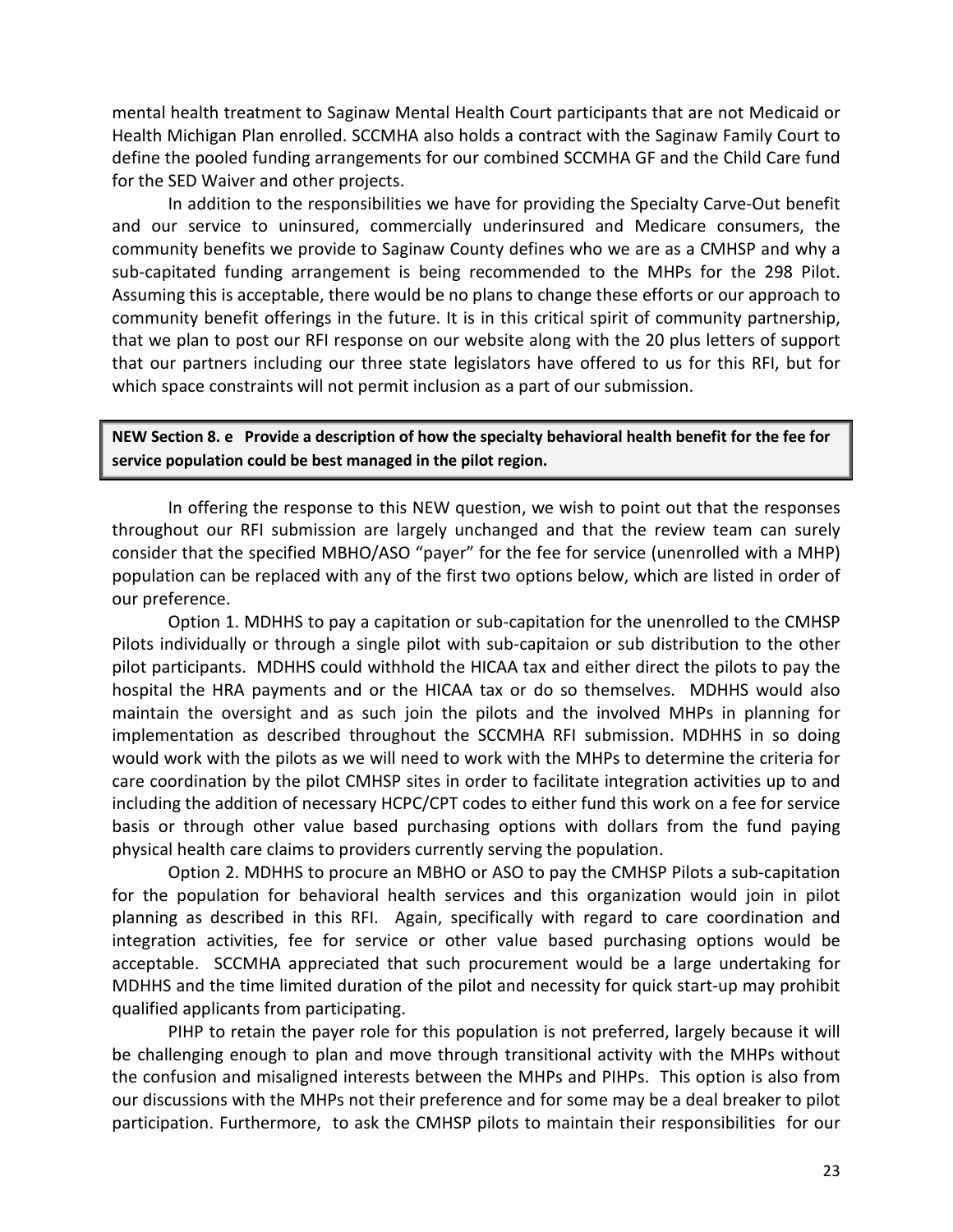delegated managed care functions from our PIHP, shared governance role there and respect for the regional interests of other non-pilot CMHSP partners in the PIHP affiliation does everyone involved a disservice. In the case of our current region, there would be a One PIHP and 11 CMHSP partner interests out of alignment with our own.

**9.a.i Describe the applicant's plan for specialty behavioral health access including any delegated activities.**

SCCMHA would recommend shared access responsibility with the MHPs and MBHO/ASO. SCCMHA has a well-established system of access as evidenced both in the access services which we provide and in our history of administrative compliance with Access standards. However, we recognize the importance of the MHPs and MBHO/ASO to attend to access standards from a Member Services perspective as well as their capacity to strengthen access through provider network referral agreements. Thus we would recommend partial delegation of this function. SCCMHA is able to provide eligibility and level of care assessments which require the face-to-face assessment of consumers requesting service.

Ensuring access can be accomplished by monitoring a number of different aspects of performance:

- Desk audit of documents which demonstrate compliance in policy and publications;
- Demonstrated availability of the service array in a provider network adequacy reports;
- Demonstrated use of the service array as evidenced in encounter data across all categories of service;
- Through consumer self-report as measured through survey (CAHPS) or similar member input;
- Through focused access performance indicators such as HEDIS, MIPS or other National Quality Measures;
- Through analysis of Medicaid penetration rates which demonstrate if the plan is reaching enrollees in a given region at a comparable rate to other plans or the state average;
- Performance Improvement Projects (PIPs) specifically related to Access performance improvement;
- The MDHHS Michigan Mission-Based Performance Indicator System (MMBPIS) to measure access timeliness;
- MDHHS summary encounter data analysis using the annual MUNC and Sub-element Reports comparing service use patterns across the state;
- The three-year Certification of CMHSPs by MDHHS, which also demonstrates the requirement of the CMHSP to provide the full array of services.

SCCMHA would be prepared to work with MDHHS and the 298 Implementation contractor, MPHI, to identify methods of access performance monitoring which would exist in the current MHP Compliance Plan which would also have applicability in the monitoring of access to the Specialty Benefit. Our assumption is that the integration of the Specialty Benefit into the MHP would include the transfer of monitoring of benefit access, along with all other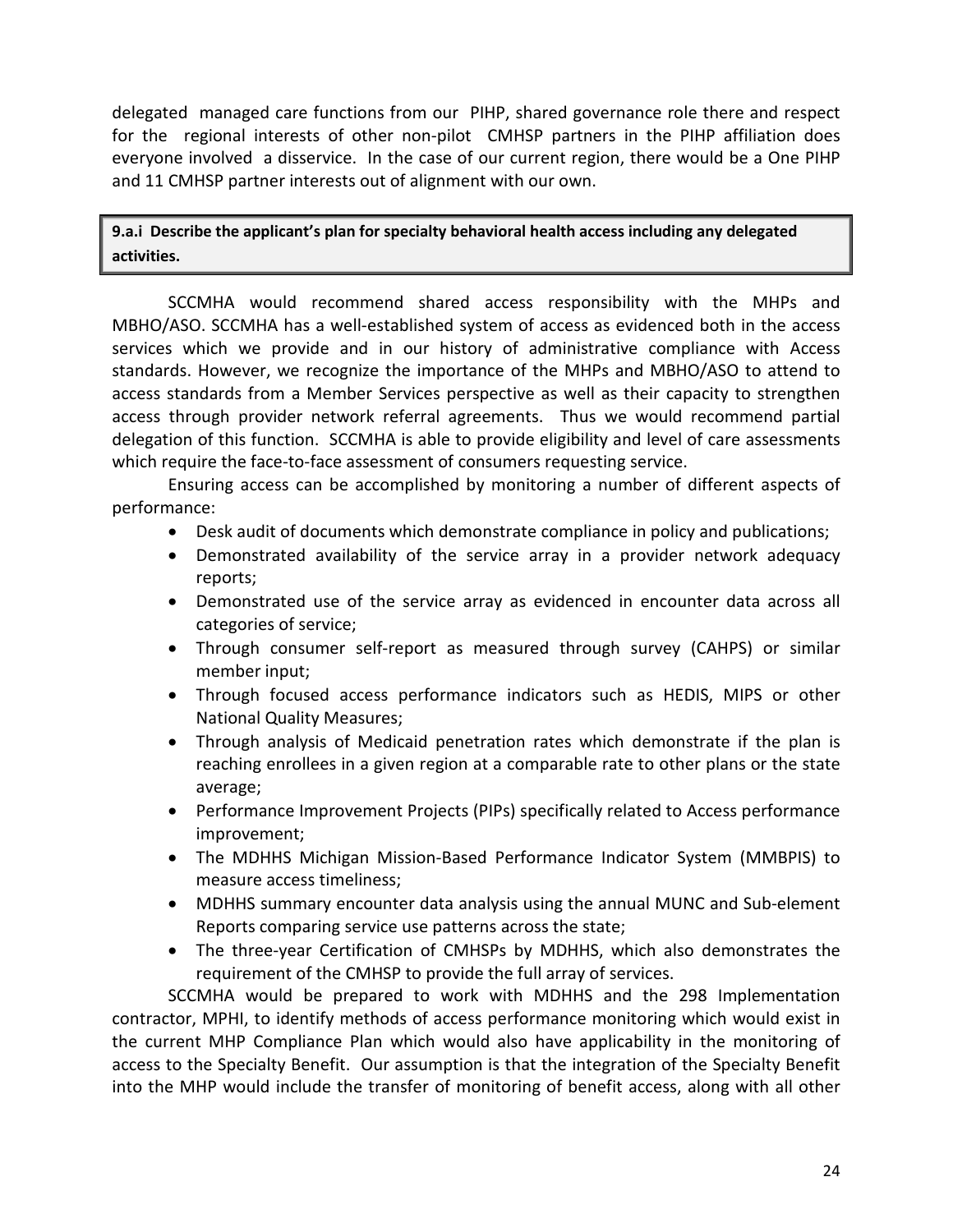dimensions of compliance, to the MHP. The MHP could demonstrate compliance with access assurance as a function delegated to the CMHSP or as a direct provided function.

Our capacity to monitor access performance has been built on an integrated platform of information system applications. The platform is fourfold, including: 1) a fully automated financial system, 2) a fully automated electronic health record which is in use throughout the network, 3) a federated health record for care coordination using the CC360 Data Extract in the Zenith Integrated Care Data Platform, and 4) a mature data warehouse which uses SQL server ETL based OLAP technology.

SCCMHA has taken collaborative leadership for health insurance enrollment in the community with two campaigns: the Saginaw County Enrollment Advocacy Network, which is a learning community for advocacy staff supporting Medicaid enrollment; and the *"Get it; Keep it; Use it"* public information campaign which was launched in 2015 to message the importance of health insurance enrollment.

**9.a.ii Explain the processes for assessing and ensuring adequate access to appropriate specialty behavioral health screening, assessment, and ongoing service (including but not limited Native Americans, children and adolescents, and persons with substance use disorders).** 

Ensuring adequate access for special populations is accomplished through policy, practice guidelines, the use evidence-based practice models and through service delivery system design. Performance is monitored through quality improvement workgroups and projects.

For individuals who are American Indian or Alaska Native services would generally be provided by formal arrangements with tribal providers; SCCMHA includes American Indian cultural information in SCCMHA training programs and has developed policy to support knowledge of specific culture needs. Person-centered and family-centered care includes care which recognizes the particular cultural and other needs of the individual. This includes but is not limited to services for consumers who are American Indian or Alaska Native (AI/AN), for whom access to traditional approaches or medicines may be part of CCBHC Plus services. For consumers who are AI/AN, these services may be provided either directly or by formal arrangement with tribal providers.

SCCMHA initiated a collaborative interagency agreement with the Saginaw Chippewa Indian Tribe of Michigan based in Mt. Pleasant in 2005 that is still in effect. The agreement addresses terms for the mutual sharing of service scope information, unique service eligibility conditions of each entity and interest in bi-directional referrals between the entities when appropriate. SCCMHA has reached out to the Saginaw Chippewa Indian Tribe at this time to refresh the collaborative referral agreement between the organizations. Further, SCCMHA has embedded Native American culture information as part of the network cultural competency training and relevant policies and procedures.

In regard to access for children, adolescents/youth and families, SCCMHA adheres to person and family-centered planning and youth-guided treatment to deliver services and supports that are recovery oriented, culturally and linguistically responsive to meet consumer needs, preferences, choices and values. Additionally, SCCMHA conducted a yearlong assessment of the access experience for children and as a result has designed new process which opens families directly into a period of crisis stabilization with the Mobile Urgent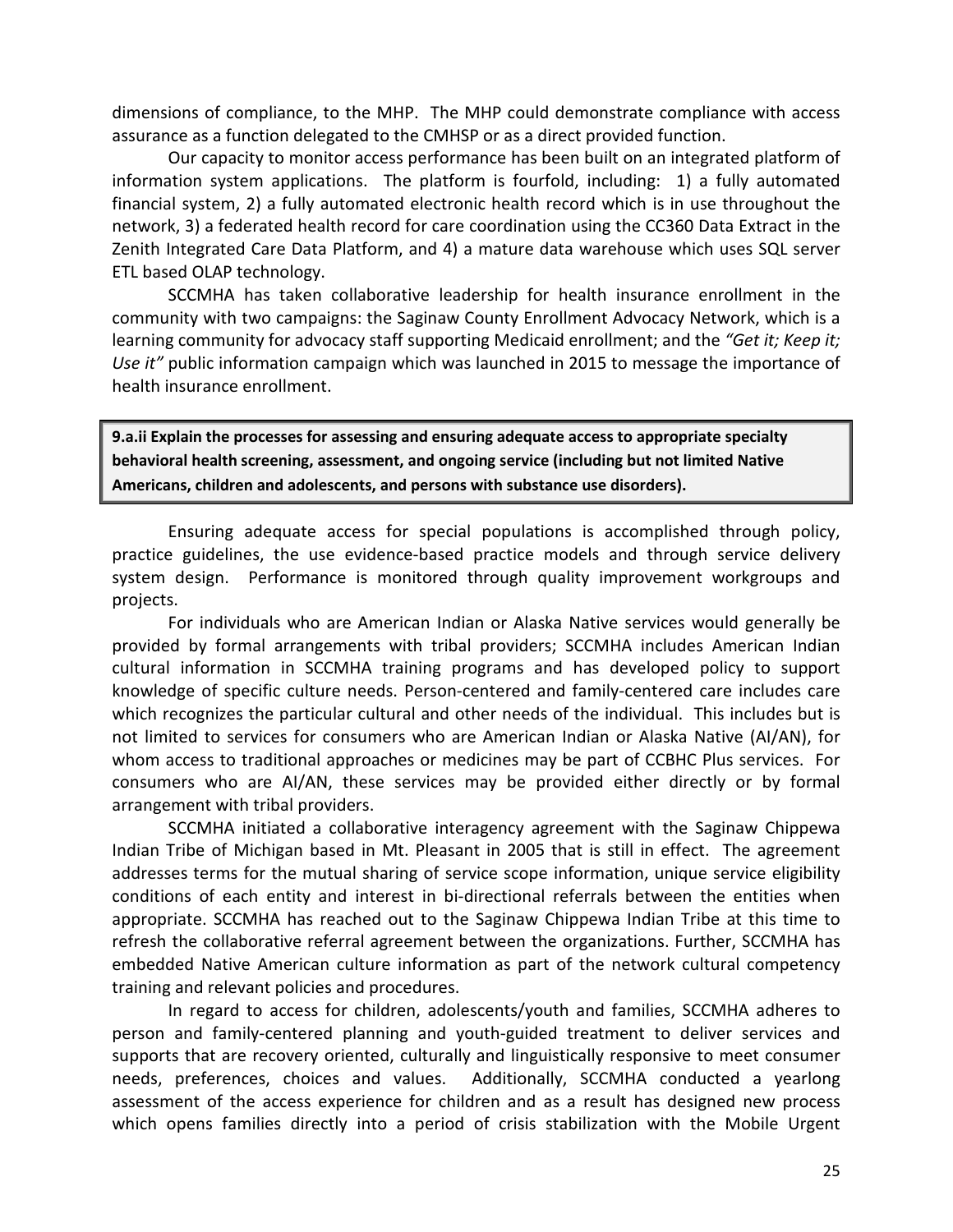Treatment Team with an intensive period of assessment, family education and matching of families with appropriate EBPs as a part of the Person-Centered Planning process following stabilization.

Access for persons presenting with SUD concerns has been a part of the CMHSP access design both directly and as a delegated access site for MSHN. The Access and Crisis Intervention Staff are trained in the SUD access screening and level of care criteria and are enrolled as users in the MSHN REMI SUD access program. SCCMHA establishes through policy the expectation that care coordination is a critical expectation of service delivery throughout the SCCMHA network in order to promote positive outcomes and improve the experience of consumers.

#### **9.b.i Explain the planned process for customer service under the pilot including delegated activities.**

SCCMHA would expect that the MHPs and MBHO/ASO would retain the preponderance of Customer Service functions and partially delegate certain tasks to the CMHSP. There would be a comparable level of Customer Service required of the CMHSP in order to meet Recipient Rights duties and to respond to and coordinate response to any communication from the MHP or MBHO/ASO. Functions such as: maintaining a designated unit, phone access with toll free and live response, posted hours of operations, publication of a customer handbook, provider listing, information about the MHP and the benefit, assistance with grievance and appeals and customer service staff training are all elements that SCCMHA could assist with but they would be an excellent starting point for the MHPs and MBHO/ASO to demonstrate an integrated benefit to the members and a touch point for member and service communications between SCCMHA and the MHP.

Presently at SCCMHA, information about how to access the benefit is provided to consumers at the point of entry. Consumers receive the Consumer Handbook which informs them of the array of services included in the benefit and following determination of eligibility. An individual orientation session is provided at the start of services and it expands on the explanation of services and how to request them. SCCMHA would be able to distribute MHP specific member handbooks.

SCCMHA has also created an Entitlements Office which is collaboratively staffed with outstation workers from the local DHHS office. This partnership of several years duration focuses on removing barriers to access by ensuring that consumers are assisted with Medicaid applications, with monitoring their continuous enrollment, and with ensuring that all deductibles are reported.

A chartered quality committee at SCCMHA, the Access Management Group, reviews five measures of access performance including: outreach, access, engagement, activation and retention. The overarching goal of this workgroup is to improve the Medicaid Penetration Rate by improving the access experience for consumers. SCCMHA increased the Medicaid penetration rate an average of 15% per month from the previous year at the same month, over the last three quarters of FY 17 per MSHN reports.

SCCMHA maintains a website which meets the Customer Services requirements for access to information about the PIHP and capacity would be available to incorporate pages for affiliated MHPs and the ASO if they wished to delegate this function or provide links from their website. The handbook and detailed information about the benefit is available on the website.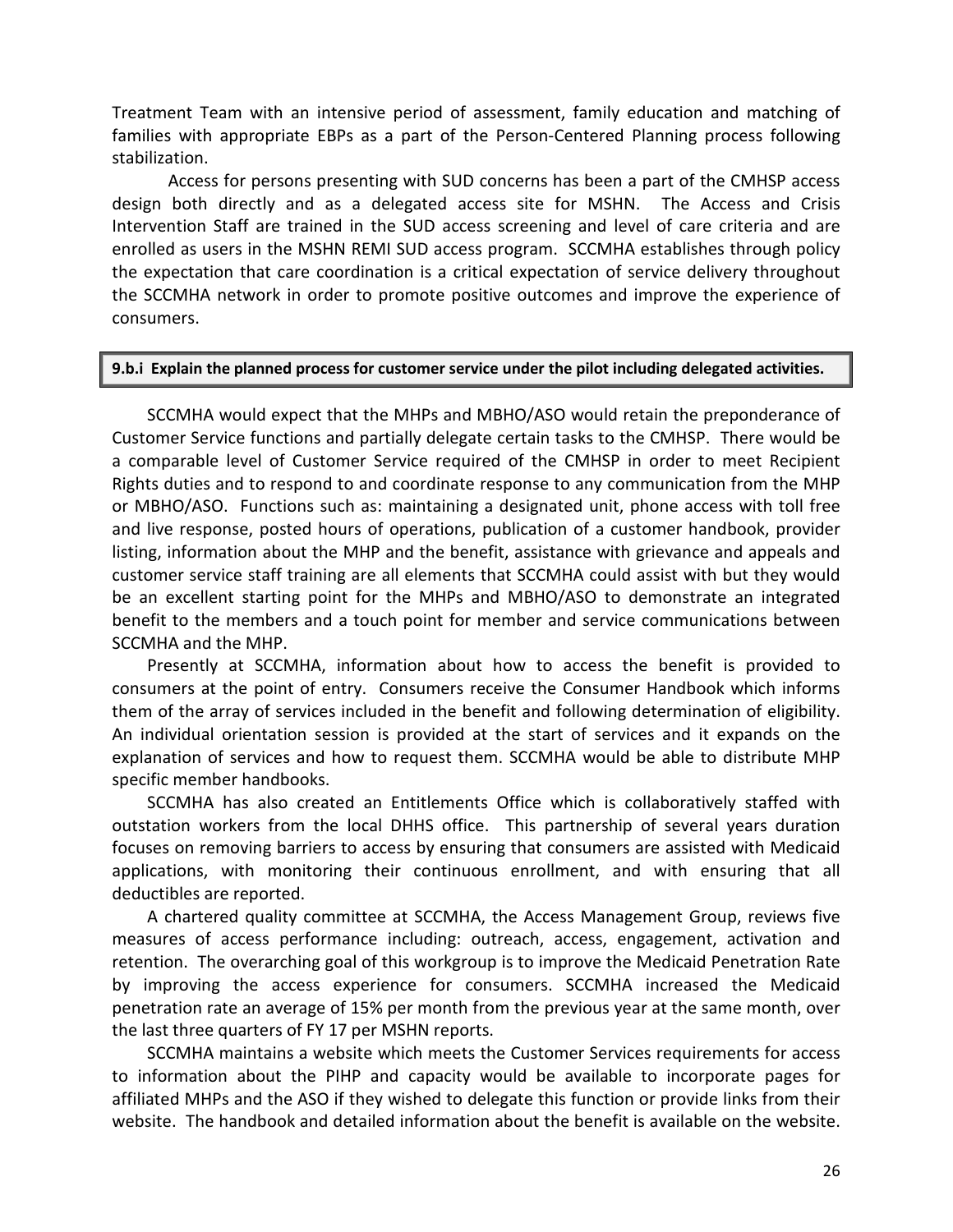We are assessing the new regulations requiring us to address the new managed care standard for machine readable content. The SCCMHA website also serves as the interface for public education, access information, hours of operation, provider listing and other obligations of public governance. SCCMHA also uses a Facebook page for public service announcements.

**9.b.ii If the function of customer services as defined by contracts is retained by the MHP, explain how the MHP will demonstrate competency to administer customer services functions for the specialty behavioral health population.**

SCCMHA is recommending that Customer Service be partially delegated by the MHPs and MBHO/ASO. The HSAG 2017 technical report on compliance across MHPs and PIHPs shows a high degree of performance in these functions. We would assume that the External Quality Review Organization (EQRO) would continue to monitor compliance. SCCMHA would be prepared to submit the following to each MHP and MHBO/ASO in order to assist them in meeting these requirements if retained.

Hours of operation: SCCMHA as a provider network would need to provide hours of operation for all sites or for a subset of sites as required. Services are provided in over 200 contracted locations.

Provider listing: SCCMHA publishes a provider listing by category and would submit this to the MHP for customer services purposes. The listing is also available on the SCCMHA website.

Phone Access: SCCMHA could provide toll free phone with live answer 24/7/365 for second level response if the MHP retains customer service functions.

Information about CMHSP/CMHE: The managed care rules require information about the plan itself be available for members. SCCMHA would provide this information for all delegated functions to the MHPs and MBHO/ASO to include in their member handbooks and related publications.

Customer Service Staff Training: SCCMHA would be prepared to provide periodic training to the MHP Customer Service staff about the specialty benefit, relevant public policy and health integration practices within the region.

**9.c.i Describe the applicant's IT capacity to interface with various MHP systems including the ability to submit Behavioral Health Treatment Episode Data Set (BH TEDS) and encounter data to the appropriate MHP for submission to MDHHS.** 

SCCMHA has the ability to interface with Secure FTP sites for transfer of the BH-TEDS and Encounter data to specified recipients according to contract. In a 298 Pilot, this reporting could be done by submission to a single site which would distribute the data to the MHPS and MHBO/ASO following confirmation of enrollment in CHAMPs or SCCMHA could use our 834/271 enrollment/eligibility files to identify the MHPS and MHBO/ASO and send files to multiple sites. The name of the MHPS and MHBO/ASO is not a data element in either the BH-TEDS file or the Encounter Data file and so the programming for batches if done by SCCMHA or PCE would require some development to accomplish that parsing by plan.

SCCMHA would need to have continued access to the 834/271 files for all enrollees. These are presently sent by MSHN to PCE and will need to be sent directly to PCE for 298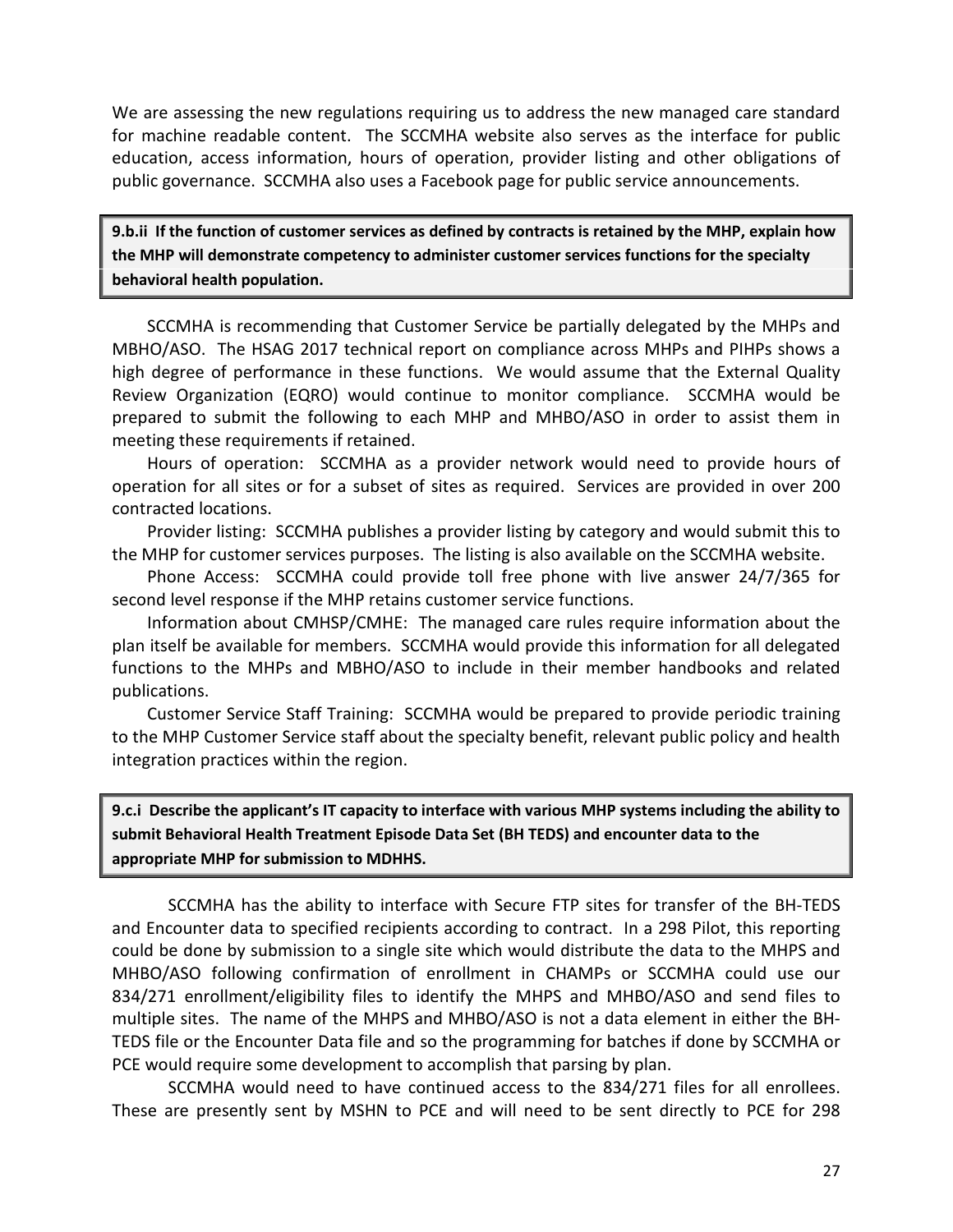operations and reporting. It would be preferable to continue to receive a single county wide file rather than a file from each MHP and the MBHO/ASO. A single file would be more efficient to work with and would reduce the risk of enrollment/eligibility data integrity errors throughout all operations.

The MDHHS specifications for the structure of all reporting files are published on the MDHHS reporting requirements web page. SCCMHA begins construction of batch files in the PCE reporting service and prior to submission reviews and addresses errors. Our quality metric report for reporting performance shows zero errors per month over the past twelve months. SCCMHA submits an average of 11,500 encounters per month in three batches. With an average of ten pre-submission errors per month which are resolved prior to submission. A similar batch process is used for BH-TEDS submissions with validation audits identifying errors prior to submission.

PCE submits incident reports to MSHN from modules within the electronic health record. These incident reports are submitted nightly and not by batch. The MHPS and MHBO/ASO contract would need to specify a secure address for submission of incident data.

Other non-batch reporting is done directly to MDHHS which maintains a variety of secure web based sites for reporting various special funding including the WSA portal for waivers and the OBRA Application. The PIHP/MHP MDHHS Systems List users are managed through the SCCMHA Security Management quality workgroup.

Other non-batch reporting is done directly to MDHHS which maintains a variety of secure web -based sites for reporting various special funding including the WSA portal for waivers and the OBRA Application. The PIHP/MHP MDHHS Systems List users are managed through the SCCMHA Security Management quality workgroup.

#### **9.c.ii Describe how you will track data by distinct funding sources (i.e. separate MHPs.)**

SCCMHA has submitted to Health Services Advisory Group (HSAG) and to MSHN an annual Information System Capability and Assessment Tool (ISCAT) for the validation of performance measures for over 15 years with consistent exemplary audit reports. The ISCAT points to our ability to demonstrate data integrity in administrative processes which begin with the accurate identification of the Medicaid consumer and the Medicaid payment. The SCCMHA Revenue Cycle Critical Path is documented and monitored by several operations work groups which verify fund source applications monthly. The SCCMHA electronic claims processing and fund source allocation is fully automated and linked with the CHAMPs 834 Enrollment and the MPHI 271 Eligibility files. The 837 Encounter Reports are consistently submitted successfully by SCCMHA and coupled with the year-end Medicaid Utilization Net Cost Report (MUNC) demonstrate our ability to identify consumers and encounters by fund source. In the 298 pilot, the MHP payer information would be readily integrated into the consumer insurance record as an automated system linked to the 834 file. This demonstrated capacity is at the core of our automated revenue management system. (See the sample Chart of Accounts which follows in Section 9.d.ii.) Additionally, the SCCMHA system continuously checks and reassigns fund sources using the 271 file which more accurately establishes eligibility and enrollment at date of service.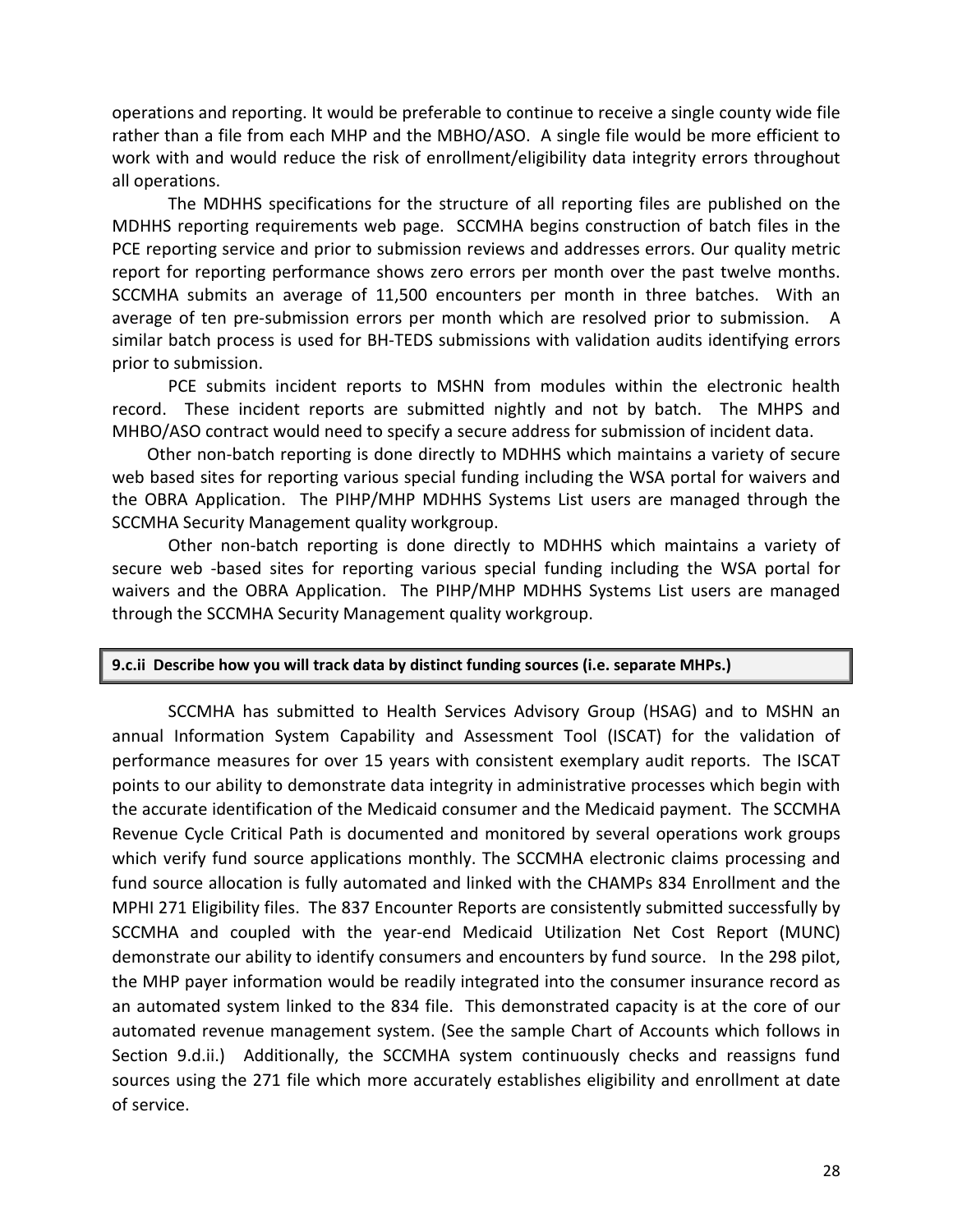**9.c.iii Describe your current capacity and readiness to report required substance use disorder data and information to meet current SUD reporting requirements as specified in the PIHP contract.**

SCCMHA served as the PIHP with coordinating agency oversight for Saginaw County in FY 2014 and 2015. During that period all aspects of SUD reporting were incorporated into the business platform. SCCMHA delegated CA functions to the former entity, the Saginaw County Department of Public Health, but all administrative services were performed by SCCMHA including network management, encounter and quality reporting, claims payment and customer service during that period. The SCCMHA data warehouse imported 837 encounter files which were generated in the CareNet electronic managed care software used by the CA at the time and made that encounter data available to support our administrative service's needs.

The SCCMHA electronic health record is capable of collecting and reporting the BH-TEDS and encounter data with minimal required adaptations of existing processes. All SUD HCPC/CPT codes which were added to the system have been updated to ICD10 and are ready for use in contract set up, authorization, and claims adjudication.

Other required SUD reporting for Prevention, Annual Plan and similar MDHHS ad hoc reporting requests can be met through existing experience and capacity. The former Saginaw CA director was retained by SCCMHA as an SUD program coordinator. This position has served as the PIHP liaison for delegated SUD managed care functions and provided leadership in locally retained functions related to the management of the SUD benefit.

The SCCMHA data warehouse provides real time (claims paid within the past 24 hours) data for comparison by any service/demographic or period of time. The 298 Pilot Project would need to address the availability of the SUD encounter data for Access Monitoring at the MHP level, but SCCMHA would be prepared to report on SUD encounter utilization by plan if needed once encounter data was moving through Saginaw as CMHE. We would require at least two prior years SUD data from the MSHN PIHP for the purpose of benchmarking.

**9.c.iv Address the applicant's capacity and competency requirements for any reporting that is new to the pilot members (i.e. BH-TEDS.)**

PCE Systems, the EHR vendor for SCCMHA, currently has a number of PIHPs and CMHSPs who serve as CAs using their electronic health record and associated managed care functionality. SCCMHA will work with PCE to select the right configuration for the Saginaw application based on our existing platform and to expand reporting services accordingly.

Our vision for SUD operations is consistent with the CCBHC Plus model of integrated mental health/substance use disorder treatment. We would design an integrated business and clinical record platform with minimum necessary segregation of operations to address the requirements for protection for categorical fund source management and reporting. The SCCMHA EHR has multilayered Access and Identity Management security mechanisms which will support the SUD 42CFR provisions as well as the categorical program financing and UM tools which are unique to the SUD benefit.

SCCMHA has the ability to generate the BH-TEDS files. The Department has provided technical documents and training through the EDIT workgroup. The BH-TEDS files for SUD have minor differences from the BH files other than the distinction of the type of episode. The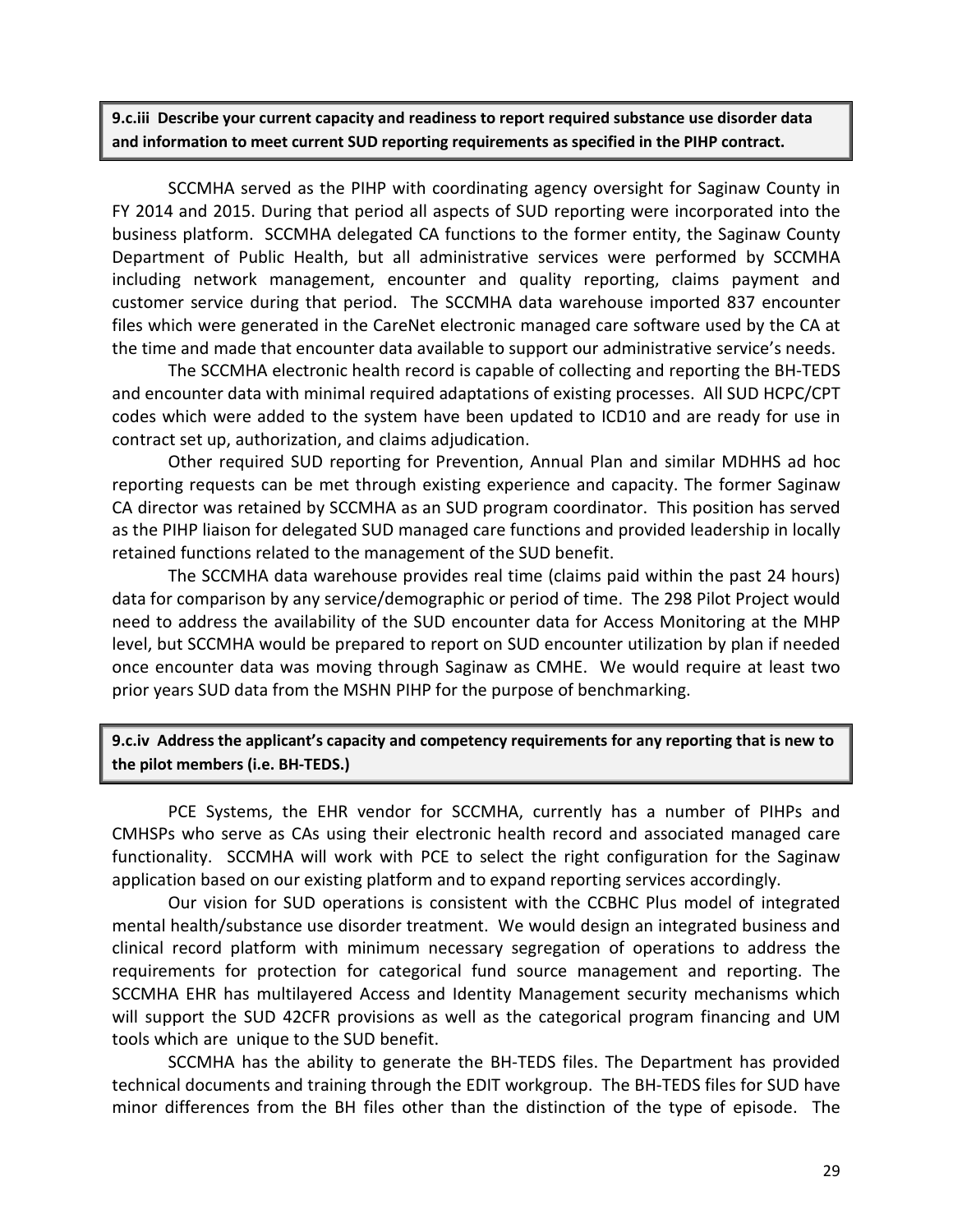SCCMHA BH-TEDS administrator is the Quality Supervisor who works closely with the IS staff to troubleshoot any BH-TEDS data errors. Additionally, BH-TEDS data integrity is monitored by the SCCMHA State Reporting workgroup which prepares a monthly metric report documenting encounter, BH-TEDS and Performance Monitoring submissions for volume and errors.

### **9.d.i Describe the planned process for Claims Management including delegated activities.**

In meetings with the MHPs there have been productive discussions surrounding SCCMHA's experience in claims payment activity and its complexity with regard to the current specialty service benefit. Discussions have touched on topics such as: the volume of contracts, the unique nature of the services, additional responsibilities for SUD network and CMHE status, and considerations for efficiency. SCCMHA is recommending that these responsibilities be delegated to SCCMHA. The response to this recommendation from the MHPs would be characterized as under advisement with their final decision pending.

SCCMHA claims management systems (current MH & addition of SUD with pilot/CMHE status) will operate through fully integrated clinical and financial HIPAA compliant web-based software ensuring medical necessity through managed care prior-authorization number approval. Provider fee schedule setup is coordinated and entered by the SCCMHA Network Services Department ensuring checks and balance in delegation of duties from the SCCMHA Finance Department claims processors in efforts of ensuring effective financial controls. The SCCMHA Network Services Department procures standardized service contracts based upon MDHHS HCPCS and revenue coding and staffing qualification guidelines. Furthermore, all competitive market service contract rates are standardized by service category and require coordination of benefits (COB) billing through primary insurers where applicable ensuring the use of Medicaid funding as payer of last resort. Service contracts and fee schedule setups include all appropriate coding and State reporting fields such as tax identification number (TIN), national provider identification (NPI), and any applicable coding and location specific modifiers. Provider network demographics are updated at least annually via a standardized provider application submission process for contract initiation, continuation or revision.

The SCCMHA claim adjudication recognizes the fund source that will cover the cost of the service at the time of either claims submission or board operated billing. External providers submit both professional and institutional claims through the EHR via paper claims, direct claims entry into the EHR, or an 837P/837I electronic claims compliant format, which identifies the eligibility of the consumer on the date of service, captures the contracted rate, and applies the appropriate general ledger account number, in addition to other edits applied at the time of adjudication. If the fund source recognized is capitated, a journal entry is posted to recognize the correct funding to cover the cost of service. If the fund source identified needs to be billed to a third party payer, the required information is captured and becomes part of the billing/COB process.

Board Operated services are provided by employees of SCCMHA. Employees that are clinical staff enter service activity logs (SALs) into the PCE electronic health record, which captures all required billing information. The EHR likewise identifies the eligibility/COB of the consumer on date of service, applies the standard billing rate, and applies the appropriate general ledger account number. The plan for the 298 pilot is to create additional fund sources in the general ledger that are specific to each of the MHPs and the MBHO/ASO. What will still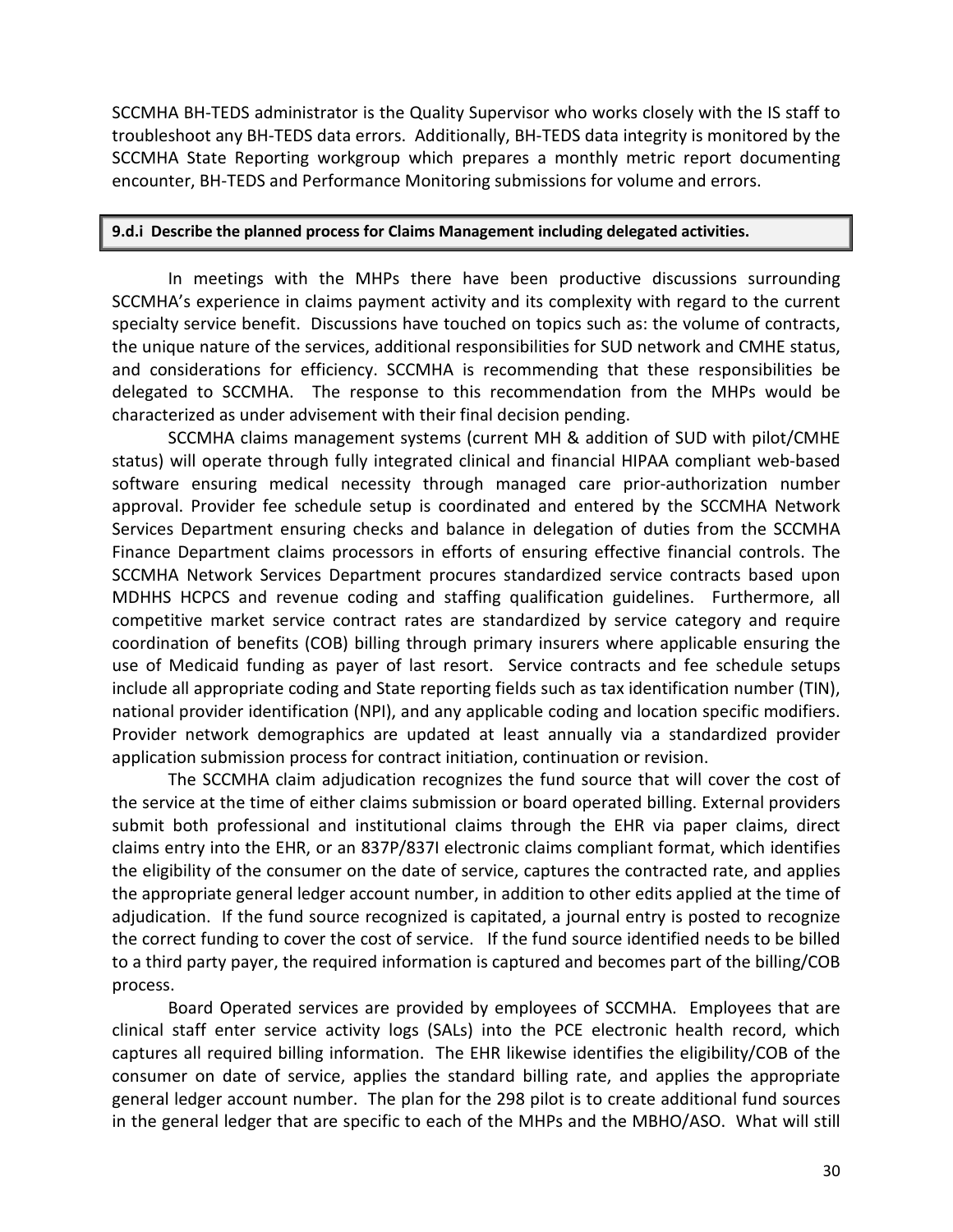need to be determined is the way revenue from all MHPs and the MBHO/ASO will be "federated" to be sure that there is adequate revenue to match to service claims, service activity logs from the SCCMHA Board operated programs and related administrative costs no matter which payer is involved. Historically, the CMHSP system has been blind to specific MHP member enrollment and unenrolled Medicaid populations. Instead, we only had to assign service costs to BH Medicaid, Healthy Michigan Program, SUD Medicaid, SUD Block Grant, SUD Pa2 and so on. 298 Pilot status will require changes in the chart of accounts to track revenue by specific MHP and the MBHO/ ASO. The system can readily handle these changes with the implementation of the Revenue Recognition plan for MHPs and MBHO/ASO Revenue.

SCCMHA makes timely payments to all providers for covered services provided under a signed contract with defined claims submission terms. Claims are paid within 30 days of receipt for 90% of all "clean" claims and within 90 days of receipt for 99% of all "clean" claims. A clean claim is defined as having all Claims Criteria accurately supplied. A letter of authorization is distributed by SCCMHA to providers, which includes the assigned authorization number for delivery of the appropriate service. Every claim must contain this authorization number in order to be considered a clean claim. If a claim submitted by the provider is paid by SCCMHA, but is subsequently determined to be a false claim (i.e., improper or unsubstantiated), SCCMHA is entitled to recover its costs by deducting the amount of the false claim from the provider's future claims or requiring reimbursement by the provider. In addition to the amount of the false claim, SCCMHA costs may include, but are not limited to, associated administrative costs and expenses. SCCMHA also reserves the right to seek any other remedies available at law and/or in equity in remedying a provider claims dispute. Every claim payment includes the identification of the fund source number of the benefit plan that will cover the cost of the claim. This information is integrated into our general ledger system, which allows for routine reporting.

SCCMHA's accounting practices have been developed to provide stability for the entire system, as well as accommodation for the ever changing CMH financial environment. The general ledger account structure has been created to allow for monitoring of consumer eligibility by service, effective date, and payer. The account structure also allows for integrated cost reporting for both summarized and detailed analysis of billing and claims activity. The structure's flexibility allowed by this automation impacts both fee for service billing and claims adjudication processes.

By using system edits within provider contract setup already described, we are able to create efficiencies during claims processing by eliminating claims submission if they are not in accordance with provider contracts. Providers submit their claims online, which are then adjudicated based on the edits applied to individual provider contracts and setup, which is monitored and maintained by provider management. Although the concept seems quite simple – the structure is extremely complex as it relates to the software and programming developed to insure accuracy in routine claims payment, upstream billing, and reporting.

SCCMHA's general ledger uses a five-segment- thirteen-digit chart of accounts number (0.00.000.0000.000), to capture the detail for individual transactions. The system is programmed to automate population of each of the digits within these five segments based on the provider setup, consumer population, business unit, and fund source effective on the date of service. The five segment structure also allows detailed information to be sorted and analyzed based on each of the segments. When new segments are needed to report new fund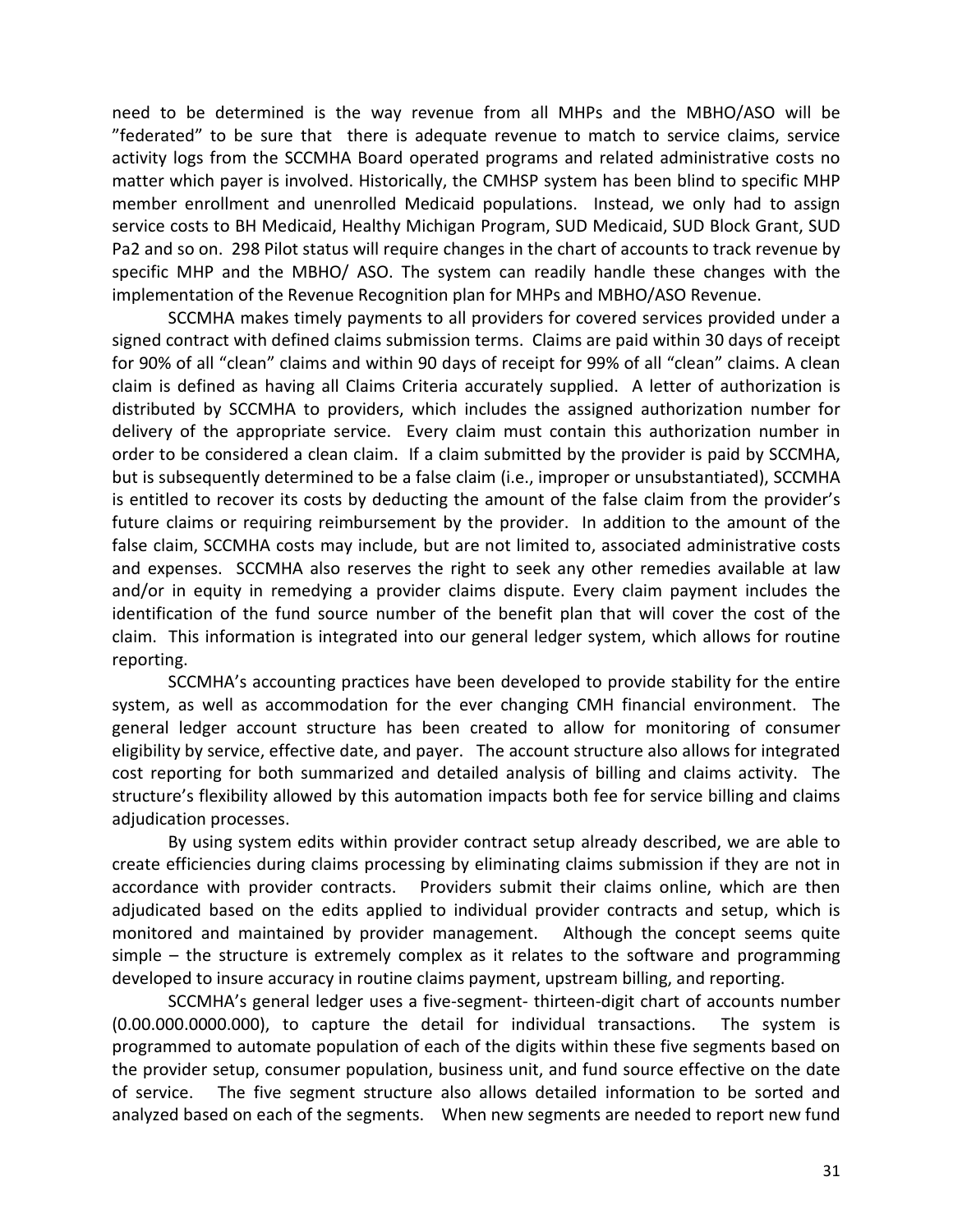sources, providers, business units, etc., additional account combinations are created and linked to complete the automated processes. This functionality lends itself to creation of new funding streams that will be required as part of the 298 Pilot. It will allow transactional detail to be captured for reporting and costing purposes using the flexibility already built into the system. *See the SCCMHA Chart of Accounts illustration below for recognition of MPHs and MBHO/ASO revenue.*

| <b>SCCMHA Chart of Accounts Format in Sentri/GreatPlains</b> |                                              |                                                                                                       |                                                                                    |                                       |  |  |
|--------------------------------------------------------------|----------------------------------------------|-------------------------------------------------------------------------------------------------------|------------------------------------------------------------------------------------|---------------------------------------|--|--|
|                                                              |                                              |                                                                                                       |                                                                                    |                                       |  |  |
| Agency                                                       | Population                                   | <b>BU-Business Unit</b>                                                                               | Account<br>Number                                                                  | Payer - Fund Source Number<br>(Range) |  |  |
| Number                                                       | Number                                       | Number (Range)                                                                                        | (Range)                                                                            | * Expanded for 298                    |  |  |
| $\Omega$ .                                                   | 00 <sub>1</sub>                              | 000.                                                                                                  | 0000.                                                                              | 000                                   |  |  |
|                                                              |                                              |                                                                                                       |                                                                                    |                                       |  |  |
| $0 = \text{Total}$                                           | $10 =$ SED Child                             | $100$ = Hospitalization                                                                               | $1000 = Cash$ Accounts                                                             | $001$ = Private Pay                   |  |  |
| $2 = Board$                                                  | $20 = Ml$ Adult                              | 200 = Crisis/Emergency                                                                                | 1100 = Insurance & Other Receivables                                               | *200 = 298 Medicaid Health Plan       |  |  |
| $3 =$ Contract                                               | $30 = DD$ Adult                              | 300 = Clinic Health Pharm                                                                             | $1200$ = Grant Receivables                                                         | $*210 = MBHO/ASO$                     |  |  |
| $7 =$ Unearned                                               | $40 = DD$ Child                              | 310 = Physician Services                                                                              | 1901 = Prepaid Expense                                                             | $*220$ = McLaren HP                   |  |  |
|                                                              | $60 = \text{SUD}$ Adult                      | 333 = Enhanced Health Services                                                                        | 2600 = Deferred Revenue                                                            | $*$ 221 = Waiver                      |  |  |
|                                                              | $70 = \text{SUD}$ Child                      | $380 =$ Pharmacy                                                                                      | 5890 = Capitated Revenue                                                           | *223 = Fee For Service                |  |  |
|                                                              | 400 = Case Mgmt/Supports<br>$90 =$ Allocated |                                                                                                       | 5000 = Revenue Recognized                                                          | *225 = Sub Capitation MH/DD           |  |  |
|                                                              |                                              | 421 = Case Management Services                                                                        | 5100 = Revenue Adjustments                                                         | *227 = Sub Capitation SUD             |  |  |
|                                                              |                                              | 435 = Support Coordination Services                                                                   | 6000 = Wages & Benefits Expense                                                    | $*229$ = Allocations                  |  |  |
|                                                              |                                              | 453 = Family Support Services                                                                         | 7000 = Other Operating Expense                                                     | $*230$ = Meridian HP                  |  |  |
|                                                              |                                              | 500 = Clubhouse/Drop In                                                                               | 8100 = Contract Expense                                                            | $*240$ = Molina HP                    |  |  |
|                                                              |                                              | $600$ = Residential/CLS                                                                               | 8200 = Accrual IBNR Expense                                                        | $*250$ = United HP                    |  |  |
|                                                              |                                              | 700 = Employment/Skill                                                                                |                                                                                    | 300 = Commericial Fee for Service     |  |  |
|                                                              |                                              | 800 = Prevention                                                                                      |                                                                                    | 400 = Medicaid Fee for Service        |  |  |
|                                                              |                                              | $900 =$ Allocated                                                                                     |                                                                                    | $500 =$ Grant Funding                 |  |  |
|                                                              |                                              |                                                                                                       | 528 = Community Block Grant<br>700 = Capitated General Fund<br>$710 = PA2$ Funding |                                       |  |  |
|                                                              |                                              |                                                                                                       |                                                                                    |                                       |  |  |
|                                                              |                                              |                                                                                                       |                                                                                    |                                       |  |  |
|                                                              |                                              |                                                                                                       |                                                                                    | $740 = General Fund$                  |  |  |
|                                                              |                                              |                                                                                                       | 800 = Capitated Other Waiver                                                       |                                       |  |  |
|                                                              |                                              |                                                                                                       |                                                                                    | 900 = Capitated Medicaid              |  |  |
|                                                              |                                              |                                                                                                       |                                                                                    |                                       |  |  |
|                                                              |                                              |                                                                                                       |                                                                                    |                                       |  |  |
|                                                              |                                              | Example Account Combination Number = 3. 60. 421. 8100. 210                                            |                                                                                    |                                       |  |  |
| 3 = Contract Provider                                        | $60 = \text{SUB}$ Adult                      | 421 = Case Management Services                                                                        | 8100 = Contract Expense                                                            | $210 = MBHO/ASO$                      |  |  |
|                                                              |                                              |                                                                                                       |                                                                                    |                                       |  |  |
| Date - January 2018                                          |                                              | Note - This list is not all inclusive, rather it is a tool to illustrate the chart of accounts format |                                                                                    |                                       |  |  |
|                                                              |                                              |                                                                                                       |                                                                                    |                                       |  |  |

**9.d.ii Explain the partner CMHSP's capacity and competency (including electronic infrastructure to manage substance use disorder (SUD) services claims consistent with the following SUD financing arrangement.**

During FY14 & 15, SCCMHA provided service contract procurement, network management and claims management for all SUD functions for Saginaw County and still retains these FY14-15 SUD provider setups of the Saginaw SUD network in our electronic health record in an inactive status that could be easily updated and reinstated at minimal administrative expense. In this prior role, the SUD network claims were submitted to SCCMHA for adjudication and payment using a similar process as all other managed network service providers. External providers submitted claims, which checked eligibility of the consumer on the date of service, captured the standardized contracted rate, and applied the appropriate general ledger account number, in addition to other edits applied at the time of adjudication. Even though the electronic medical record was maintained in the CareNet system, the claims data was captured in the EHR. Likewise during the adjudication process, similar to all other claims submitted for CMH services, if the fund source recognized was capitated, a journal entry would be posted to recognize the correct funding to cover the cost of service, with the business unit (BU) that captured the cost. If the services delivered are to be charged to the Block Grant or PA2 revenue, the specific fund sources for this revenue would be identified. The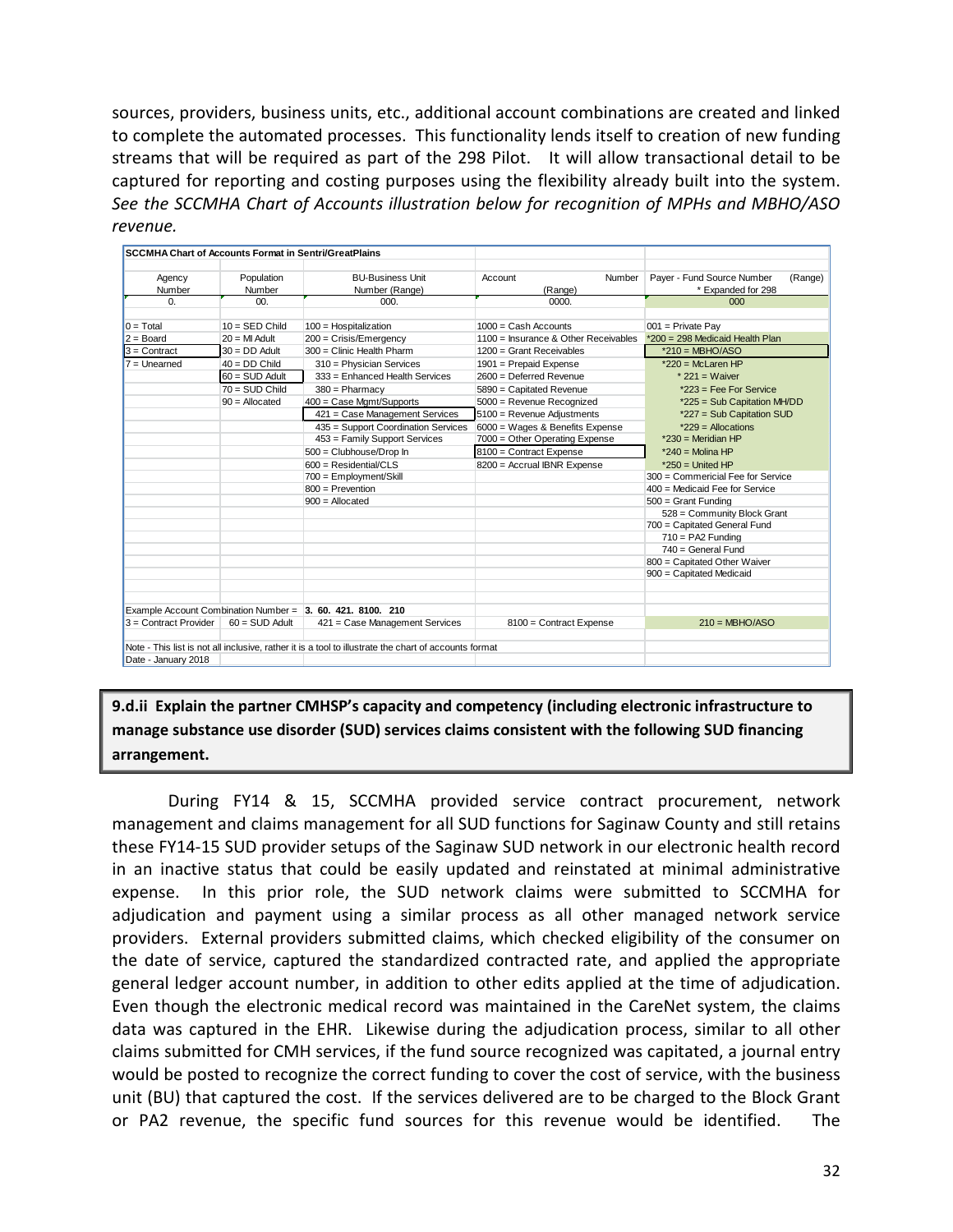methodology currently used at SCCMHA for payment of claims allows for the flexibility to add additional payers, which are monitored by the internal controls/edits that have been developed within the provider management system. These internal controls/edits have been developed to capture the allowable service array, correct fund source based on eligibility, and pay the allowable contracted/standard rate based on the date of service delivery.

**9.e.i Explain the applicant's plan for ensuring all required quality management functions (as defined by current contracts) are met including delegated activities.**

SCCMHA would recommend that certain Medicaid quality management functions be, partially delegated to SCCMHA; SCCMHA would expect to participate in a pre-delegation review of capacity by the MHPs and MHBO/ASO. The pre-delegation review of performance capacity would be most efficiently done by a single audit, but if necessary SCCMHA could be prepared to respond to five audits for this region. This will also apply to our readiness to participate in the required External Quality Review of Compliance on behalf of the MHPs and MBHO/ASO which addresses quality management inclusive of: Performance Measure Validation, Information System Capability Assessment, Event Verification, PIP participation and any select HEDIS measures.

There are four areas of Quality Management which will require attention during the 298 Pilot operational discussions: 1) the clarification of the denominator in quality measures; 2) a decision regarding how to identify specialty benefit members in the Consumer Assessment of Health Care Provider Systems (CAHPS®) reporting or whether to select an alternative tool designed for the specialty population (e.g. the MHSIP which is currently used by MDHHS as well as by SCCMHA); 3) a selection of HEDIS measures which the MHPs and MBHO/ASO would want to extend to include the CMHSP; and 4) a decision about whether the MHPs and MBHO/ASO selection of a PIP can incorporate reporting for specialty members or if a unique PIP would be chosen by each of the MHP and MBHO/ASO or if a single PIP would be selected for all participants. The 298 call for administrative efficiencies would suggest that the selection of HEDIS and PIP projects would be project wide for the region and that would be our preference.

SCCMHA has experience, competency and capacity in demonstrating the above described dimensions of quality management with high scores from HSAG and MSHN reviews. The SCCMHA EHR was recently certified for Stage 3 Meaningful Use and we are preparing to attest in 2019. The progressive development of HIE capacity with health partners in the region is an important component of health outcomes through care coordination. SCCMHA is working with Covenant Health System, CMU Health and Great Lakes Bay Regional Health Centers in a variety of projects involving HIE applications.

SCCMHA has also participated in population health leadership in two venues, the Michigan Health Improvement Alliance (MiHIA) and through Alignment Saginaw with its Community Health Needs Assessment and planning processes, working to address community wide approaches to health outcomes. Alignment Saginaw partners include the Saginaw Community Foundation, Saginaw ISD, Saginaw Department of Public Health, Covenant Health Systems, St Mary's of Michigan (affiliated with Ascension), and Great Lakes Bay Health Clinics (FQHC).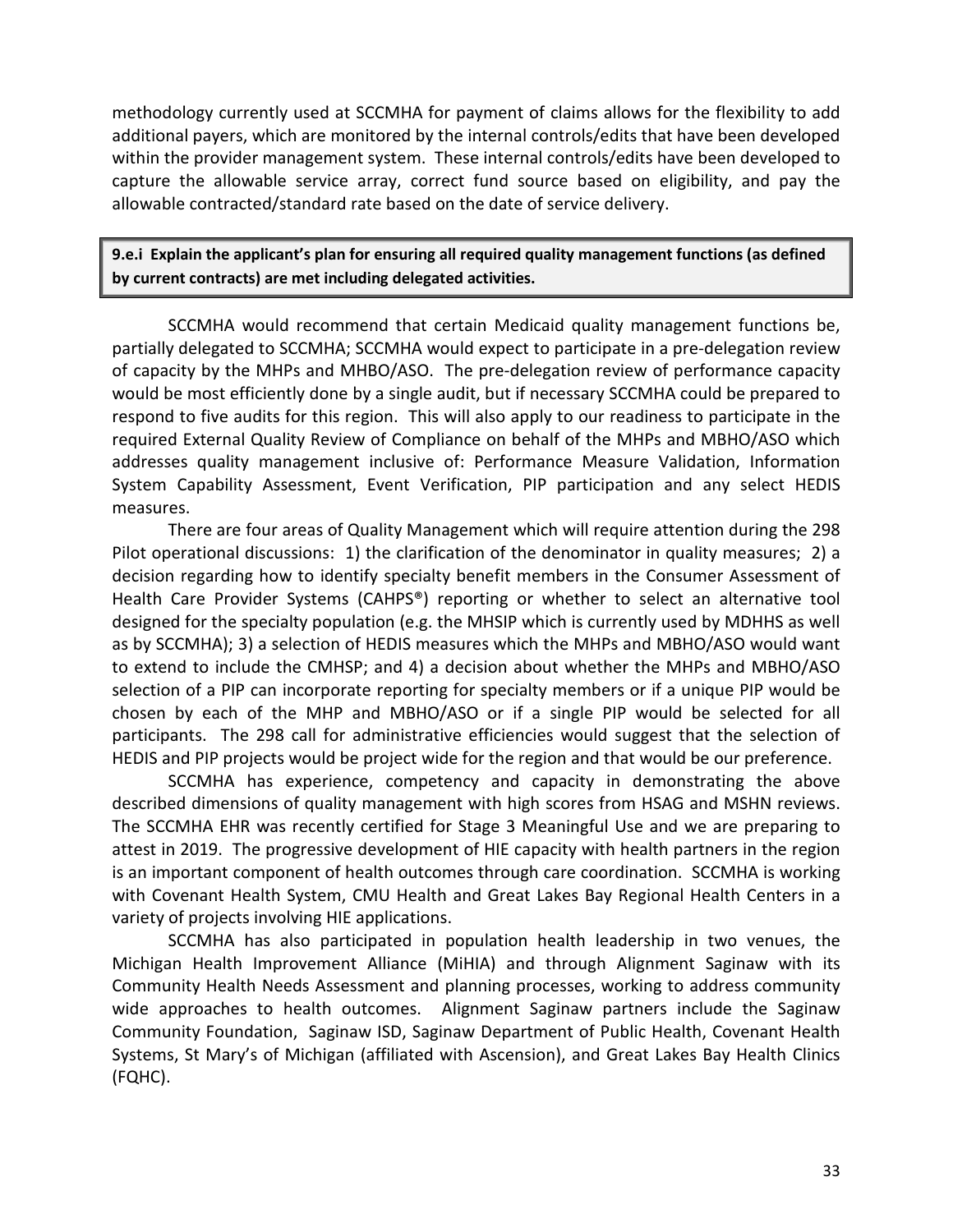**9.e.ii The applicant should describe how the CMHSP, as a provider, fits into the MHP quality management requirements and plan.** 

SCCMHA would not define itself as merely a provider but more on par with the relationship that MHPs have with healthcare systems. We would be prepared to adopt an array of quality measures negotiated with the MHPs and MBHO/ASO. Ideally, the quality measures would be derived from those which are foundational to the demonstration of the core managed care functions but also include certain measures which would demonstrate the unique capacity of the Integrated Pilot. We would also encourage MDHHS to select a common set of measures to be demonstrated across all participating MHPs/ASO/CMHSP Pilots.

SCCMHA is not just a provider but a healthcare system with over 250 providers and we would be prepared to accept delegated quality management duties for the network. The pairing of our Meaningful Use electronic health record with the Zenith Integrated Care Data Platform, supported by a strong Information Management System, would facilitate most HEDIS and Process Improvement Project activities as well as Performance Measure Validation.

The SCCMHA attestation to Stage 2 Meaningful Use and the Medicare CQM submission in 2017 was based on performance by physicians who are directly or contractually employed in the Board operated program. The SCCMHA Director of Health Home and Integrated Care and the Medical Director meet with all physicians in the SCCMHA Network to ensure that Meaningful Use protocols are uniformly implemented. This medical leadership would serve the pilot well for network wide quality improvement projects.

#### **9.f.i Describe the proposed plan for utilization management including delegated activities.**

SCCMHA proposes that Utilization Management be a fully delegated function consistent with the plan for sub-capitated funding. Utilization Management incorporates the essential business controls to manage risk. With the risk for the region being divided to five participating plans ranging in membership from less than 800 to more than 1,500, it would be important for SCCMHA it have a single strategic plan for risk management with performance monitoring reported to the constituent MHPs and MBHO/ASO. The demonstration of performance would require the MHPs and MBHO/ASO to establish a utilization risk management plan which would guide the delegated functions for the CMHSP.

SCCMHA will build on the administrative capacity developed from our over 10 years of direct experience as a PIHP and from the experience delegated by MSHN since 2014. The essential elements including: written program description, review of scope, and procedures for prospective, concurrent and retrospective authorization are in place and have met both HSAG and MSHN auditing standards.

SCCMHA places a strong emphasis on integrity of the business controls which are embedded in the Utilization Management design. The authorization which is issued is contingent on confirmation of consumer enrollment and eligibility, demographic record completeness, provider eligibility, current contract and rates, appropriate use of HCPC/CPT codes, completeness of required assessments and service plans as well as medical necessity. With these essential business controls in place the authorization allows for electronic claims adjudication. The resulting business platform is highly integrated and automated. In the 2017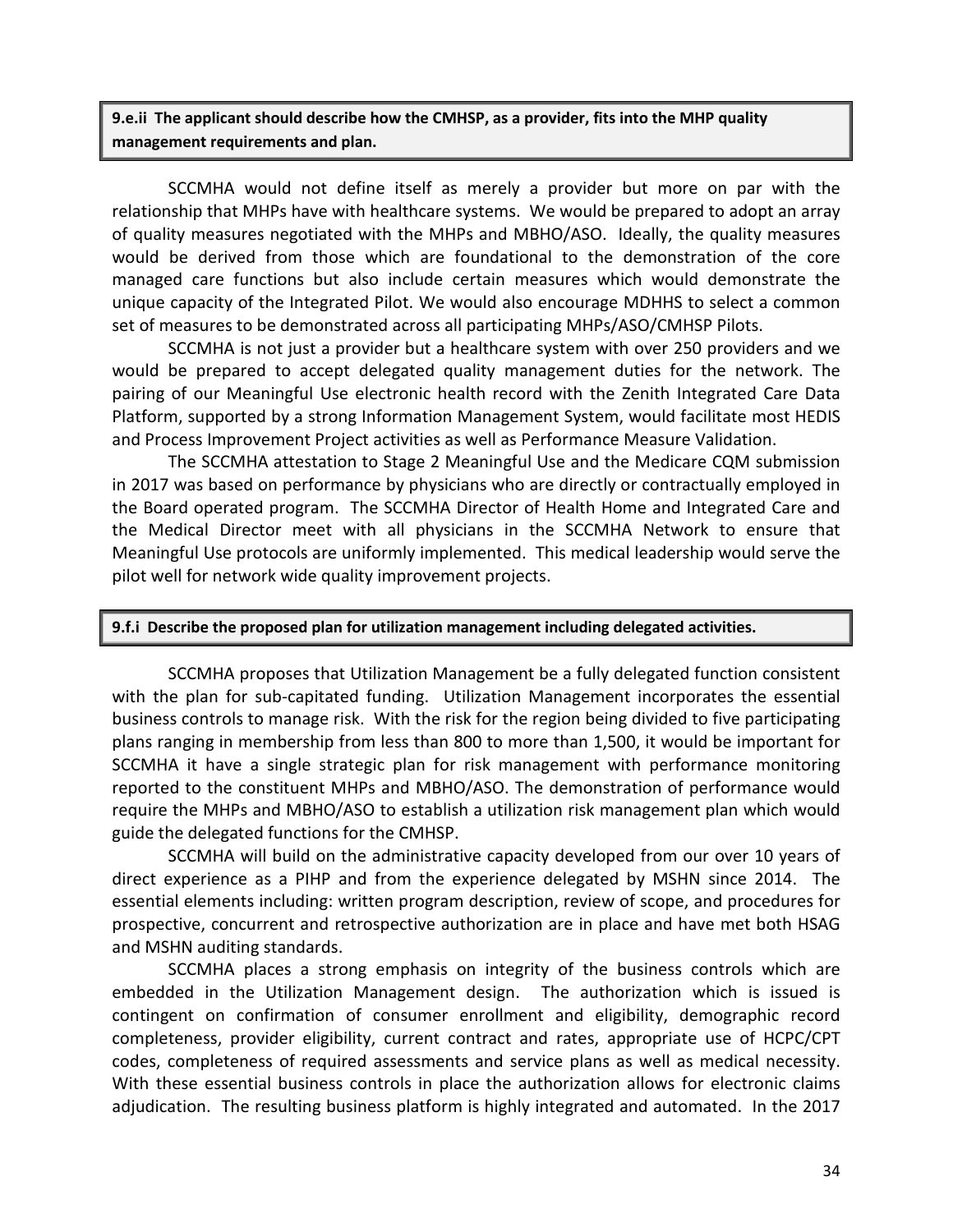mini-ISCAT submitted to MSHN for HSAG Compliance review, SCCMHA reported that 75% of network professional claims from contracted providers and 65% of hospital institutional claims are processed electronically. The resulting efficiency is evident in the SCCMHA administrative rate.

The SCCMHA Utilization Management Plan incorporates a description of the UM operational practice and capacity as well as an analysis of utilization patterns by service category. The semi-annual analysis of utilization compares SCCMHA to its regional partners in MSHN as well as to the state at large using the Sub-element data in order to identify areas of risk in over or under utilization. The degree of control is based on the degree of risk. The UM plan may increase or decrease the frequency of review or reduce prior authorization requirements to encourage use of a benefit which is under-utilized, such a Peer Support Specialist during the period of access/engagement with new consumers. In the table of organization the UM Director and the UM division report directly to the Chief Executive Officer separately from Network Services and Clinical Program divisions in order to comply with the federal Managed Care rules and conflict free case management regulations.

### **9.f.ii Explain the degree to which consistent utilization management criteria will be developed for the pilot region.**

Consistency in the application of Utilization Management (UM) criteria would be best served in a delegated approach to UM. SCCMHA has had a single UM division in place for 15 years and it is the single point of eligibility and authorization decision making. If the UM functions were distributed to five entities, the MHPs and MBHP/ASO, the consistency in UM decision making would erode.

The Person-Centered Plan is the primary device used for UM review of medical necessity in the specialty benefit. The use of scored measures applied as UM criteria beyond initial determination of eligibility is very limited. There is no level of care tool for the IDD benefit with the exception of the Autism and Child Waiver where level of care is determined by MDHHS and in the case of the Child Waiver the department prior authorizes services for FFS reimbursement. The use of the ASAM for the SUD benefit is the most prescriptive, but even that tool is coupled with qualifying assessments of the consumer's motivation to change and treatment experience.

The level of care assessments which have been adopted by MDHHS include the CAFAS, PECFAS, DECA, LOCUS and ASAM. In order to establish inter-rater reliability, training is provided to all network staff with responsibility for scoring level of care assessments. The tools are useful for establishing normal utilization patterns and for the identification of outlier ranges of service use. SCCMHA UM practice policy strictly adheres to the prohibition of a single measure determinant of medical necessity. Level of care scores are analyzed in conjunction with encounter utilization data to inform the overall UM plan. SCCMHA uses similar analysis of scores to profile providers for service intensity and program fidelity. Further, in the SCCMHA UM plan the use of tools such as these is limited to point of access and not to the prior authorization of services after the start of care. The SCCMHA assurance in the consistency of application in these tools is housed in policy, staff training and data analysis applied to program compliance and overall analysis of benefit utilization. UM makes recommendations to case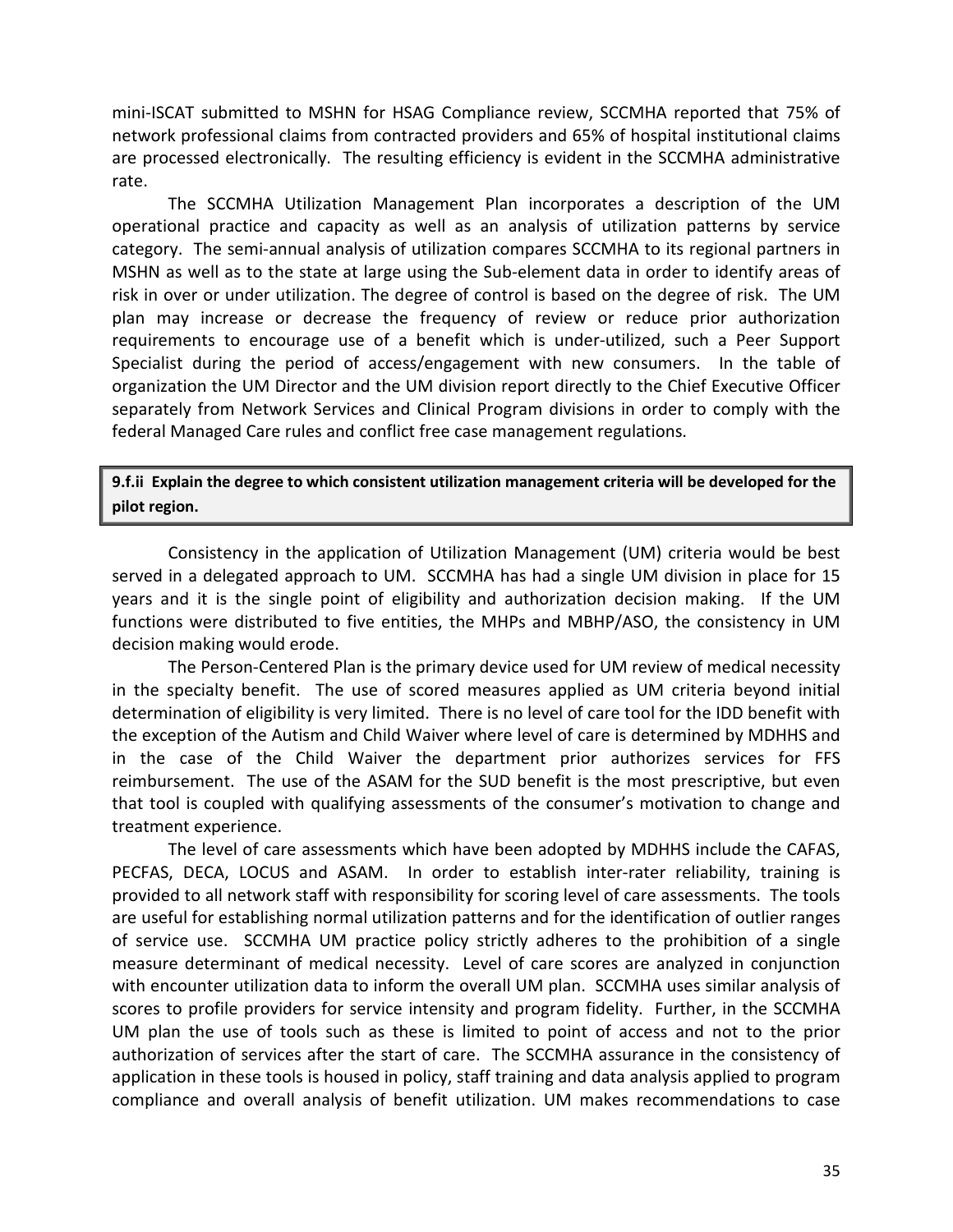holders when under use of the benefit is apparent and encourages case holders to consider additional or alternative services when unmet consumer needs are identified.

**9.f.iii Describe how service continuity will be maintained through transition to the pilot including active service authorizations, person-centered plans, and self-determination arrangements.** 

Under a delegated arrangement for utilization management service continuity would readily be addressed through continued use of the SCCMHA electronic health record (EHR) which holds the Individual Plan of Service (IPOS.) In the EHR the IPOS is associated with the authorizations and the authorizations are specific in amount, scope and duration to specific providers. All SD agreements are integrated in this current model including individual SD budgets and service array.

As described above, all necessary business elements of a managed benefit are in place in the SCCMHA electronic health record and the ability to assign membership and fund source to specific MHP enrollments is readily incorporated as described in Section 9.d. These four business operations--eligibility/provider/UM/claims--are interlocking and are embedded in the authorization for services.

Continuity of SUD would require some amount of set up in the business platform but a transfer of consumer records and authorization tables could also be readily achieved with MSHN and PCE facilitating data transfers.

In the SCCMHA electronic record, the request for authorization is attached to the IPOS which is facilitated by the Person-Centered Planning process. This contiguous relationship of the IPOS to the authorization request facilitates the UM review of PCP based authorization. Over time the ability to move the IPOS through HIE Continuity of Care messaging might be developed which would make it possible to ensure PCP continuity between providers and managers. This is an optimistic projection; implementation would require significant reduction of the PCP as a document itself. As it exists now, the IPOS is heavily weighted with compliance narrative as required by MDHHS and often exceeds 15 pages.

SCCMHA holds 43 contracts for psychiatric inpatient care and uses web based continuing stay reviews where inpatient providers log directly into the consumer record to request additional days of care. Level of care determination is according to the MDHHS criteria described in the Medicaid manual. Inpatient UM is provided 24/7/365 with face to face preadmission screening provided by the Crisis Intervention Services which is co-located in the Covenant Emergency Care Center. SCCMHA inpatient UM staff capacity to work on site at all local hospitals as needed to facilitate discharge planning if needed.

**9.f.iv Address how physical health and behavioral health parity compliance will be maintained for the pilot region.**

The Mental Health Parity and Addiction Equity Act of 2008 (MHPAEA) requires insurers to attest that there are no greater restrictions on behavioral health benefits than physical health. The realm of "limits" includes financial requirements, quantitative treatment limits as well and non-quantitative treatment limits (NQTLs).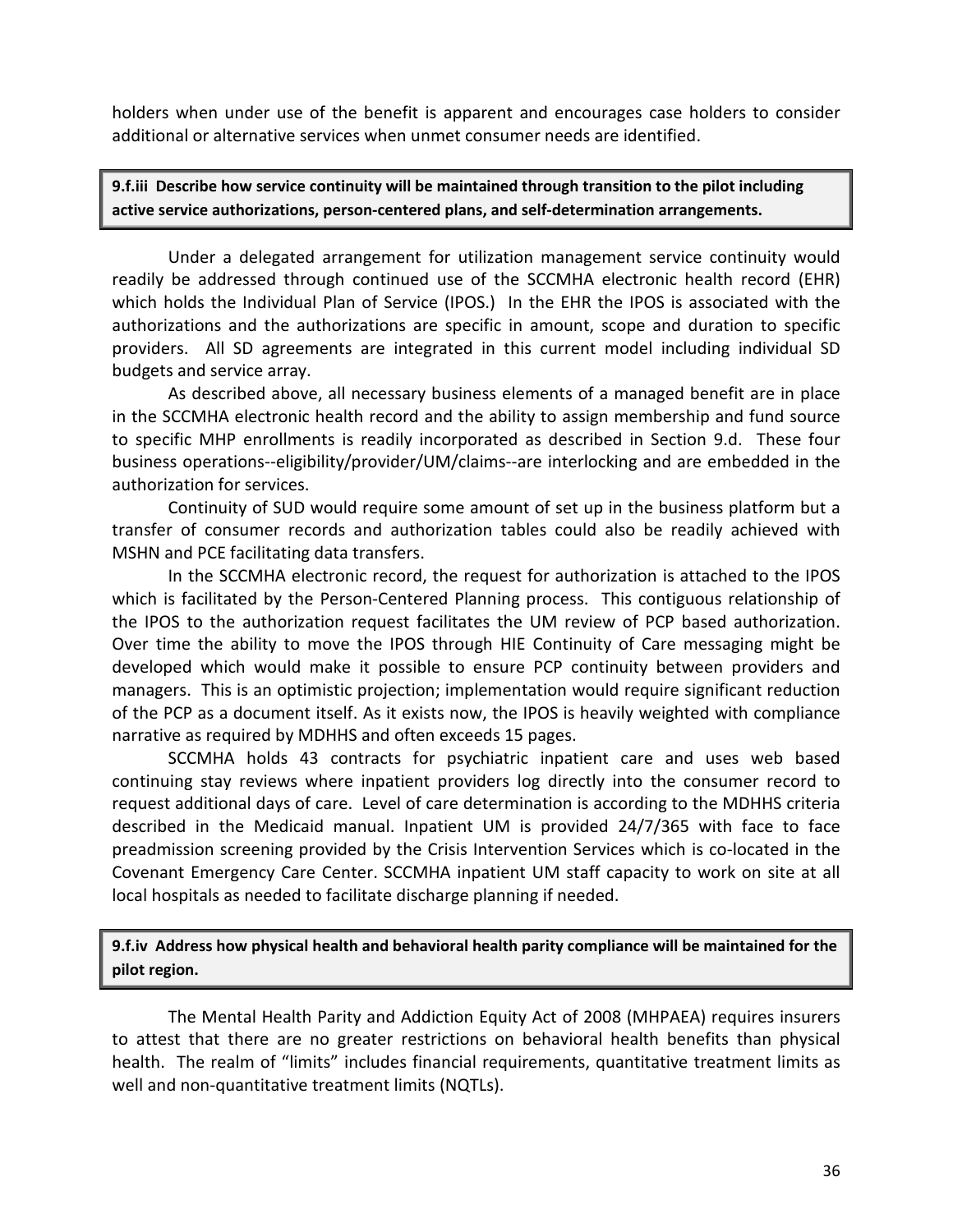Our understanding is that MDHHS has developed a workgroup to oversee the implementation of this regulation in the administration of the new 1115 Medicaid Waiver. The work of MDHHS has been initiated and will continue into FY 18 with their review of policy and contracts and the implementation of a survey which will be completed by the MHPs and PIHPs. We would assume that survey would extend to the 298 Pilot participants and we would be informed and prepared to respond to questions about our UM practices.

Informed by the survey responses MDHHS will develop a plan for corrective action which will likely become contractual obligations of the plans and delegated to CMHSP/CMHEs for implementation.

**9.g.i Explain your planned approach to network management including delegated activities. Describe how the network management approach will address access and availability standards defined in current contracts.**

Provider Network Management typically includes the functions of 1) network development and procurement (and re-procurement), 2) provider contract management (including oversight), 3) network policy development, 4) credentialing, privileging and primary source verification of professional staff, and 5) background checks and qualifications of noncredentialed staff. It is SCCMHA's intent to maintain these responsibilities as a delegated function.

Under SCCMHA's current network development and procurement process we monitor both through an annual review of the network and through continuous review of utilization using real time encounter data. SCCMHA has policies and procedures that address network management and development, as well as network procurement. SCCMHA contracts include a provider manual as an attachment that outlines all policies and procedures required for each contracted entity to abide by as a provider of services to consumers of SCCMHA. In addition to the contract, SCCMHA has a Provider Network Auditing Team that reviews compliance standards to the delegated activities and other SCCMHA and MDHHS policies at annual site reviews with providers. Performance deficits are reported in writing to the provider with an expectation for the development, submission and SCCMHA approval of Plans of Correction. SCCMHA routinely communicates with the provider network through a provider newsletter for clinical teams and a residential newsletter to keep the network informed of policy and/or procedural changes, performance coaching and other information critical to inform and improve consumer care. SCCMHA has routine meetings with adult and children's case management team supervisors for both behavioral health and intellectual and developmental disability providers. The children's case management team includes a member of the local DHHS to pull in community resources and ideas. It is our intent to continue with these activities as we move forward into this new pilot project to inform them of related changes that may result.

SCCMHA has network capacity that is within the 30-minute/ 30-mile range of all areas within Saginaw County to provide services to consumer/members within the county. SCCMHA reviews all provider activity to assure consumers served are integrated in the community. All contracted residential providers are required by SCCMHA to have a van to transport consumers to physician services, outings in the community as well as other community integration activities at each of their facility sites. We continue to demonstrate our ability to stay within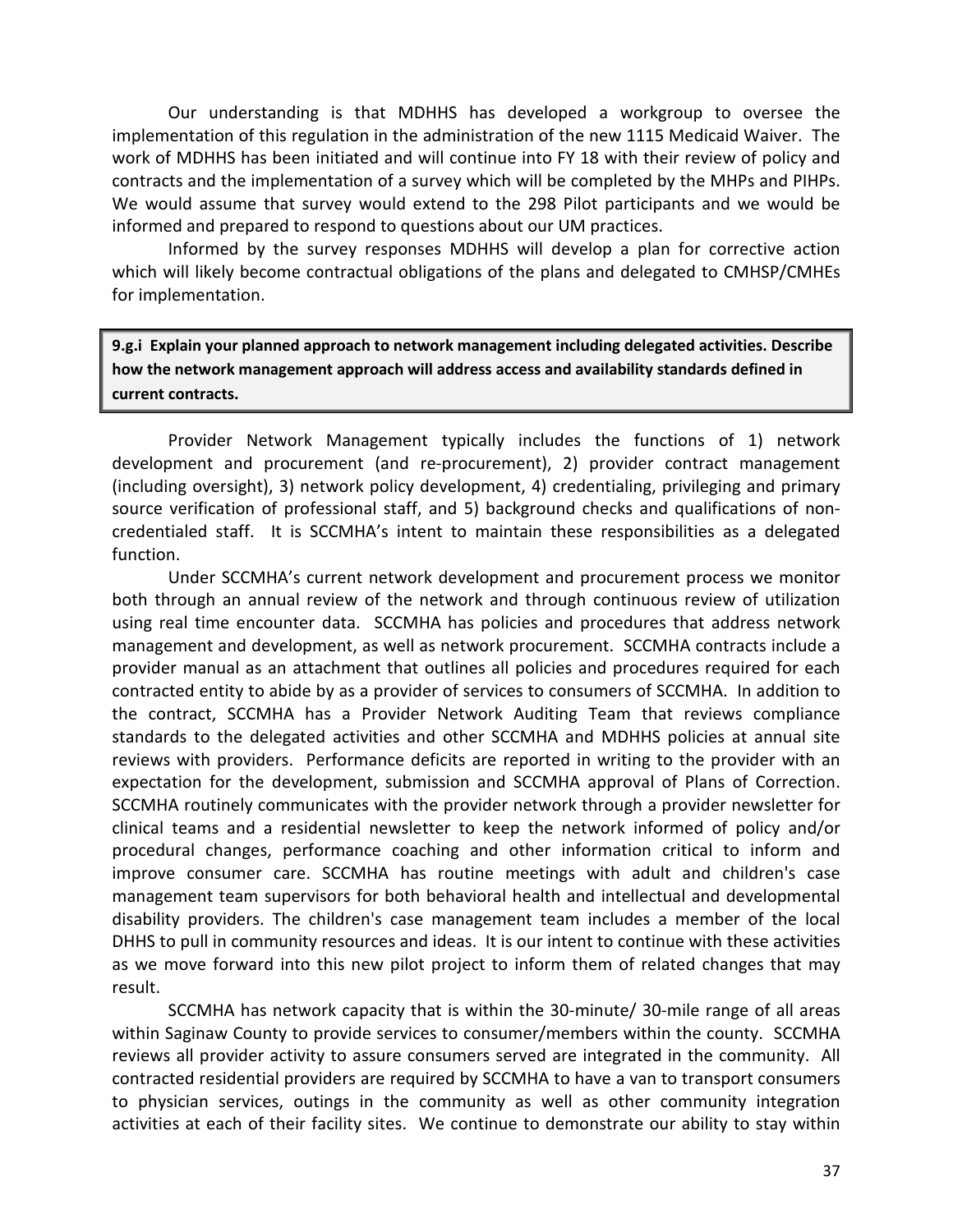the 14 day timeliness standards between first request and initial intake assessment and within 14 days between intake and first face-to-face contact as outlined by MDHHS. SCCMHA continues to strive for same day next day services to all consumer/members seeking services.

We will continue to collaborate and assure provider competencies and skill sets through mandatory trainings provided by our Continuing Education Unit and the training resources we have developed within the community. SCCMHA will plan to continue to retain the responsibility for fidelity reviews and oversight as well as credentialing in EBPs through our current EBP Coordinator and Evidence Based Practices Leadership Team.

SCCMHA will continue as a delegated function the oversight of provider network management credentialing functions including as a CMHE our re-assumption of the same responsibilities for the SUD network of providers. We will continue to monitor and evaluate providers in our network annually at a minimum and more frequently if there are performance deficits through onsite visits and desk audits. SCCMHA delegates background checks of all staff to the provider network, and monitors their compliance through an annual quality review to assure adherence to the requirements for credentialing. Credentialing of professional staff is completed by SCCMHA of all contracted providers to assure compliance at hire. Recredentialing is delegated to the provider with annual quality reviews to assure adherence.

**9.g.ii Retention of the provider network is a priority for consumers and advocates. Describe how the applicant will preserve the current network and how contracting, credentialing, and provider readiness review will be managed during the pilot transition.** 

SCCMHA anticipates no disruptions to its current provider network. The functions of contracting, credentialing and provider readiness review would remain the responsibility of the SCCMHA, with oversight and monitoring by the MHPs to ensure compliance with managed care requirements and accreditation standards. SCCMHA has a readiness review process to ensure provider performance including: the partial delegation of some select responsibilities such as BH-TEDS data, staff credentialing which SCCMHA verifies and some customer service tasks.

SCCMHA is proud of the strong working relationships built with our network of providers. Most of the members in the current provider network have worked with SCCMHA since 2002. SCCMHA as a prior PIHP and currently delegated manager of specialty benefit for Saginaw County has decades of experience managing the contracting, credentialing, and provider readiness review process. SCCMHA is recommending that these responsibilities be delegated to SCCMHA. We would like to retain network contracts management through this pilot project in part due to the fact contracts are often amended mid-year and we need quick informed turnaround time.

As part of the SCCMHA contracting process, every current provider is annually required to complete an application of intent to continue contracting with SCCMHA. This application includes information necessary to complete background and sanction checks of the provider organizations including their board members, type of accreditation, licensure of the program, and conflict of interest attestations. SCCMHA has a procurement policy to guide the addition of any new providers to our network. After selection, new providers attend an orientation with SCCMHA Contracts and Properties Manager. After this, the provider attends meetings with the Director of Network Services and Public Policy and other key members of the Management Team to address delegated areas and service delivery expectations. Provider will have a quality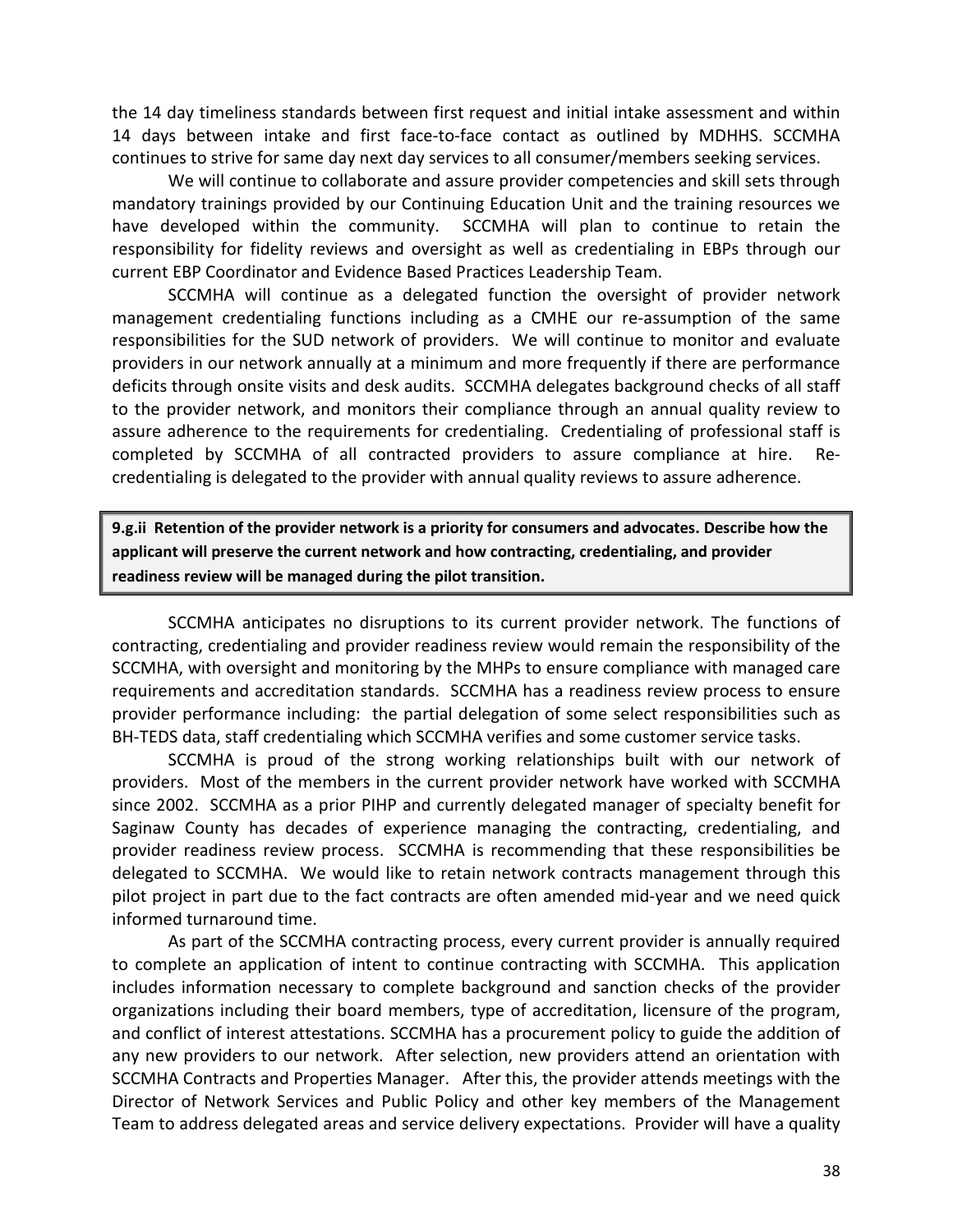review completed by SCCMHA Provider Network Auditing Team to assure the provider is performing the delegated tasks as outlined in the contract. Any provider not performing delegated tasks will be offered the opportunity to discuss deficiencies and determine a plan of corrective action to assure compliance. Additional training will be offered where necessary. SCCMHA would plan as a pilot to continue this process as we have developed a quality network oversite and monitoring process that has been so well regarded it has been borrowed by other PIHP and CMHSP organizations across the state.

SCCMHA has a credentialing policy and procedure that is attached to the provider contract each year. Any updates to policies/procedures are communicated to providers both in writing and at regular meetings. This policy and contract language partially delegates to the contracted providers. The SCCMHA Provider Network Auditing Team annually reviews all credentials for staff to assure providers are vetting their staff according to the requirements set by Medicaid and Medicare standards.

SCCMHA expects to bring the entire SCCMHA network of providers forward with us into the 298 pilot and as well as welcome into our network providers of SUD treatment and prevention services and those qualified to provide services to persons with mild/moderate services through our regular processes.

Through the 298 pilot we hope to be able to leverage the provider network expertise of the MHPs and MBHO/ASP to enhance the current SCCMHA provider network in areas such as psychiatry and Medication Assisted Treatment (MAT).

**9 g.iii. To achieve administrative efficiency, describe the degree to which consistent network management practices will be developed and adopted for the pilot region (including reciprocity for credentialing, training, site reviews, etc.).**

The issues of administrative efficiency and the need for reciprocity related to training, contracting, site visits, and credentialing per MDHHS policy have been highlighted in dialog with the MHPs. Initial discussion identified a potential barrier with accreditation standards which will need to be addressed during the pilot planning period. SCCMHA is recommending that these functions be performed by one entity (preferably SCCMHA) and that the other parties accept the results of those findings, to the extent that this is permissible under current accreditation standards.

SCCMHA has a comprehensive provider manual that has been in existence since 2004. This manual is attached to the provider contract to create a consistent message to all providers about the expectations of SCCMHA, Medicaid and MDHHS. This manual is reviewed regularly as new MDHHS directives are issued to the PIHP/CMHSPs and a new complete electronic copy is sent to providers every other year. Updates are published on our website to keep providers informed of any mandated state or federal policy changes. SCCMHA also publishes a provider newsletter and residential newsletter alternating every other month to communicate with providers about changes and to provide clarification of areas that may not be consistently implemented. As we move into the pilot program we will discuss how to incorporate these messages across all providers. We anticipate that many intricate details will need to be discussed further as we integrate services with the MHPs.

SCCMHA has created efficiency in using a single EHR. This allows for HIPAA compliant messaging to all providers. All providers including internal and external staff have access for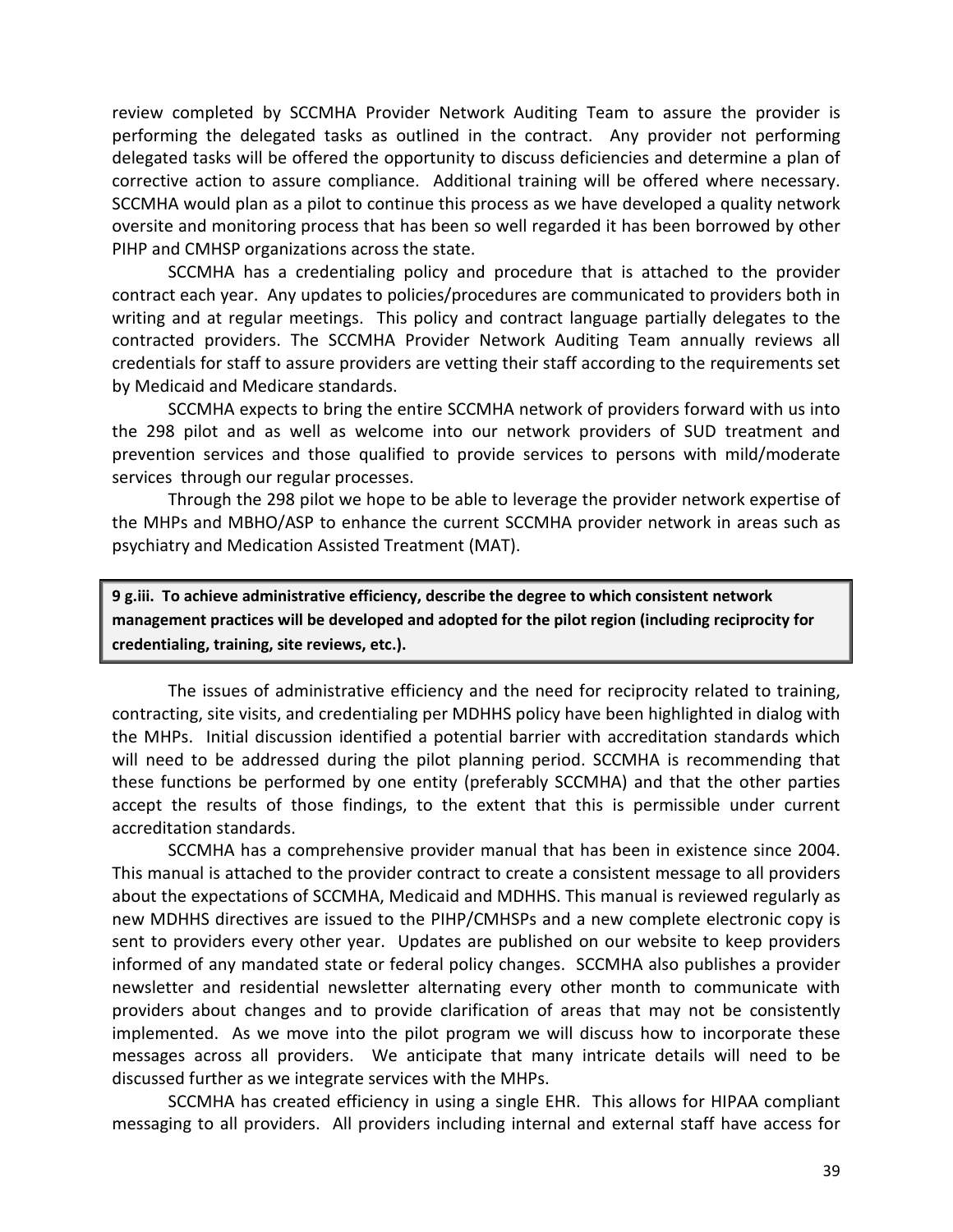consumers that they serve including read only access by the residential providers in our network to be able to view consumer Individual Plans of Service (IPOS). We have read-only access available to Community Living Support providers as well. We continue to work with our EHR provider to create additional reports for all providers from the electronic health record to inform their service management performance and promote efficiency. Our current EHR is MU-2 certified this allows the capacity and ability to improve care coordination through the EHR.

We are prepared to grant access with security identification provisions to SUD providers and mild/moderate providers as they join our network as new members and complete EMR training.

SCCMHA has been working with our PIHP and other CMHSPs in our region to develop efficiencies across the state of Michigan. The PIHP's across the state are working toward a single inpatient monitoring tool to use for audits with our contracted hospitals. We have begun the execution of this model this contract year. In addition the work to develop a single set of inpatient psychiatric hospital oversight standards has also been completed. It would be our intention to participate in any state-wide standardization process with reciprocity by contributing our use of the new standard tool for the hospital located in our county. We would share the results with other PIHPs and CMHSPs in the state who would do the same for facilities in their counties; thus no hospital would have to manage multiple site review processes from the public mental health system. We hope this work will create efficiencies in the area of travel and less burden on the various hospitals with whom we have contracts. SCCMHA has worked in the last year with MSHN and other CMHSP partners in the region to create a single contract and monitoring tool for Fiscal Intermediary services as well with reciprocity expectations not unlike the new changes with hospital oversight. This will also create efficiencies in that reports will be shared with the network and others outside the region when requested. Currently SCCMHA whenever possible will obtain provider monitoring site reviews from other counties around the state to alleviate the necessity to visit providers who may contract with multiple counties. This process is true for residential facilities. SCCMHA shares reports with other counties in the state of Michigan to assist other counties with administrative efficiencies. Whenever possible the SCCMHA auditing team has coordinated efforts with other CMHSPs to visit providers jointly for annual oversite visits to create fewer burdens for providers. SCCMHA has developed monitoring tools and processes to create fewer burdens on providers by completing a shortened version of a site review for providers who have performed well in previous site reviews.

SCCMHA accepts training records and credentialing information from other CMHSPs whenever possible. We anticipate the partnership with the MHPs will allow efficiencies in our acceptance of credentialing and other provider specific information for their mild/moderate behavioral health providers and will have similar plans for SUD network providers for Saginaw from our PIHP.

The extension of the SCCMHA EHR to an expanded provider network--inclusive of providers of SUD and Mild/Moderate services—will generate additional efficiencies. The integrated functions of the PCE system provides the capacity for secure communications within the network, as well as authorization, claims management and reporting functionality.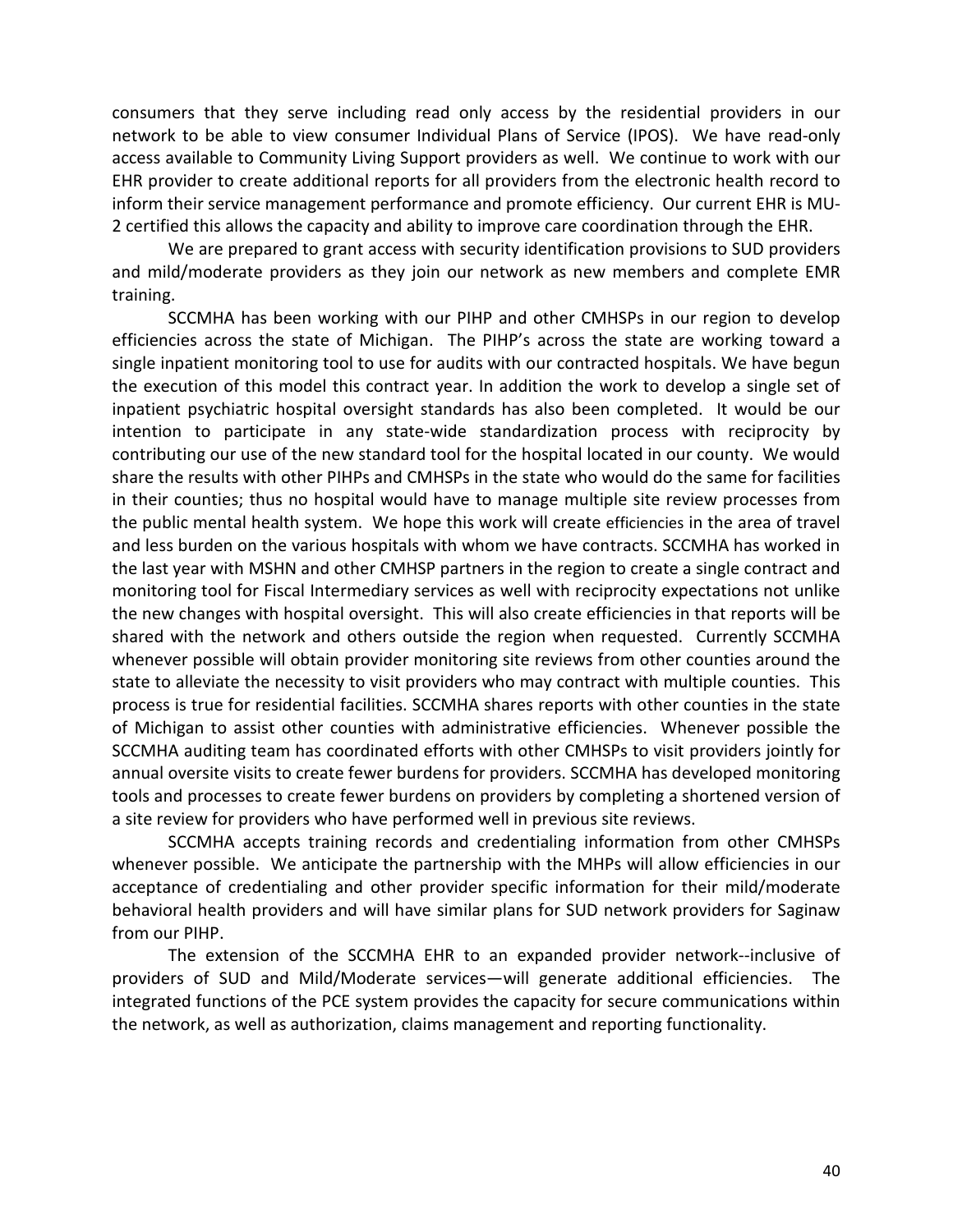**9.h. For all delegated activities, describe the planned approach for pre-delegation review and ongoing monitoring.** 

To the extent SCCMHA is already performing many managed care functions for the specialty services and supports that they currently manage, the recommendation is that the MHPs accept the pre-delegation review that was previously conducted by the PIHPs. In any instance where a new delegation is being considered, it is recommended that one entity perform the pre-delegation review and that the results of that review are accepted by the other parties, to the extent that this is possible under current accreditation standards. We ask that any ongoing monitoring is performed in the same way. SCCMHA is proud to present the MHPs with the written reports from HSAG outlining our exemplary performance of such functions upon request.

Moving into the 298 pilot we anticipate pre-delegation review will be required at two levels; from the MHP to SCCMHA and from SCCMHA to its contracted providers as needed. At the first level, SCCMHA would expect to have any new pre-delegation activity reviewed from the MHPs and the MBHO/ASO. Each entity that delegates to SCCMHA will need to demonstrate that it has assessed our capacity to perform delegated activities prior to executing a contract. SCCMHA is experienced with these types of reviews and can be ready to participate in desk audit, site visit or both to demonstrate performance capacity for any delegated managed care function. At the second level, SCCMHA conducts pre-delegation reviews for activities which are delegated to our provider network; e.g. credentialing and quality data as described earlier in this section of the RFI. We would be prepared to share this information with the MHPS and MBHO/ASO as requested.

#### **10. a Broadly describe your approach for measuring the performance of the pilot.**

SCCMHA would be prepared to work with MDHHS and the University of Michigan as the 298 Implementation contractors to establish consultation with the evaluators for performance outcome metrics and implementation milestones that measure the impact of the pilot project and create the path to achieve the pilot's completion. At a minimum, SCCMHA will support and collaborate as requested with the evaluators to establish the following performance metrics outlined in the 298 Pilot boilerplate language to measure the impact of the following categories:

- a) improvement of the coordination between behavioral health and physical health
- b) improvement of services available to individuals with mental illness, intellectual or developmental disabilities or substance use disorders
- c) benefits associated with full access to community-based services and supports
- d) consumer health status
- e) consumer satisfaction
- f) provider network stability
- g) treatment and service efficacies before and after the pilot project
- h) use of best practices
- i) financial efficiencies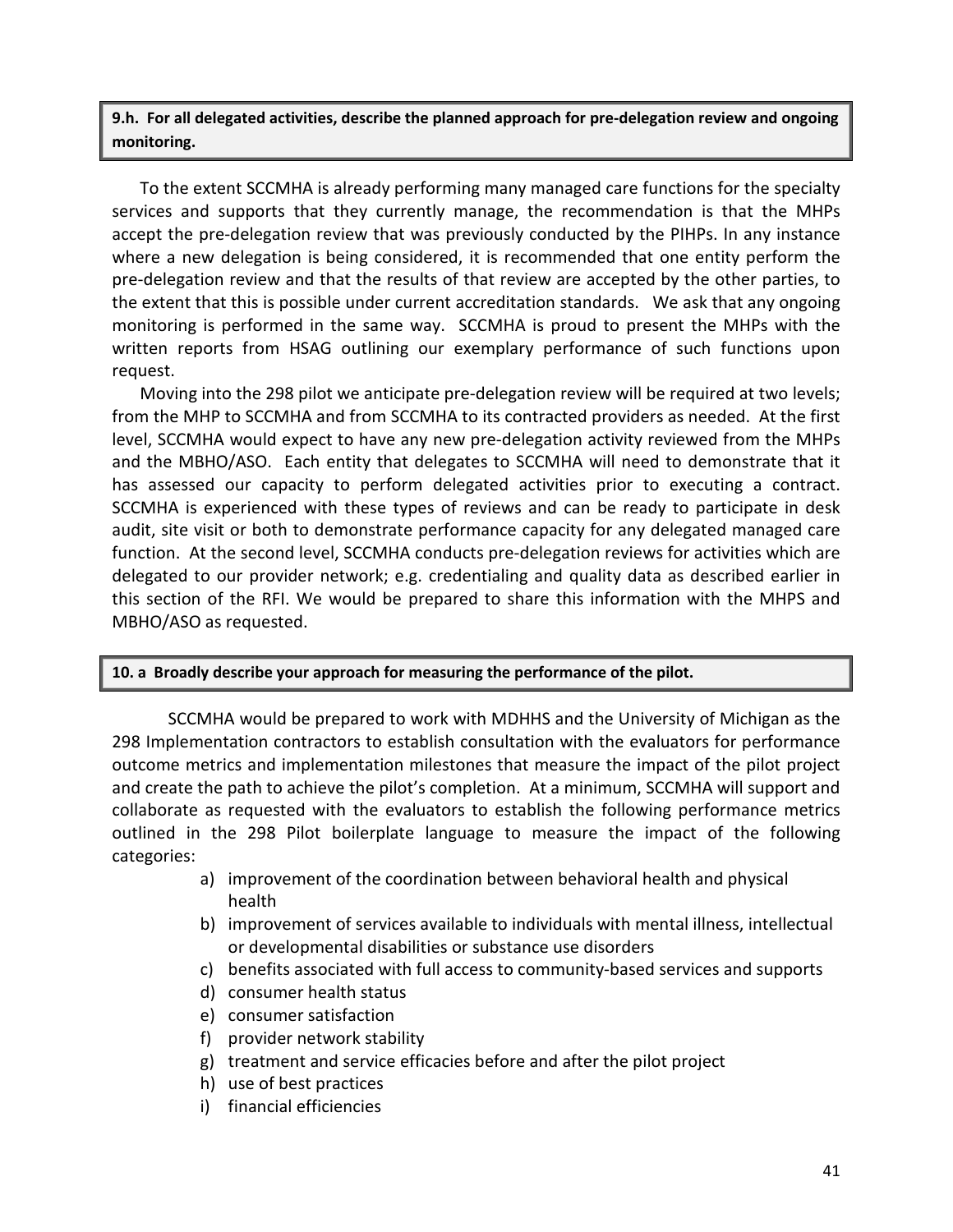SCCMHA has four years of experience participating with the SAMHSA PBHCI (Primary and Behavioral Health Care Integration) grant and has reported best practices and metric data on a quarterly basis into a series of SAMHSA operated databases, intended to track and report performance data across the United States. SCCMHA also chose to back its own PBHCI data during these platform changes and has the ability to extract and evaluate this data to drive SCCMHA health metrics. SCCMHA has worked more recently with our EHR vendor, PCE, to expand the collection of health metrics contained within the EHR for exportation and to include required PBHCI grant metrics, making those measures available to all users of our EHR.

### **10.b Describe your approach to developing organizational and technical capacity to participate in evaluation-related activities.**

As a former PIHP, SCCMHA has successfully submitted demographic and encounter data to the state since 2002 and has passed all External Quality Reviews for data integrity. SCCMHA currently submits data to Mid-State Health Network which contracts with ZENITH Solutions for data analytics. Consumer's Medicaid pharmacy encounter data has been successfully linked in the Zenith Integrated Care Data Platform and the ICDP is in active use for Care Coordination at SCCMHA. SCCMHA has also demonstrated capacity to collect and report the BH-TEDS data set to Mid-State Health Network. These reporting capacities are supplemented by the SCCMHA data warehouse which is used in daily operations throughout the organization for business functions, ad hoc reporting, and quality assurance. SCCMHA is prepared to participate fully with the evaluation team.

SCCMHA has both internal and external analytics capacity to support evaluation-related activities related to this pilot project. External capacity is purchased from a number of sources. Mid-State Health Network provides two sources: the ZENITH Data Analytics Integrated Care Data Platform which uses several John's Hopkins predictive algorithms. Additionally, SCCMHA participates in the Mid-State Health Network (MSHN) Utilization Management Committee and associated Data Analytics and Data Lab workgroups. MSHN purchases supportive technical assistance from TBD Solutions for calculation of key performance indicators such as Plan All-Cause Readmission rates. These MSHN analytics venues provide external benchmark information for SCCMHA. SCCMHA contracts with APPRECOTS, a professional psychological consultation provider for analysis of clinical outcome tools such as the CAFAS, PECFAS and ANSA measures. Internally, the SCCMHA Quality Improvement department oversees internal management of quality assurance metric reporting and quality improvement management projects. This department is supported by Database Administrators and Data Analysts in the Information Services department who manage the SCCMHA data warehouse. SCCMHA also participates on two state level workgroups related to industry wide data management: the MDHHS EDIT Electronic Data Integrity Team and the MACHMHB Core Team. Participation in these groups supports integrity of in house analytics particularly in the areas of analytics based on costing and coding.

SCCMHA utilizes a range of reports both in the EHR as well as the Data Warehouse which includes both demographic and encounter data. The SCCMHA Electronic Health Record has been in place since 2006. SCCMHA has a mature health information system. There are four major components to the system: 1) Electronic Health Record which is a PCE Meaningful Use ready system. SCCMHA has used a PCE system since 2006 and upgraded to the MU certified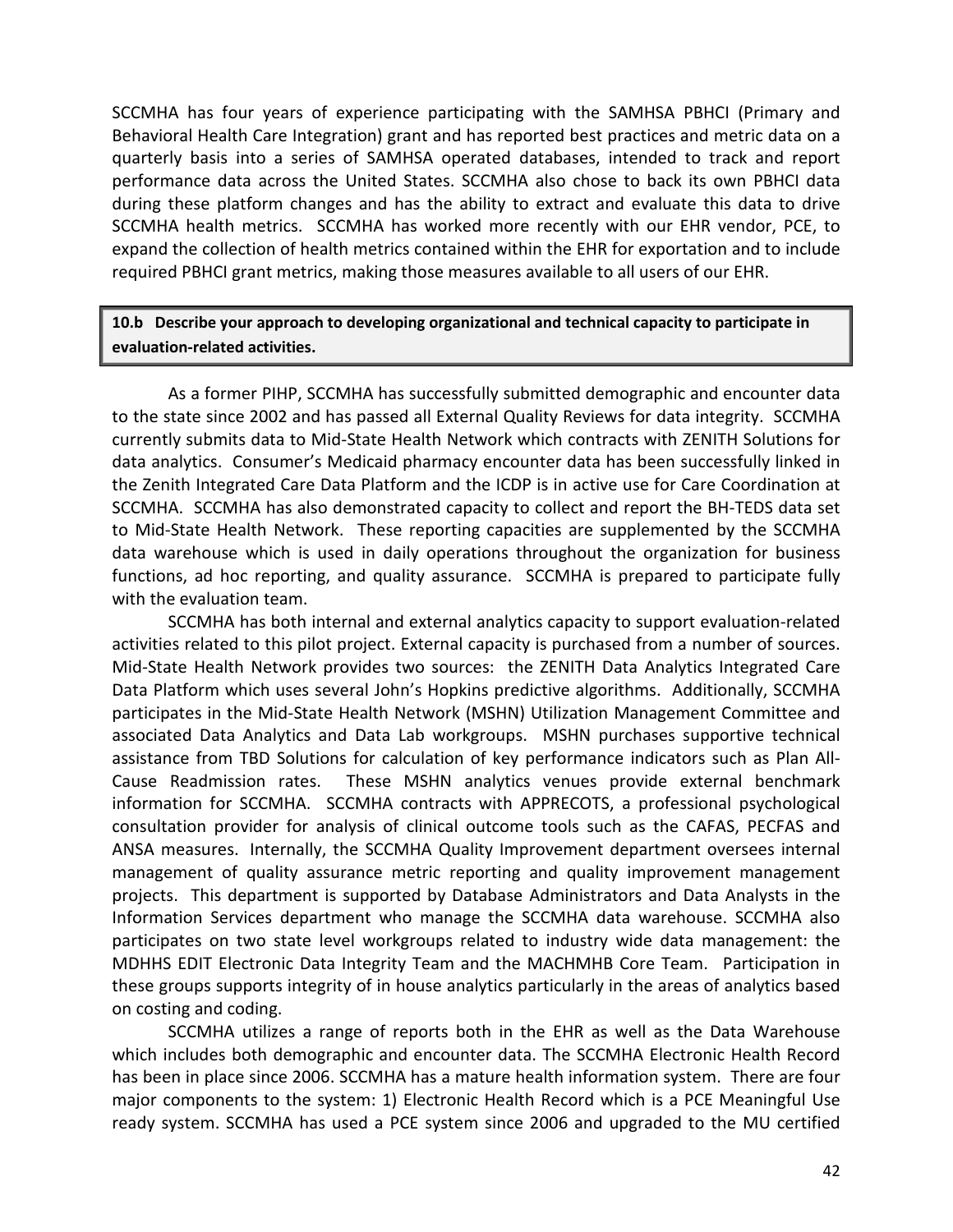version in 2016 and will be attesting to MU3 in February 2018. The EHR is used by all clinicians, including all SCCMHA contracted providers; 2) the ZENITH Integrated Care Data Platform available to SCCMHA through Mid-State Health Network provides patient level integrated care encounter analytics and population analytics and is the service through which SCCMHA receives Admission Discharge Transfer from MiHIN; 3) CareConnect360 which provides integrated patient-level data on all Medicaid enrollees; and 4) the SCCMHA data warehouse, which is 24 hour current data from the SCCMHA electronic health records and which can accommodate large data interface with both secure and open data sets available for analytics.

SCCMHA is able to stratify risk, identify under and over utilization, facilitate focused outreach and conduct outcome evaluation. In addition SCCMHA uses the Mid-State Health Network data analytics service provided by ZENITH Solutions to import physical health encounter data and daily Admission Discharge and Transfer (ADTs) from area hospitals. Data interface with all of these sources is a desktop capacity for Quality and UM staff as well as the Integrated Health Team which provides outreach to at risk persons identified with the predictive analytics capacity available in ZENITH/ICDP. ZENITH/ICDP also provides predictive modeling reports that project the potential of hospital readmission based on the LACE model.

The underpinning of SCCMHA's combined population health initiatives, the implementation and use of data analytics and the deployment of trained clinical staff is for the purpose of reducing health disparities in the populations served and will serve to support the pilot's project evaluation.

**10.c Specifically explain the method you will use to (1) measure savings as defined in the 298 boilerplate, and (2) assuring any savings are reinvested in services and supports for individuals having or at risk of having a mental illness, intellectual or developmental disability, or a substance use disorder. Please also address services and supports for children with serious emotional disturbance as a part of your response.**

SCCMHA looks forward to the collaboration with the team from the University of Michigan on all elements of the 298 Pilot evaluation. The RFI document itself has already described the broad parameters, scope and their planed methods for the evaluation process. A significant element of the evaluation planning will include the definition and establishment of baseline administrative and claims data and we think significant effort should also go into determining biometrics to measure health improvements and outcomes and we look forward to the opportunity to inform this process further as a pilot site.

The 298 Pilot model parameters direct the selected sites to engage in care coordination and related integration activities at the point of service that will produce improved health trajectory and outcomes as well as reduce physical healthcare costs for the MHPs. Further, the legislative expectation is that savings will be used to expand treatment services and prevention activity. SCCMHA welcomes the opportunity to contribute to the planning and defining of sanctioned activities and the metrics that will measure the results. We have been engaged in these activities for well over five years now as described in earlier sections of the RFI. Which consumer/members are prioritized will matter as their needs will inform 298 intervention strategies to determine actionable activities, related metrics and outcomes; including "savings."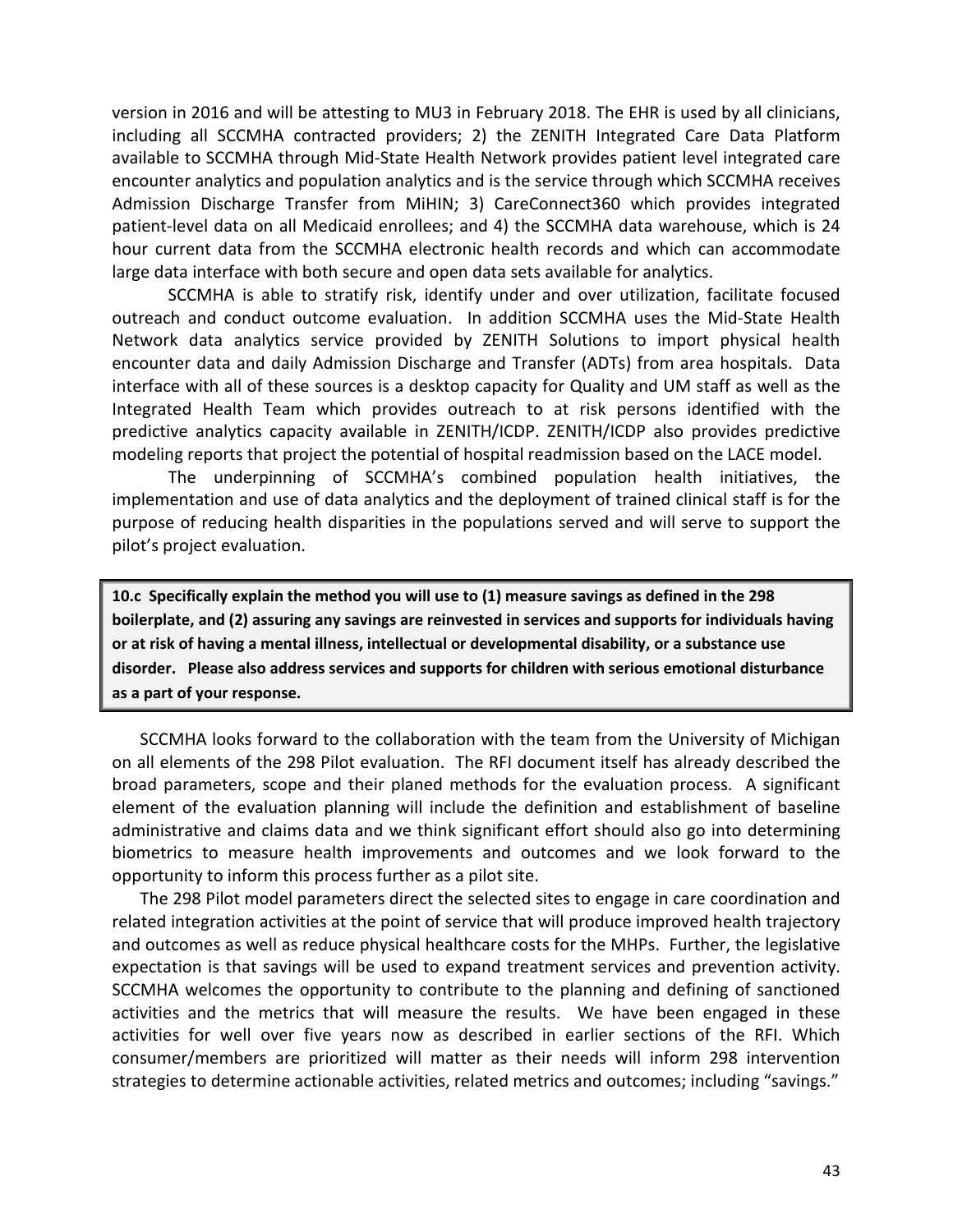To calculate healthcare savings for the MHPs, SCCMHA would suggest the negotiation with the plans in the defining of characteristics for targeted subpopulations of shared consumers/members: i.e those persons with high ED utilization, high inpatient readmission rates, multiple chronic health conditions, or those that may have been difficult for MHPs to engage who have not had consistent access to needed primary or even specialty care. Activities that impact these circumstances can really work to reduce healthcare expense for the MHPs and generate "savings." Once defined, historic paid claims data should help to determine the baseline cost. The characteristics and needs of this subpopulation for which we share treatment responsibility with the MHPs, will help determine activities and interventions to improve access and utilization of outpatient care and reductions in unnecessary high priced emergency department and inpatient care, and hence the promotion of total healthcare "savings." The next step will be to negotiate with the MHPs and MDHHS as to what percentage of the realized "savings" will be shared with the CMHSP pilots and when. Because SCCMHA has no new source of pilot funding at the onset and will experience new costs in providing and expanding the new care coordination and integrated services, very prescribed well defined interval measures that result in smaller short term incentives that are a part of longer term strategies and system changes and that compel greater savings shared later will probably work best.

Once an amount of savings can be quantified and projected the development of a Reinvestment Plan for savings becomes possible. A preliminary consideration before the CMHSP pilots can count such cost savings from the MHPs as savings available for reinvestment, all related SCCMHA costs to provide the related activities must be covered first. In any case, because SCCMHA is so tied into the local healthcare landscape and the community health needs assessment process, we are uniquely positioned to inform the use of savings for reinvestment in Saginaw to both enhance existing service delivery, expand access and perhaps finally be able to deliver prevention services. This is especially true with our proposed plan for 298 to finally bring all of the resources for mental health including mild/moderate populations for adults and children/youth; all persons with intellectual and developmental disabilities; and all persons with substance use disorders including prevention funding into a single network focused on the needs of Saginaw County.

The strategy for measuring and determining "savings" for children and youth however, will need to be defined in unique and separate ways from the adult strategy. Generally the total healthcare cost for children /youth is not of the same concern to MHPs compared to adult populations, with some key exceptions and their challenges for healthcare access are different. SCCMHA is prepared to work with the MHPs to define sub-populations of children and youth for 298 integration activity and to address social determinate challenges they may be experiencing with the use of case management, parent support partners, transition age youth peer supports, community health workers and recovery coaches. Parents with mental illness, those with substance use disorders and other disabilities themselves, may also be MHP members to include in SCCMHA interventions for obvious reasons. What will be important though is to align the needs of children, youth and families for intervention activities from SCCMHA with the treatment and financial interests of the MHPs and MBHP/ASO.

SCCMHA is also interested if possible, in using the pilot opportunity work with the MHPS to begin to address the asthma burden of children and youth in Saginaw which is a large negative outlier in the state. Asthma is a chronic condition impacted by the social emotional health of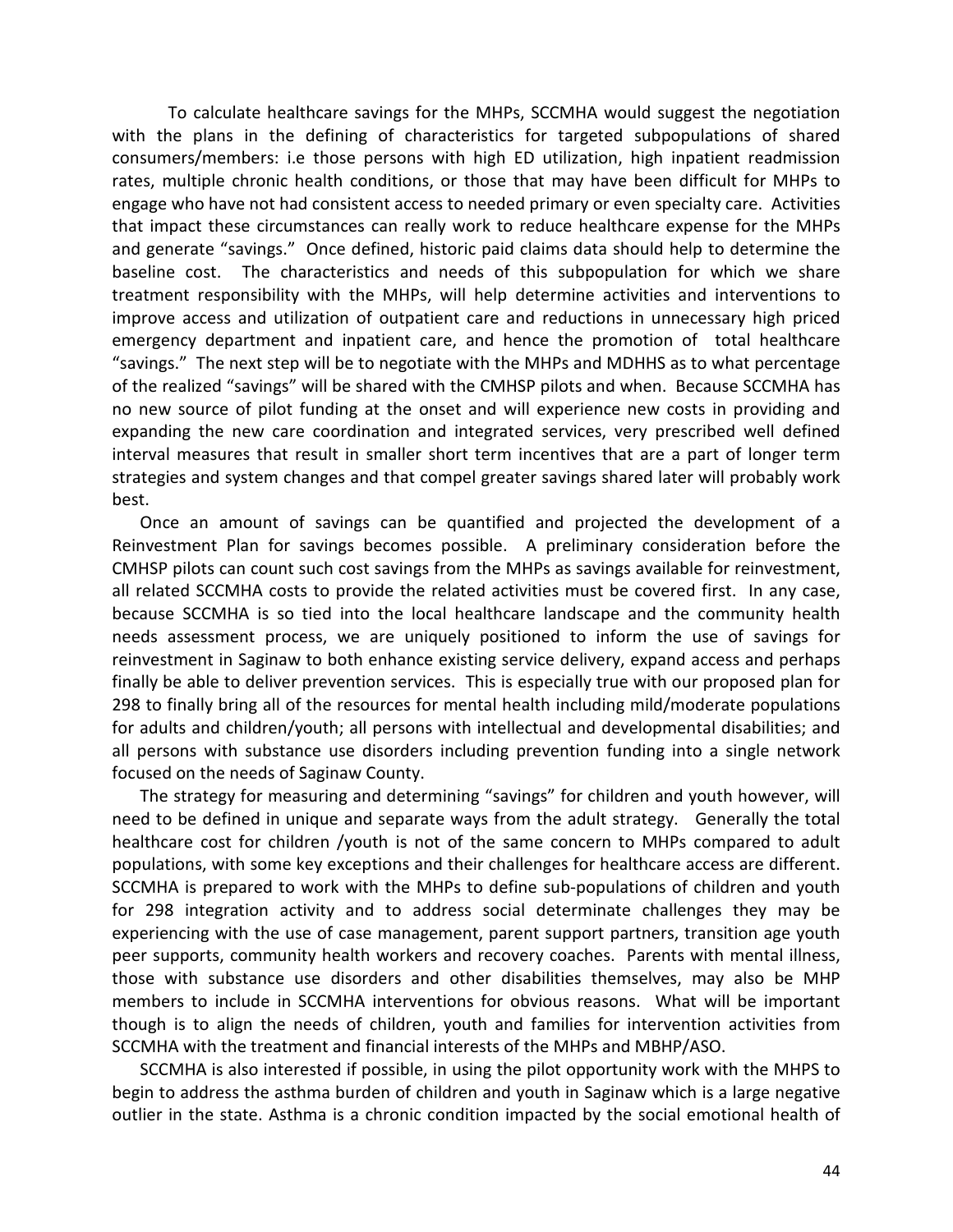children and has been on our radar for some time now. Another area of particular interest is pregnant women and those with young children that have substance use disorders. As the local convener of stakeholders in Saginaw for the new Neonatal Abstinence Initiative, we would use this community collaboration to inform intervention activity for this group. We are also keenly aware that children and youth with obesity challenges and prediabetes conditions in our community are the harbingers of large healthcare expenditures in the near future and this may be a good space to invest in collaborative ways with the MHPS to invest "savings." SCCMHA also believes that the screening for substance use disorders for children and youth in Saginaw is greatly under reported. However, our current co-located presence of mental health clinicians inside a local pediatric practice for BH and trauma screening could include SUD screening with a small investment and these activities with the assistance of MHPs and MDHHS could absolutely be tied to EPSDT encounters at well child medical visits especially for latency aged children and adolescents where encounters generally are fewer and more challenged. SCCMHA also has mental health clinicians co-located inside Saginaw City Schools and at the Saginaw Family Court and Detention Center that could provide additional SUD screening activity as we do for serious emotional disorders and trauma to inform and drive future interventions and savings reinvestment. The intervention strategies and related metrics for measuring the impact of screening interventions will require separate planning. None the less, all of these areas would be a great use of 298 "savings."

## **11 Specify identified barriers and requirements for training and/or technical assistance that the applicant may need to fully and successfully implement the proposed pilot.**

In meeting with the involved MHPs it has become apparent that we will need Technical Assistance (TA) from an NCQA expert to sort through how much flexibility there is in the ability of the MHPs to delegate Managed Care functions. The MDHHS Q & A for the RFI provided clarification that delegations were permissible but there are concerns from the MHPs about the risk exposure to their accreditation status should they delegate functions. In addition, the MHPS will need technical assistance in the Home and Community-Based Services Rule not mentioned in the RFI and in their understanding of the Public Policy requirements called out in the RFI. The MAHPs has reported that there has already been an overview presentation by MDHHS staff to their members of this material and plans to continue this education to their members which is helpful. The MHPs however may also need TA to understand what compliance with these policies looks like at the provider level. SCCMHA would reassume the responsibilities as a CMHE for SUD networks for both treatment and prevention services as a pilot and will need TA to get up to speed on changes to network management expectations and MDHHS reporting in the system since 2016 when this responsibility was last held.

Another important area where technical assistance will be needed is in the financial arrangements for the pilot. As already mentioned, SCCMHA recommends a sub-capitation for the specialty benefit but whether or not there should be a percentage withhold associated with bonus payments for performance to certain metrics needs to be determined. Then there are the financial arrangements to consider with regard to compensation for care coordination activities by the CMHSP and financial support at the point of serve for actual treatment integration activity that characterize 298. At a minimum will be the need to consider turning on new codes for care coordination services which are not face-to-face as well as codes for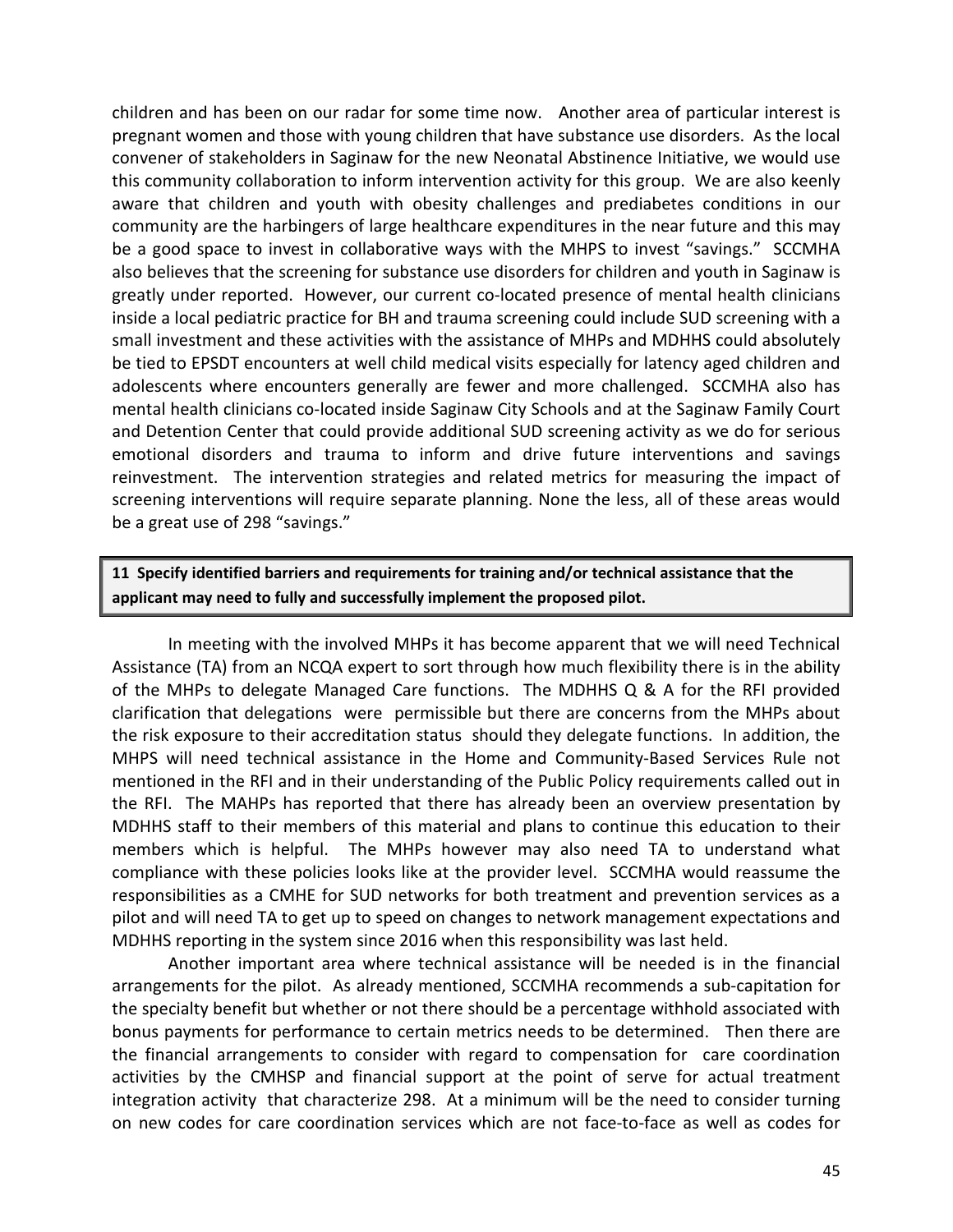select patient education activities for chronic disease management and codes for extenders like medical assistants for the efficient collection of biometric data from individual consumers that do not exist in the carve-out and would require MHP sources of financial support, all of which would be greatly informed by technical assistance. It is in this area that value-based purchasing options might best serve the pilot. Further with regard to TA, would be the need for help with any changes to financial reporting for the MHPs to MDHHS with downstream implications to the pilots for quality and financial reporting (SECR, MUNC, and FSR). SCCMHA overall would be interested in MDHHS securing a behavioral health and physical healthcare integration expert that would work with SCCMHA and other pilot sites to provide TA in identifying the following:

- 1. Start-up and development cost considerations for implementation of the CCBHC-Plus Clinical Model.
- 2. Costs to support changes in process and IT systems to meet the intentions of the 298 Pilot in achieving integration of fiduciary and care responsibilities for CMHSPs, MHPs and MHBO/ASO.
- 3. Rate-setting for care coordination and care management functions that are new to CMHSPs, including identification of corresponding billing/reporting (HCPCS) codes.
- 4. Fiscally-sound formularies to calculate shared savings (or loss) through 298 Pilot care integration activities, clearly articulating that return of all resulting savings (not loss) are made to the corresponding CMHSPs.
- 5. Consideration and methods for CMHSPs to pass on savings directly to their provider networks based on treatment-level shared savings models.
- 6. Development of a sub-capitated model of Medicaid financing for traditional Medicaid specialty behavioral health services during the 298 Pilot period, similar to current funding arrangements with their PIHPs, that protects both CMHSPs and MHPs from unnecessary risk.
- 7. During the pilot, CMHSPs would like to partner with MHPs to consider value-based purchasing opportunities that are data driven and informed by evidence-based practices. The VBP development cycle would provide CMHSPs and providers with pay for planning, pay for participation, and ultimately, pay for outcomes/performance. The goal would be to develop replicable, state-wide behavioral and physical healthcare models for care and financing integration.
- 8. Still other TA will be needed in the area of technology and data. Whether or not the following list rises to the level of TA or it is just a request for information/data from MDHHS, we will leave to the 298 Pilot Team at the state to parse out. At a minimum however, assistance will be needed with the following:
	- a. How will we receive the Saginaw County EDI eligibility & payment files to send to our IT vendor PCE (834, 820, 207 and 271)? We have noted the need for a single file for the county.
	- b. Will we be able to receive written approval from MDHHS for access to the CC360 Data Extract by all SCCMHA contracted clinical team providers? SCCMHA will in turn submit a related plan for Access and Identity Management with role-based security specifications.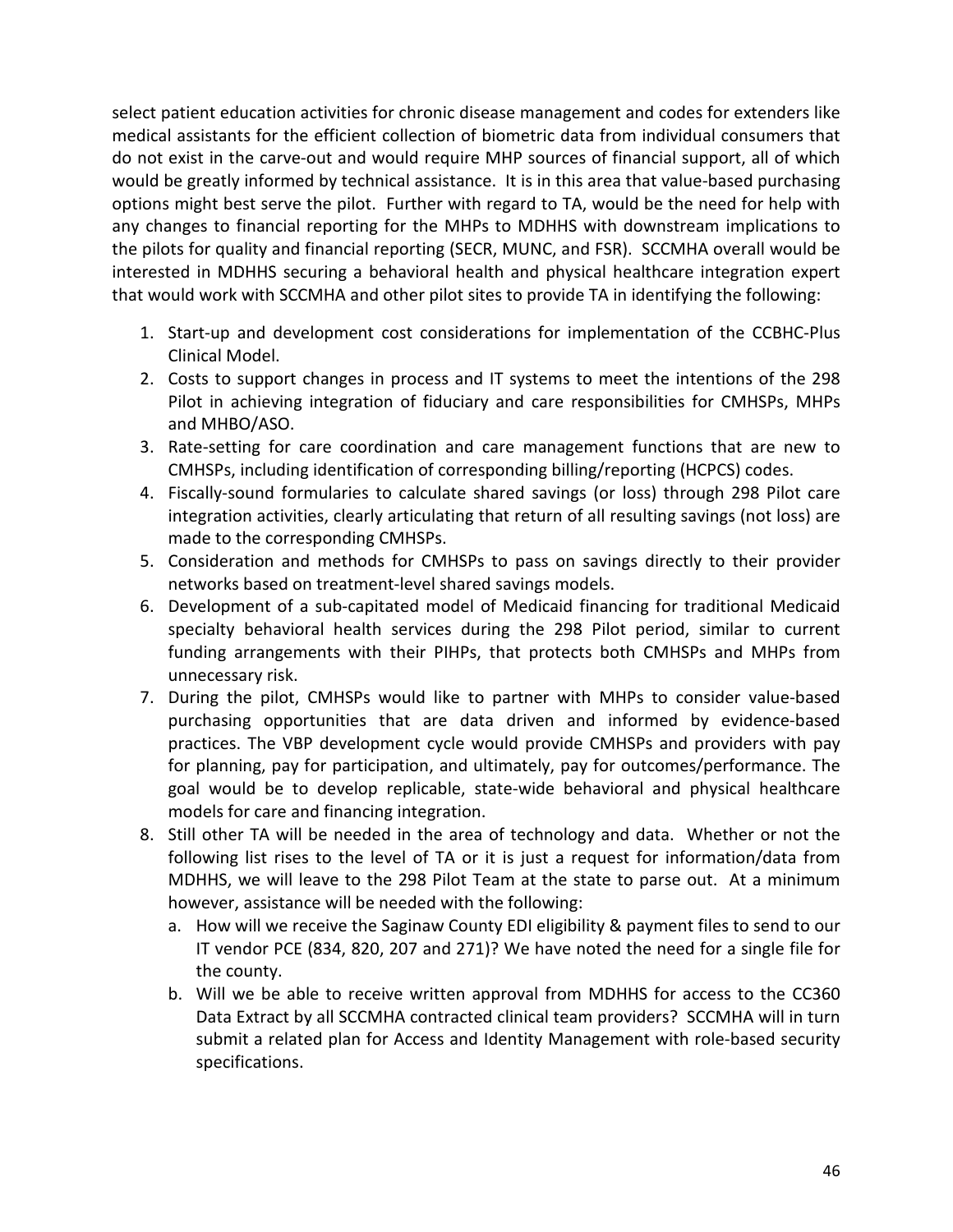- c. Will MDHHS support us in a request to our PIHP for 2 years of Saginaw SUD encounter data and all active files, closed files and open authorizations and similar files for prevention data?
- d. CMHSPs can currently identify the mild/moderate claims for behavioral health in Zenith ICDP analytics and as a result have some insights into costs for service to these consumers/members. However, we are blind to the related administrative MHP costs for this benefit. It would be helpful if MDHHS would request this cost reporting for each plan to establish baseline costs pre pilot initiation to inform planning.
- e. Will MDHHS provide clarification on the chain of authority concerning state webbased reporting for waivers and other program specific reporting into state or state contracted vendor portals?

Lastly, again whether or not this rises to the level of TA, the pilot CMHSPs, MHPs and MDHHS need to work out a communication plan and structure not just for the pilot implementation, though this is key, but also to ensure that the CMHSP pilots will continue to connect to MDHHS for traditional CMHSP business like policy changes and reporting clarifications, requests for specific topical information, and communication exchanges to inform policy and processes. An example of this would be how will the pilot stay connected to the current discussion for encounter reporting for monetary amounts? Will the pilots still be welcome at Edit or will this participation invitation move to the MHPs?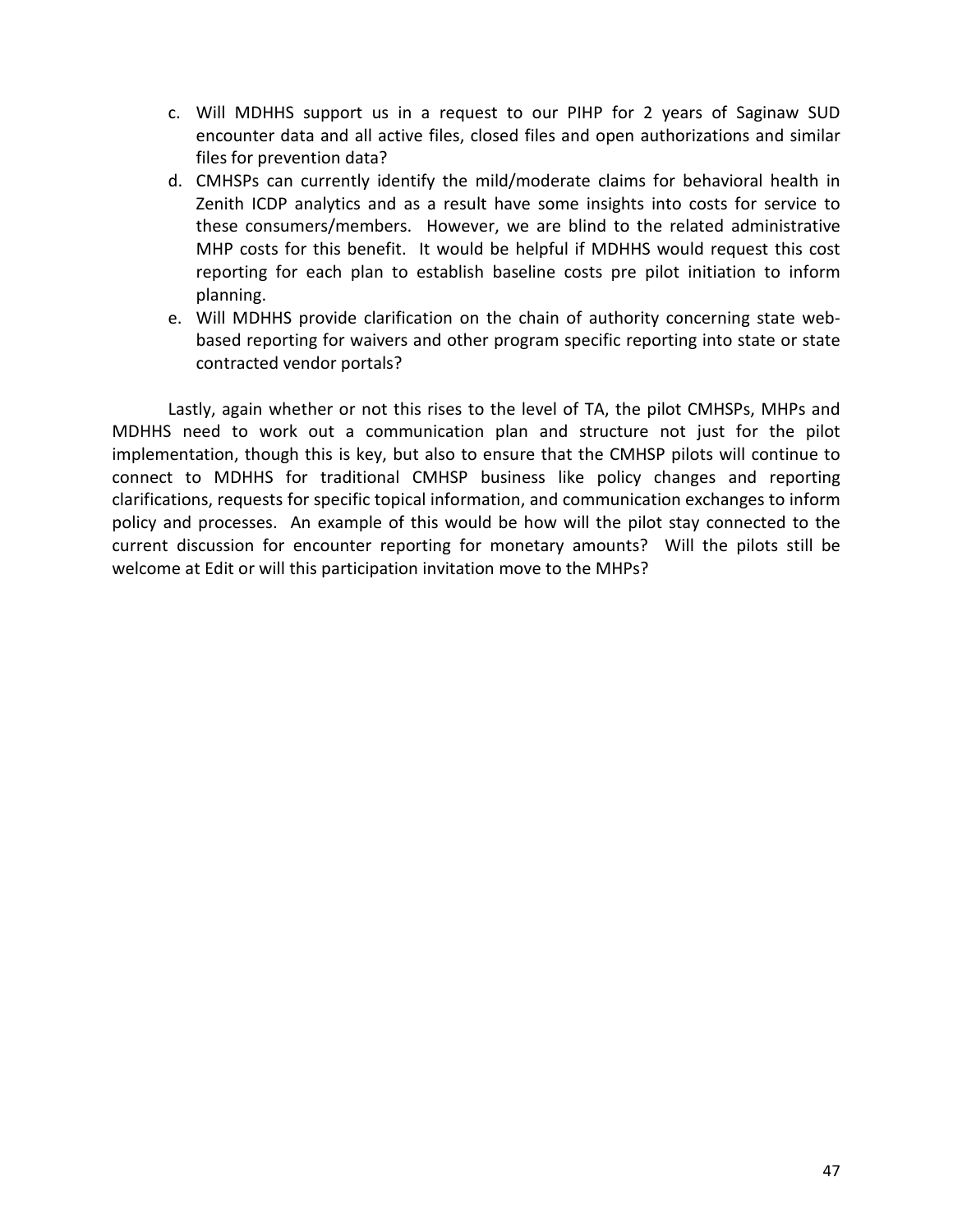**Attachment A: Attestation**

#### **STATE OF MICHIGAN**

Request For Information No. RFI-180000000003 298 Pilot(s) - Medicaid Physical-Behavioral Health Full Financial Integration

#### **ATTACHMENT A**

298 Pilot Request for Information Memorandum of Support

The following Medicaid Health Plans: Meridian Health Plan, McLaren Health Plan, Molina Healthcare, and UnitedHealthcare have participated in substantive discussions with Saginaw County CMHA regarding a proposed Section 298 Pilot. Discussions have included considerations for financing models, performance of managed care activities, and various public policy requirements relating to the delivery of required Medicald funded specialty behavioral health services. The MHPs listed below are committed to continuing discussions with Saginaw County CMHA to reach a final agreement regarding a proposed 298 pilot in the Saginaw County CMHA region. This is not a binding agreement.

| Signature Meridian Health Plan Authorized Official      | Date                                                                         |
|---------------------------------------------------------|------------------------------------------------------------------------------|
| Name and Title<br>Laren Health Plan Authorized Official | 2118<br>Date                                                                 |
| Name and Title                                          | 2 2 8                                                                        |
| Dennis J. Mouras, CEO                                   | 02/02/2018                                                                   |
|                                                         | $Kaudall Raskub - 2.2.18$<br>President + CEO<br>Christine Surdock, President |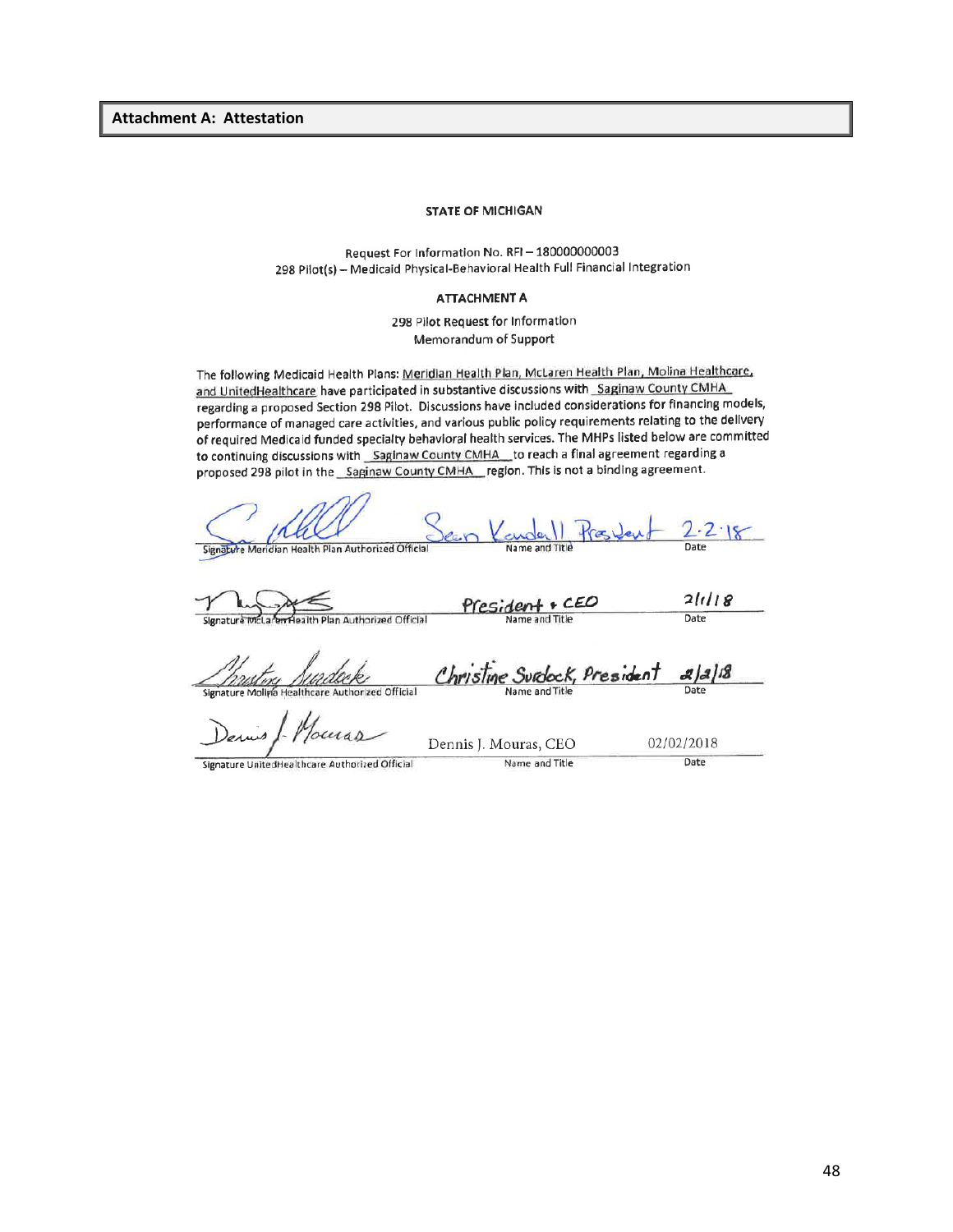#### **Attachment B: Organization Chart**